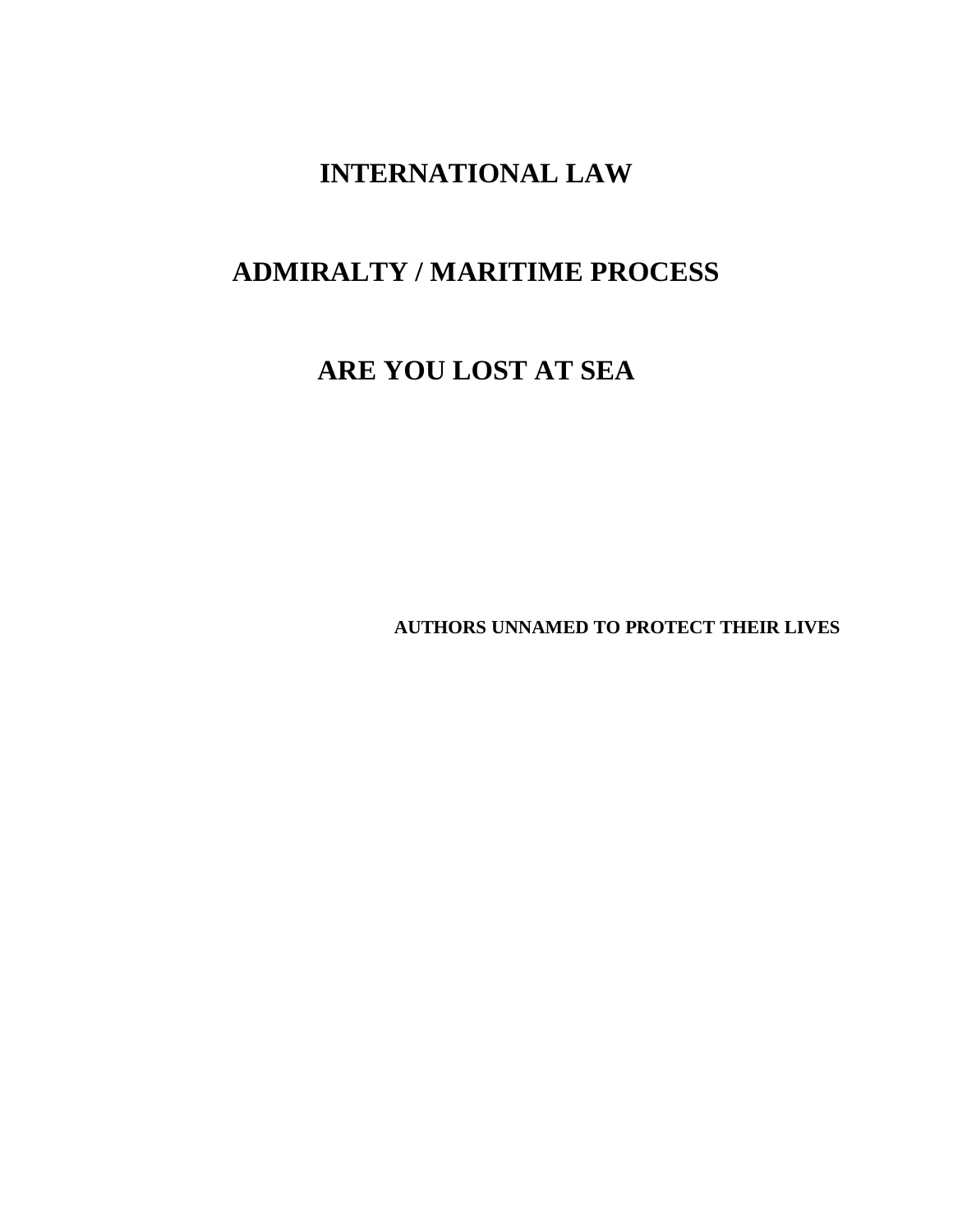# **Admiralty Questionnaire**

- 1. Have you requested and acquired certified copies of the NOTICE[S] OF TAX LIEN[S] UNDER INTERNAL REVENUE LAW[S] from the Country Recorder? (front and back of form)
- 2. Do you have copies of any Notices of Levy?
- 3. What is the total amount (DOLLARS) of the property taken (levied) to date?
- 4. How long haws the IRS been making demands? (From ---- to date)
- 5. Do you have or have you acquired a Certificate of Search from the United States District Court? (IN the District where you live)
- 6. ?Has the IRS conducted a tax sale of your property?
- 7. Has a Quiet Title Action been filed against your property?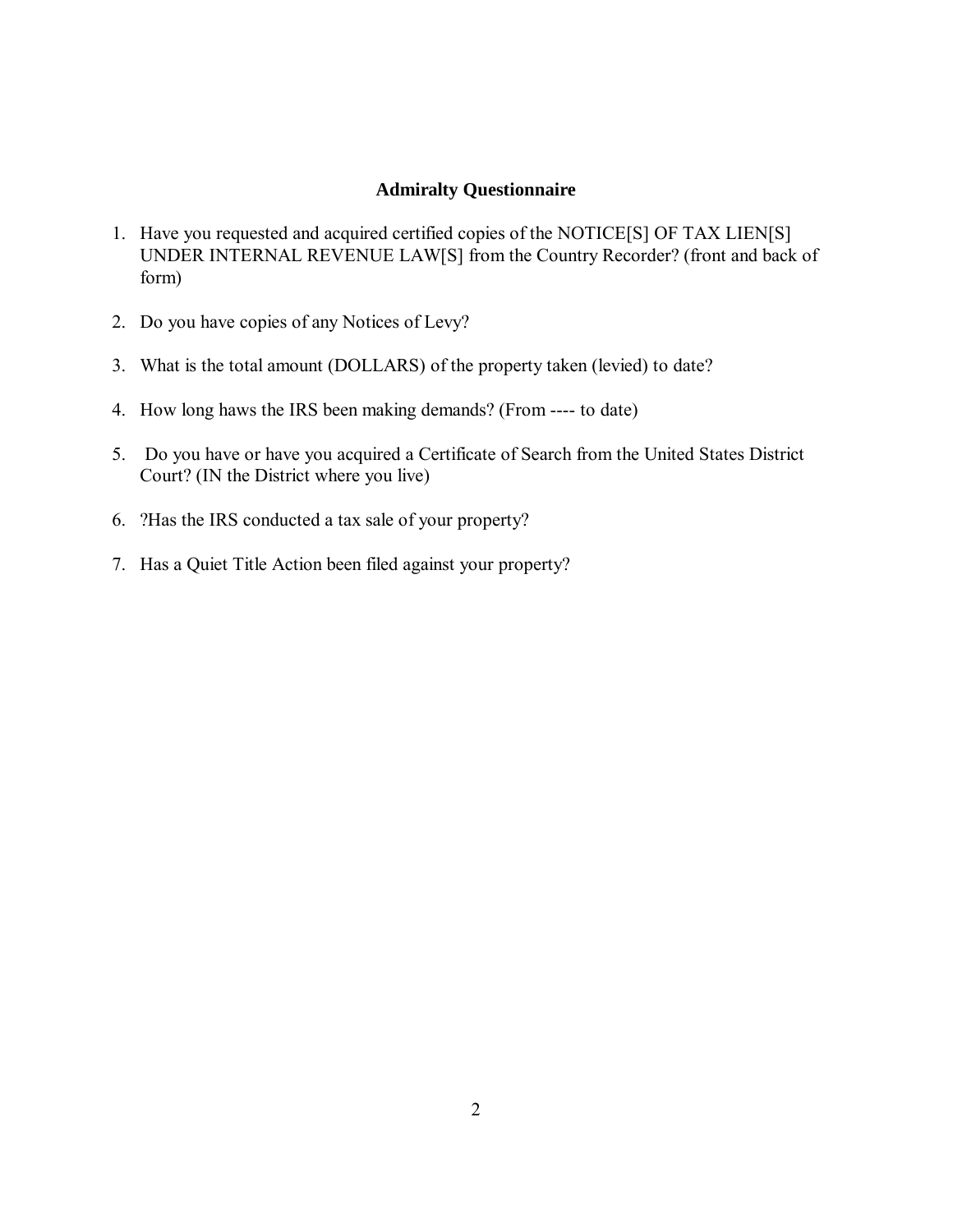This is a simulation of the page I have which is from the International Monetary Fund.

# INTERNATIONAL MONETARY FUND WASHINGTON, D.C. 20431

Cable Address INTERFUND

April 12m 1995

Dear Mr. Simmer:

### Re: Case No.

We have received a Summons in the above-mentioned civil action, signed by your deputy and dated April 3, 1995, requiring the International Monetary Fund to answer the complaint filed by Mr. D. Vern Chadwick in this action.

Article IX, § 3 of the Articles of Agreement of the International Monetary Fund, which has been give full force and effect in the United States by the Bretton Woods Agreements Act, 22 U.S.C. § 286h et seq., provides as follows:

"§ 3. Immunity from judicial process

The Fund, its property and its assets wherever located and by whomsoever held, shall enjoy immunity from every form of judicial process except to the extent that it expressly waives its immunity for the purpose of any proceedings or by the terms of any contract."

Furthermore, Executive Order 9751 of July 11, 1946 designated the International Monetary Fund as a public international organization entitled to enjoy certain privileges, exemptions, and immunities under the International Organization Immunities Act (Public Law 291 B  $79<sup>th</sup>$ Congress, 59 Statutes as Large, page 669 et seq., approved December 29, 1945; 22 U.S.C. § 288 to 288f). § 2 of the Act provides in part as follows:

Sec. 2. International organizations shall enjoy the status, immunities, exemptions, and privileges set forth in this section, as follows:

(a) International organizations shall to the extent consistent with the instrument creating them, possess the capacity B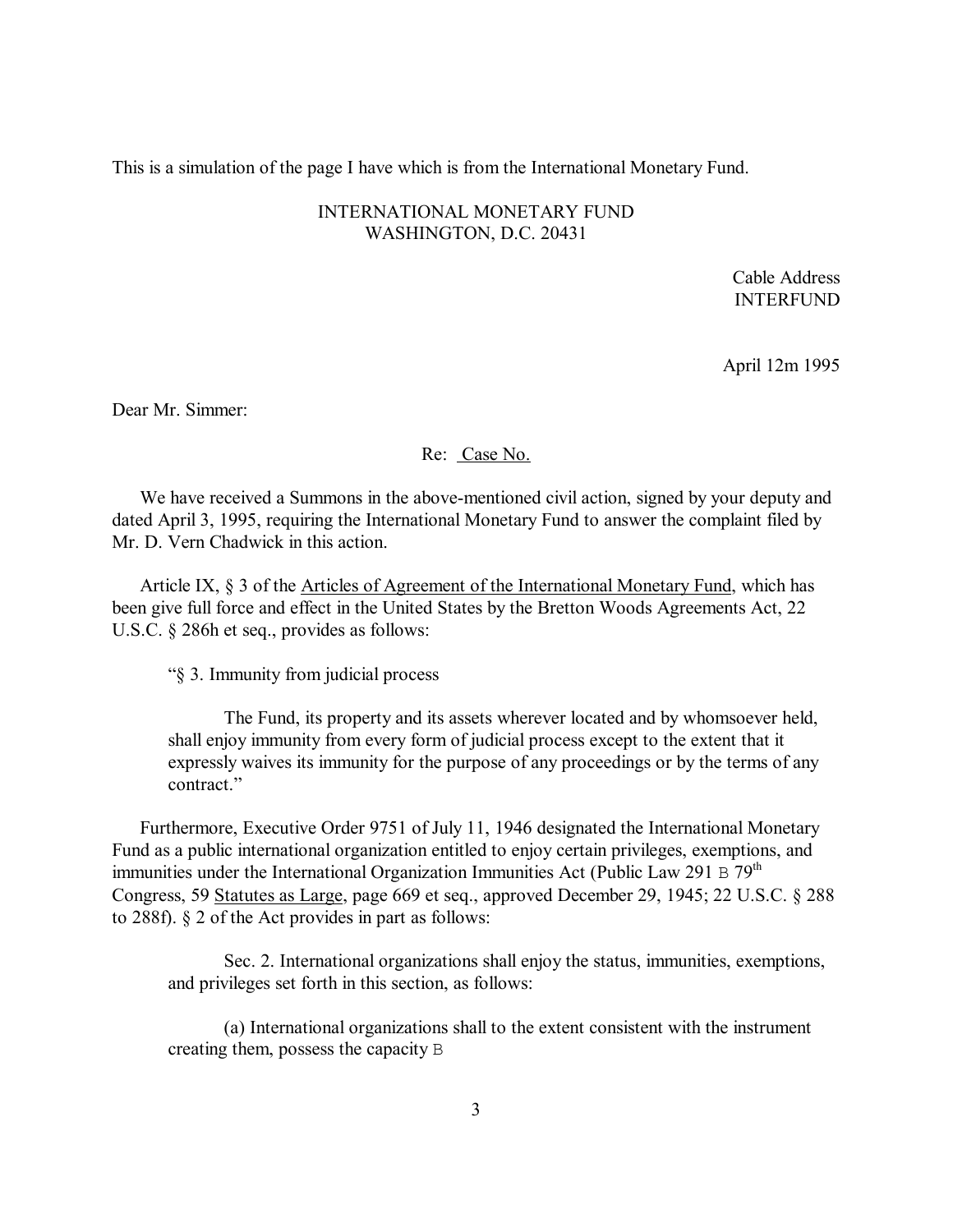(i) to contract

- (ii) to acquire and dispose of real and personal property;
- (iii) to institute legal proceedings.

(b) International organization, their property and their assets, wherever located and by whomsoever held, shall enjoy the same immunity form suit and every form of judicial process as is enjoyed by foreign governments, except to the extent that such organizations may expressly waive their immunity for the purpose of any proceedings or by the terms of any contract."

As you can see from the above, the Summons cannot legally be issued against the Fund and is being returned herewith.

Very truly yours,

This was signed by Joan S. Powers

Joan S. Powers Senior Counsel

Attachment

Mr. Markus B. Simmer, Clerk United States District Court For the District of Utah  $(10^{th}$  Circuit) 235 U.S. Courthouse 350 South Main St. Salt Lake City, UT 84101-2180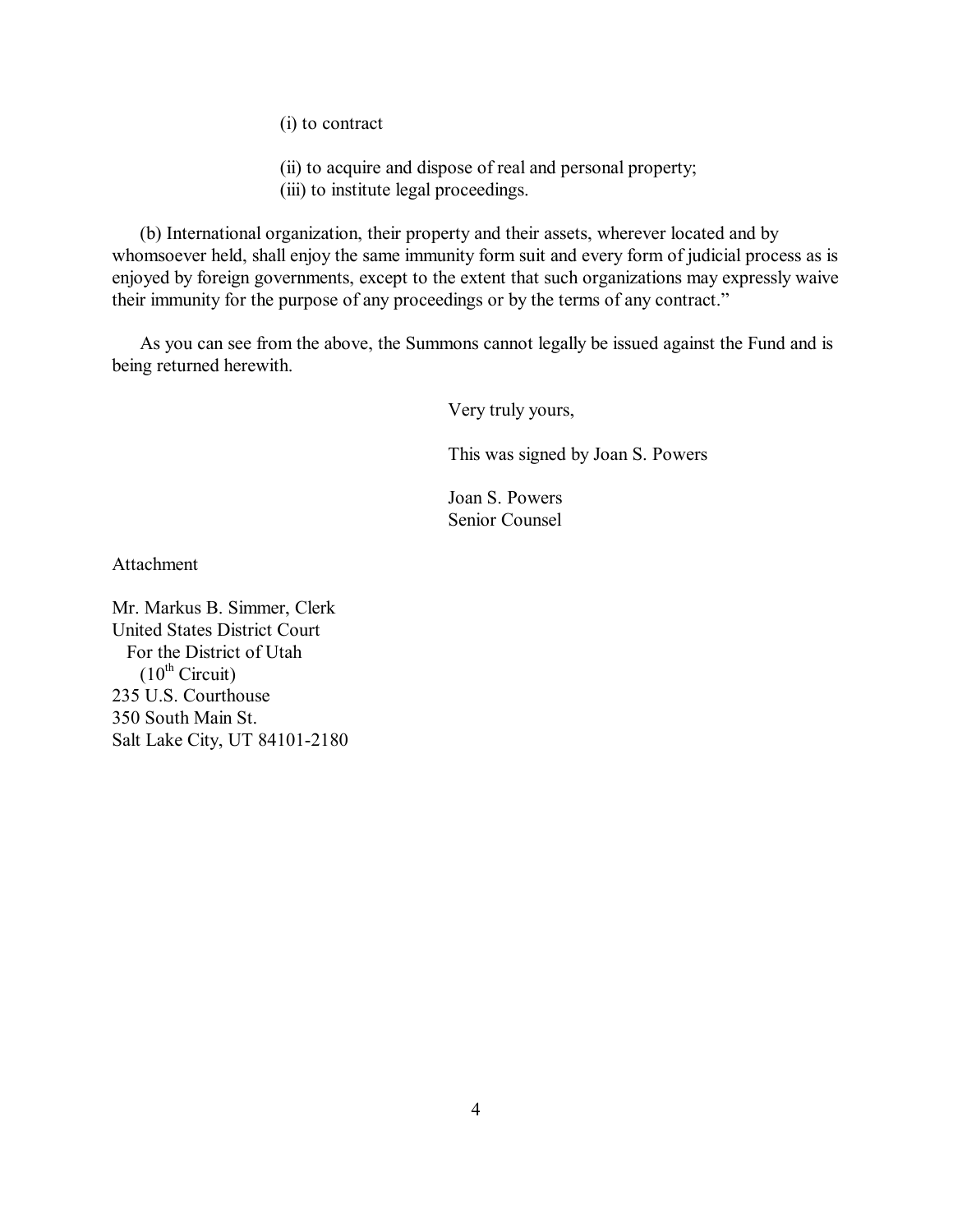# **INTRODUCTION**

Over the last six years the authors and researchers on this project have reviewed hundreds of pounds of material, traveled to other countries and interviewed person within and without government about the current apparent disregard for our constitution and God-given rights. Because of innumerable man hours, this research team has uncovered a different or covert "Modus Operandi" and this mode of operation or MO has been to conduct a type of quiet was against the People of America.

The authors present the information as education material only and we do not hold out the material in this book to be the basis of a legal opinion, nor should the reader. It is hoped that the information presented will spark many conversations around the kitchen table, with the Constitution in one hand and the BIBLE (the basis of our law) in the other. (See Public Law 96-1211).

It is recommended, before undertaking any legal action, you consult a QUALIFIED person to review and advise you (and your attorney) in **International Law/Admiralty-Maritime** Process.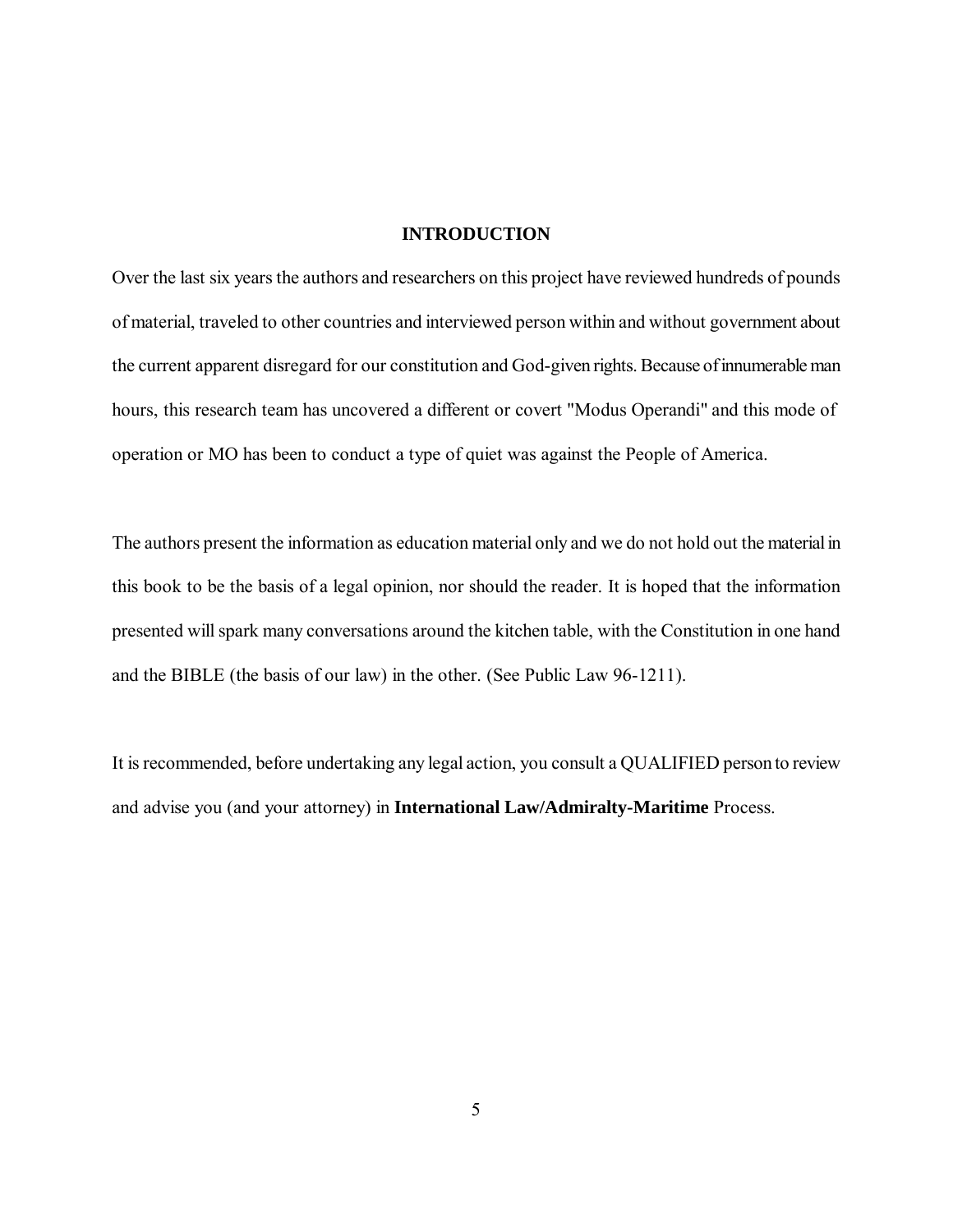This book has NO COPYRIGHT! You may copy and share the information with all who may be in need. The authors operate under two commandments:

1. Love God,

2. Love His kids.

Blue skies, no sea gulls (or wear a hat), clear sailing!

PS. Watch for Sharks (IRS)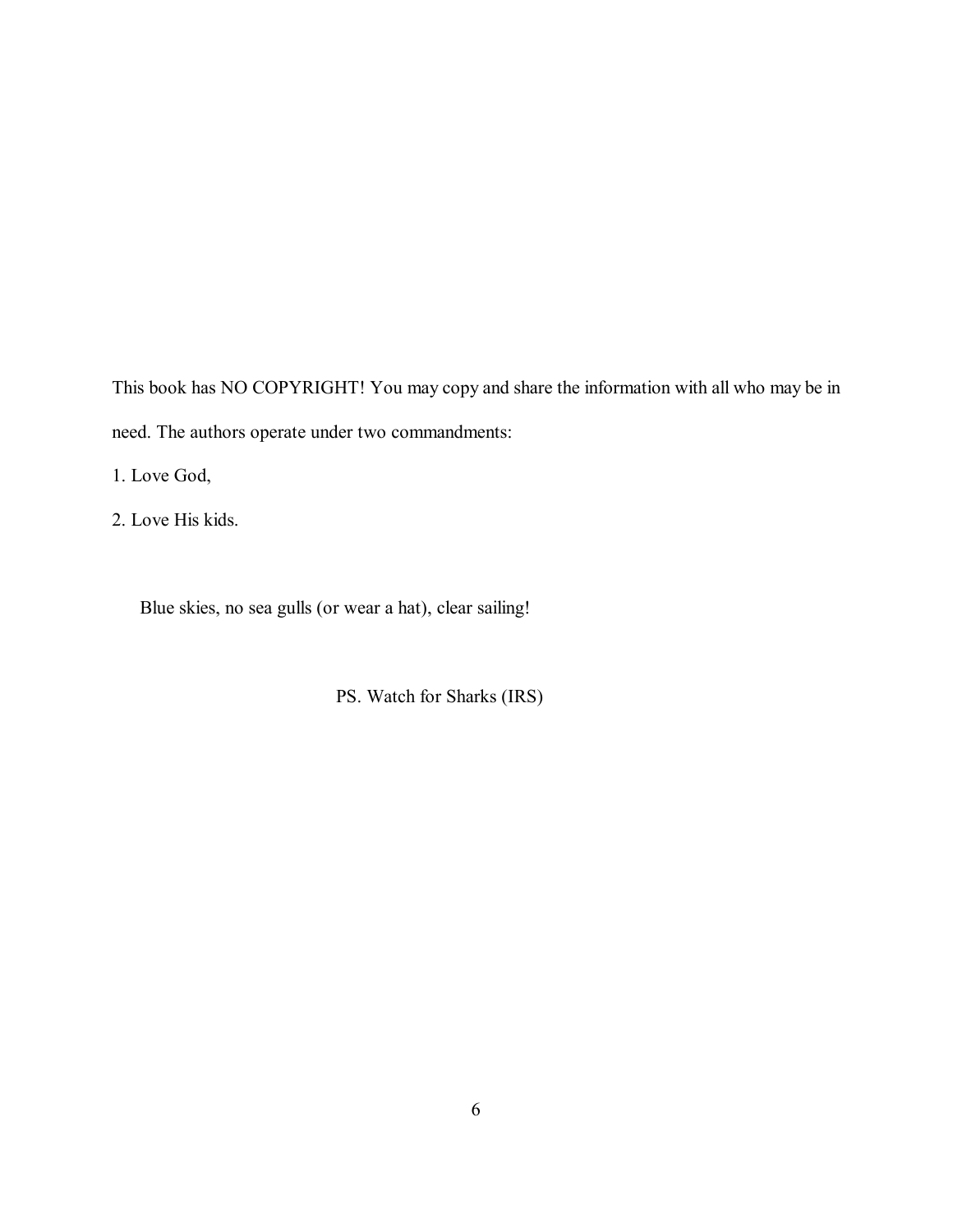#### **CHAPTER ONE**

# **THE LAMB TO THE SLAUGHTER**

Ask yourself how many people each year loose their property, or how often a family is broken up. Sometimes, there is even loss of life as a result of the actions of the Agency known as the Internal Revenue Service (IRS). No matter what the answer is, just one such loss to one too many. It seems that there is no way to stop this damage to our country, our families and our lives.

No, put yourself into this equation. The IRS has begun to send you letters, and it demands money that is beyond your means. Then, while you are in the middle of distress, Al Smith tells you how to stop the IRS, in order to have this information it will cost a few thousand dollars. (Al Smith is not a real person but a composite of several so called Patriots for profit).

This whole process is new to you. At this point you still trust the folks at IRS, and you try to work out your problems. So, like thousands before you, you make a trip to the local IRS office and explain that someone has made a mistake. Although you do not know the tax laws, there is something very wrong. The IRS agent, smiling fro ear to ear, tells you that you can handle the tax easily, pay the tax! You again explain, to deaf ears , that you do not have the money which they claim, nor did you ever make enough money to have been charged with such a tax. So, your friend, the IRS agent, tells you that you can pay the tax and then sue the IRS, or that you can petition the Tax Court. Of course,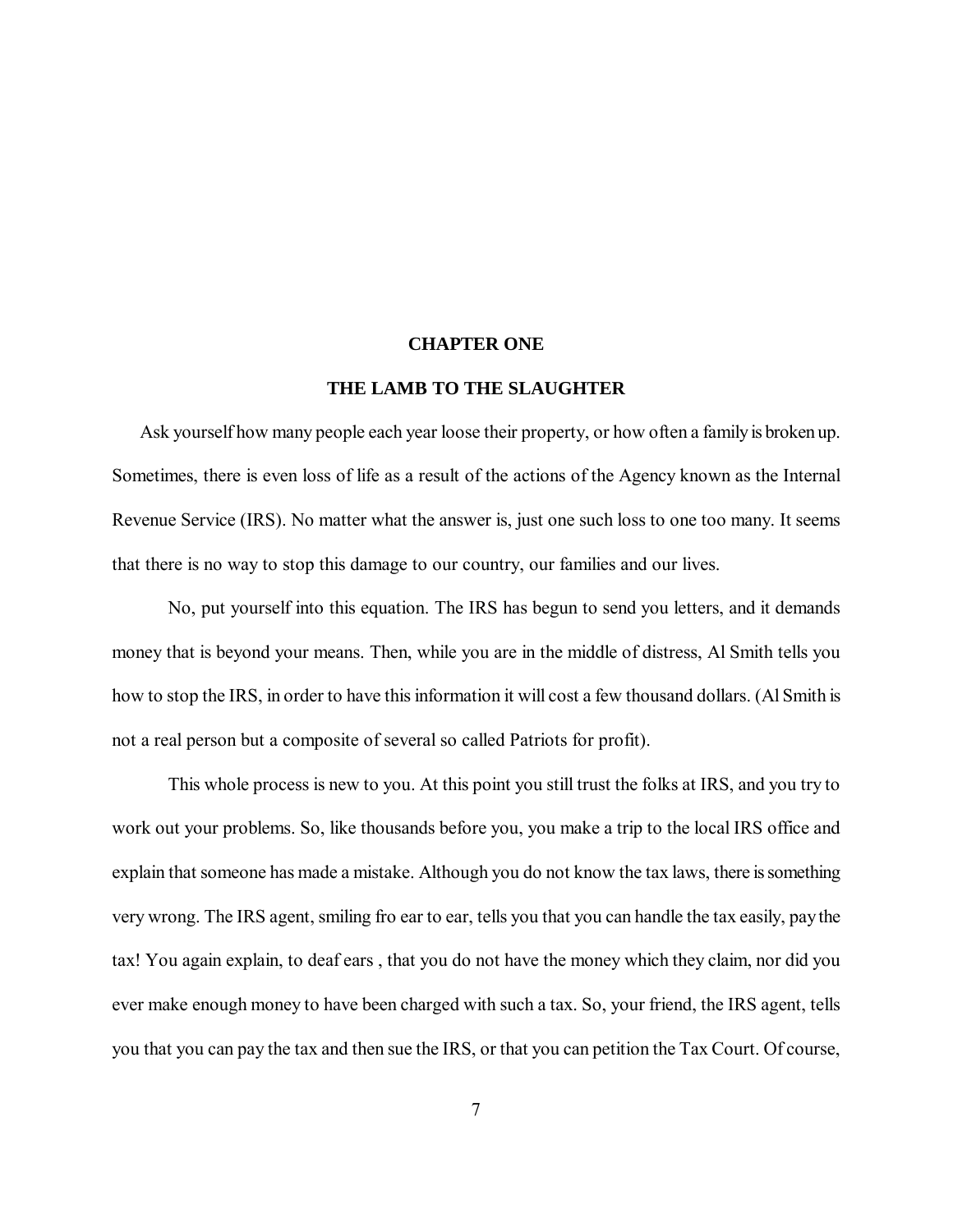you can file bankruptcy.

After is experience, you remember Al Smith, and you call him up. Al gives you more information than you can handle at first, but you rely upon him. Al will lead you out of all these tax problems. All you have to do is send a few letters out, pay Al for all this secret knowledge and claim the  $5<sup>th</sup>$  Amendment.

At this point Al is a hero. Then the IRS seems to go into overdrive and events happen which overcome your sense. The boss at work receives a letter from the government. The boss does not understand why he must send all, or the biggest part of your pay to the IRS. All he knows is that, if he does not, he will lose his business. This same action takes place at the bank, credit union, etc. Al has an answer, send another letter and all will be well. Nothing happens.

A few weeks later, a letter arrives from the government. After opening the brown envelop you discover a **NOTICE OF TAX LIEN UNDER REVENUE LAWS.** Quickly, you rush to the phone to call Al. Al sends you another letter to stop the problem. Secure in your belief that Al knows what he is doing, you follow his instructions. You go on about your business, except that now, no pay is coming from work. By this time you have read all of the information that Al has sent you. You find that there are hundreds if not thousands of people out there, just like you that know the truth. But the Courts, the local Sheriffs, members of Congress, and even Church leaders, refuse to hear the truth.

Several months pass. You change jobs, and a few dollars are beginning to come in again. Al has suggested that you do away with your drivers license, social security number, birth certificate and marriage license. You have learned that all of these documents, number etc., are meant to make you a slave. The more you study the more you are convinced that you know the truth and despite the outcome, you can never go back to believing in the government or any institution that supports this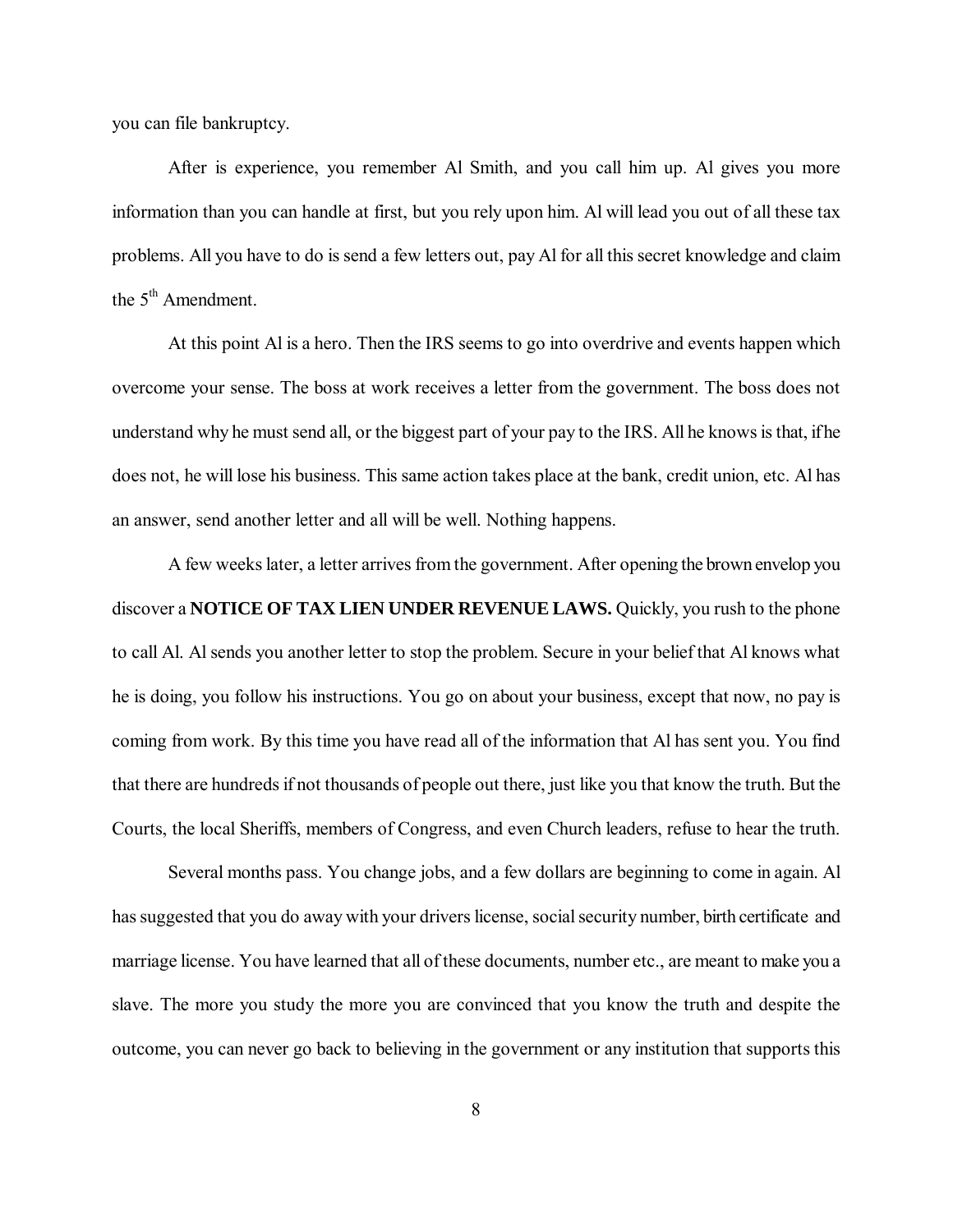type of outlaw activity. You have become a patriot! You have become a "tax Protestor."

You do the best that you can to share this information with anyone that will listen/ It causes you grief but you know that your cause is just. While you were sitting at your computer writing a letter to your Congressman telling him of the belief and frustration, there is a knock on the door. An IRS agent hands you a notice of seizure. They intend to sell your home at an auction in about four months. Quickly you call Al. A recorded message comes on the phone, the number you have dialed is no longer in service and there is no new number. A thousand thoughts go through your mind. What has happened to Al? None of your friends that you have met at Al's meetings know where he is or what is going on. It seems that their major concern at this time is the number of black helicopters in the sky or army vehicles seen on the freeway. What about food storage and do you have guns and ammo?

The sale takes place but nothing changes. You remain in your home. Several months pass. The sheriff shows up at your door with some IRS agents and another person, someone you have never met. This is the person who purchased your home at the tax sale. You are then forced off your property at gun point and told that if you try to come back into the home you will be arrested or shot. Everything in the home now belongs to the person who purchased your home. No one knows the where about of Al.

You are broke. You are sick emotionally and physically. Your spouse and children have left you. Your neighbors thin that you are a criminal. What do you do? For \$49.95 plus tax you get a book that explains how to get everything back. So, after collecting aluminum cans to gather the money, you open a post office box and send off a postal money order for the book. It is a happy day when the book arrives. You open the book to the forward. To your shock, it is signed by Al.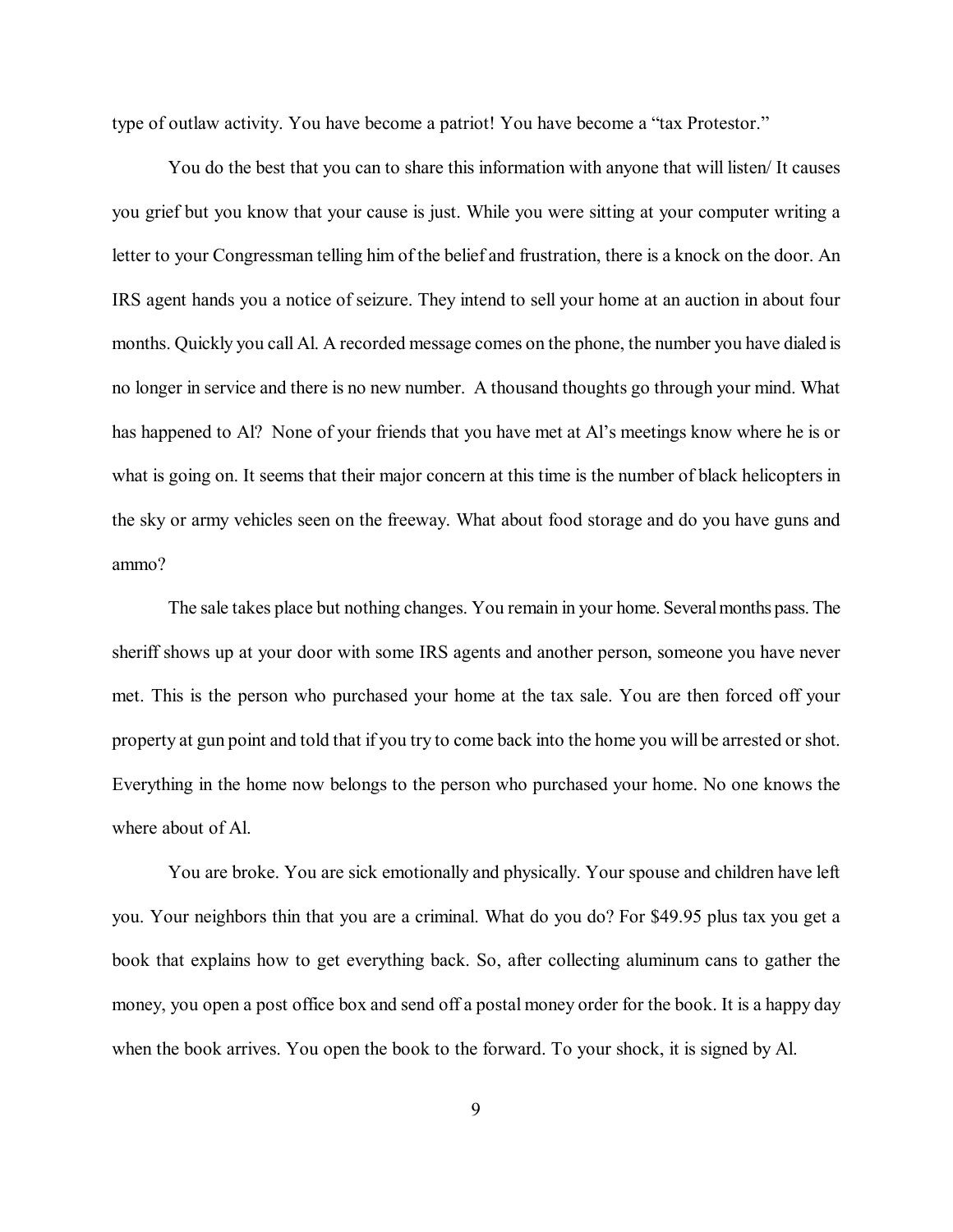By this time you are hurting so badly that you do not know to whom you should turn, or who to believe. You talk with your church larder. He explains that the government does not take anyones property without a good reason. After all, are you not to render unto Caesar? **Remember, most churches are corporations (501c3).**

You file a law suit in the Federal District Court against the IRS agents and the United States Government. You have acquired material from friends and the money to file the suit. Documents are exchanged back and forth between you and the court. You have put all of your emotions and beliefs on paper. Every fiber of your being knows that you are right. Yet, before your case ever goes to trial, you have been declared a frivolous tax protestor and your case is dismissed without a hearing. The court threatens you with fines, etc., if you ever file another suit in the Federal Courts.

This foregoing nightmare has been repeated hundreds of times across our country. Of course, there are some things that are in common and some things that do not match everyone's particular situation. For example, in our little story we did not petition the tax court, nor was a ninety day letter (Notice of Deficiency) discussed. We did not talk about the bankruptcy issue although many people flee to the Bankruptcy Court to escape the disaster.

What we intend to introduce for your consideration is a newer view of the activities of the IRS and a possible remedy to this seemingly impossible situation, which is destroying our country. It is hoped that our courts and responsible people in government may still has the moral courage to stand for what is right in these dark days.

Since the chances of winning in the courts are limited, we must look at different areas for the law to see if any possibility has been overlooked. Also, we must not rely on Al any longer. We must check every document and every position presented to us in order to understand the process. How is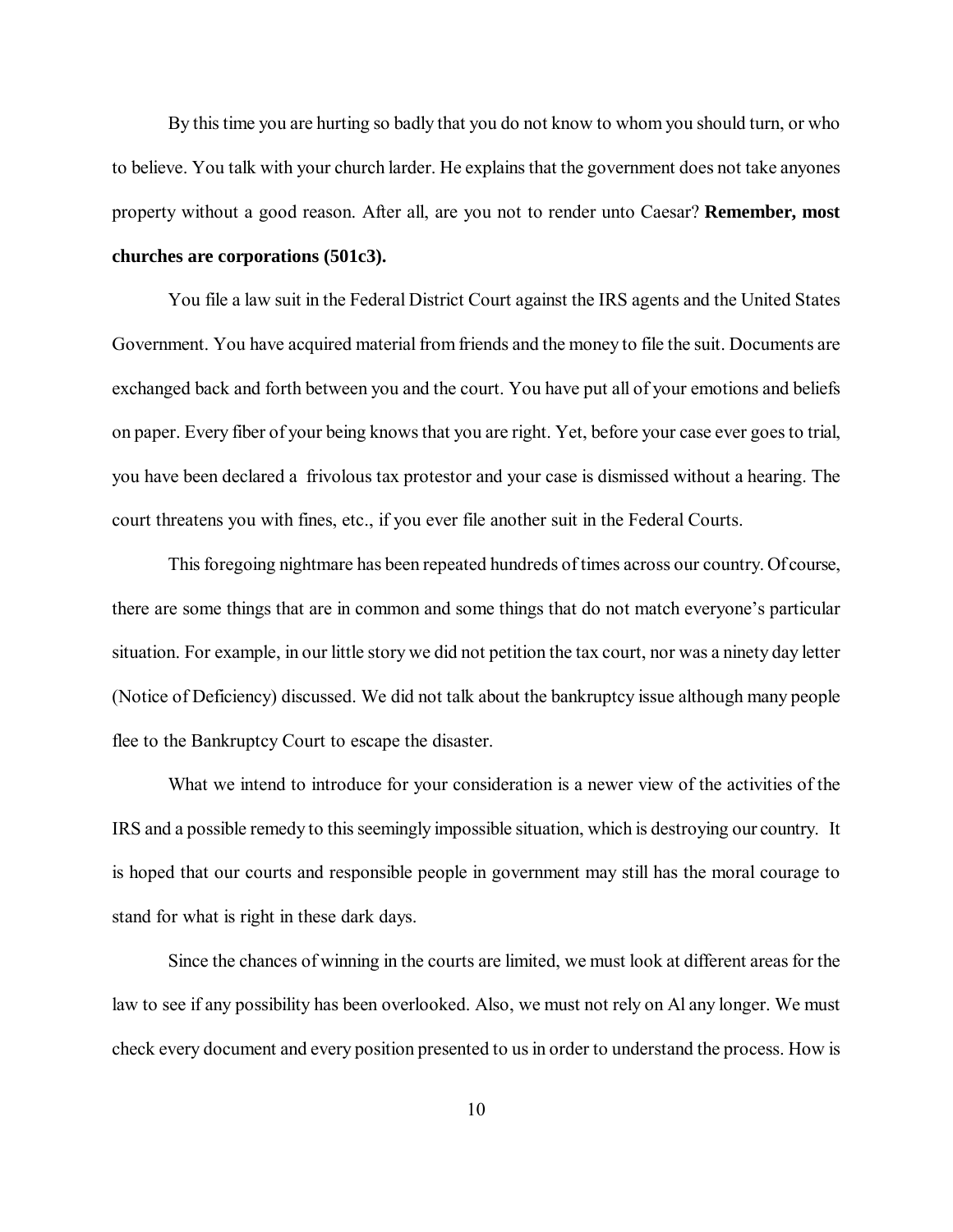it that the IRS can take away our property and the U.S. Constitution is powerless to protect us. The answer may be found in the study of International Law B Admiralty/Maritime Law.

Most people have some understanding of the different types of law such as Criminal or Civil. For example, as this is being written, the O.J. trial is on the TV. Talk radio seems to like nothing more that the O.J. soap opera. This circus deals with Criminal Law. Civil Law has been used when dealing with Tort claims, such as a fender bender or your property rights. Very few people (including attorneys and ever the courts) have an understanding of Admiralty/Maritime Law. The Supreme Court of the Untied States has declared:

To the extent that admiralty procedure differs from civil procedure, it is a mystery to mot trial and appellate judges, and to the non-specialist lawyer who finds himself-sometimes to his surprise- involved in a case cognizable only on the admiralty Aside" of the court. Admiralty practice, said Mr. Justice Jackson, is a unique system of substantive laws and procedures with which members of the Court are singularly deficient in experience." Black Diamond S.S. Corp. V. Steward & Sons, 336 U.S. 386, 403, 69 S.Ct. 622, 93L.Ed 754 (1949) (dissenting opinion).

Is it any wonder that the State Courts do not have any concept of Admiralty process when they rule

against you in favor of the purchaser of the IRS tax lien, in Quiet Tile action? Note, more on this

latter.

"The Federal District courts are the accustomed forum in which actions in admirable are tried and in the absence of some special reason therefore no effect should be made to divert this type of litigation to judges less experience in the filed" Calmar S.S. Corp. V. United States, 345, US 446, 97 L.Ed 1140, 73 S.Ct. 733.

Now, before we start looking at very action as an Admiralty action, we need to consider the

following:

#### 2 Am Jur, Vol 2, ADMIRALTY § 15 - Limited

Admiralty is a limited jurisdiction, depending for its existence on whether or not the cause involved is an admiralty or maritime matter. There is no statutory definition of admiralty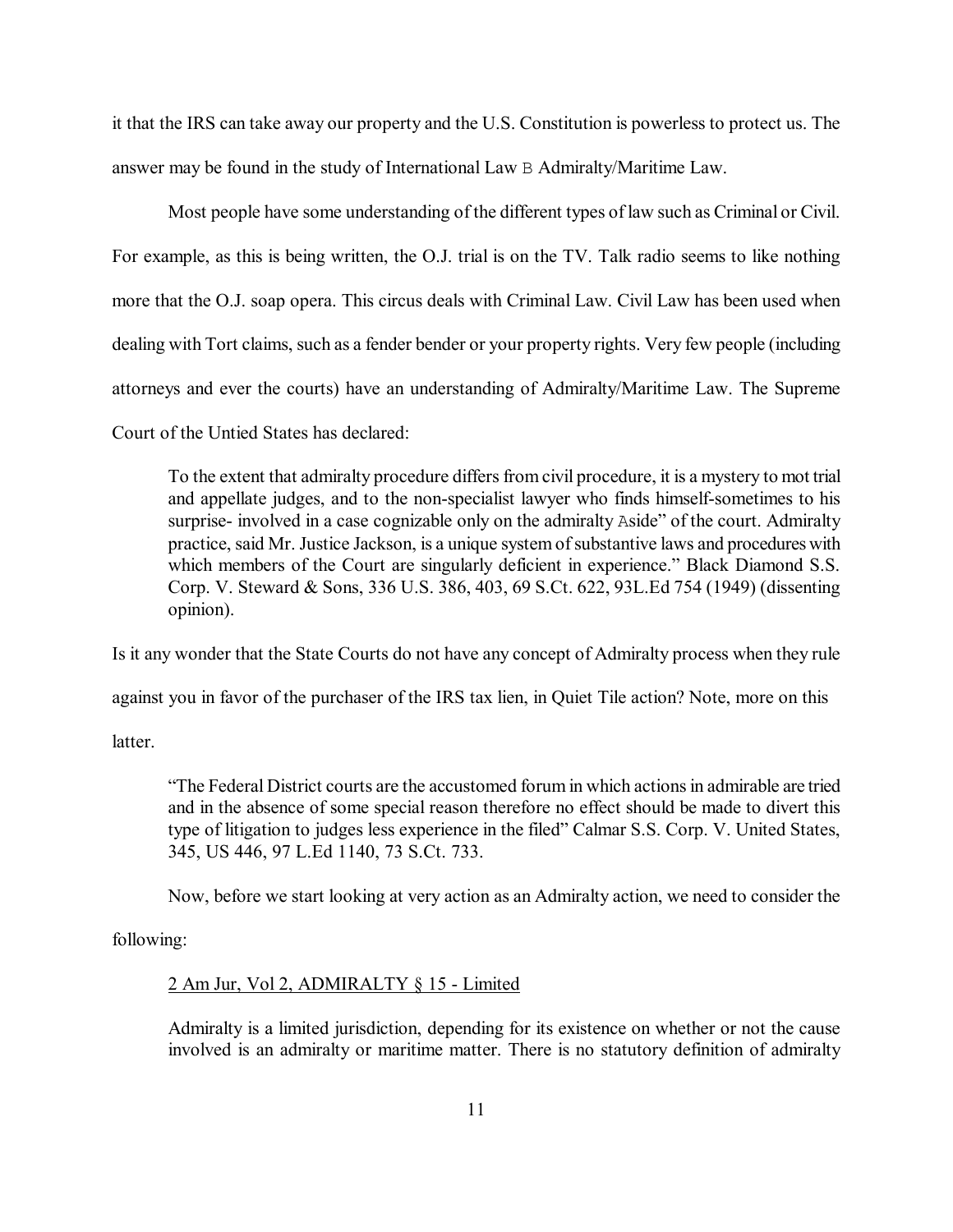jurisdiction, and difficulties attend every attempt to define its exact limits. The extent of the admiralty jurisdiction, as conferred by the Constitution, is not limited by the scope of admiralty jurisdiction as it existed under English law, nor was it extended as far as the admiralty jurisdiction in this country is to e determined in the light of the Constitution, the laws of Congress, and the decisions fo the Supreme Court . . .

At this point, you may be asking yourself, what does this have to do with the IRS tax laws?

Keep in mind that, when an action has been filed in the courts, it is necessary to file in the proper

jurisdiction, venue.

**The Huntress,** 12 Fed. Case 984 @ 992 & 989, (Case No. 6,914)(D.Me. 1840): "In this country revenue causes has so long been the subject of Admiralty cognizance, that congress considered them as CIVIL CAUSES OF ADMIRALTY AND MARITIME JURISDICTION, and to preclude any doubt that might arise, congress considered these words to the used in the sense they bore in this country and not in that which they had in England. **The Act gives exclusive admiralty maritime jurisdiction to the district court.** As a court of the law of nations, . . .But in cases where the courts of common law have always exercised concurrent jurisdiction, the jurisdiction is not, and was never intended by the constitution to be, exclusive, though the subject matter be maritime . . . The common law, and of course the sense in which the technical words of that law are used, WAS NEVER IN FORCE IN THIS COUNTRY, any further than as it was adopted by common consent, or the legislature. BEYOND THIS, IT WAS AS MUCH A FOREIGN LAW AS THAT OF FRANCE OR HOLLAND<sup>"</sup>

Although this case is from 1849, it is still in operation today. Reread that opening line again - revenue

causes . . . the subject of Admiralty . . .

Let us move ahead to this century, for those readers who are concerned about Aold law," and

take note of a case from the recent past, United States of America v. \$3,976.62 IN Currency, One

1960 Ford Station Wagon Serial No. OC66W145329:

"Although, presumably for purposes of obtaining jurisdiction, action for forfeiture under Internal Revenue Laws is commenced as **PROCEEDING IN ADMIRALTY**, after jurisdiction is obtained proceeding takes on character of civil action at law, and at least as such stage of proceedings, Rules of Civil Procedures control."

Has the light started to come on, or are we still in the dark? The point being made is that all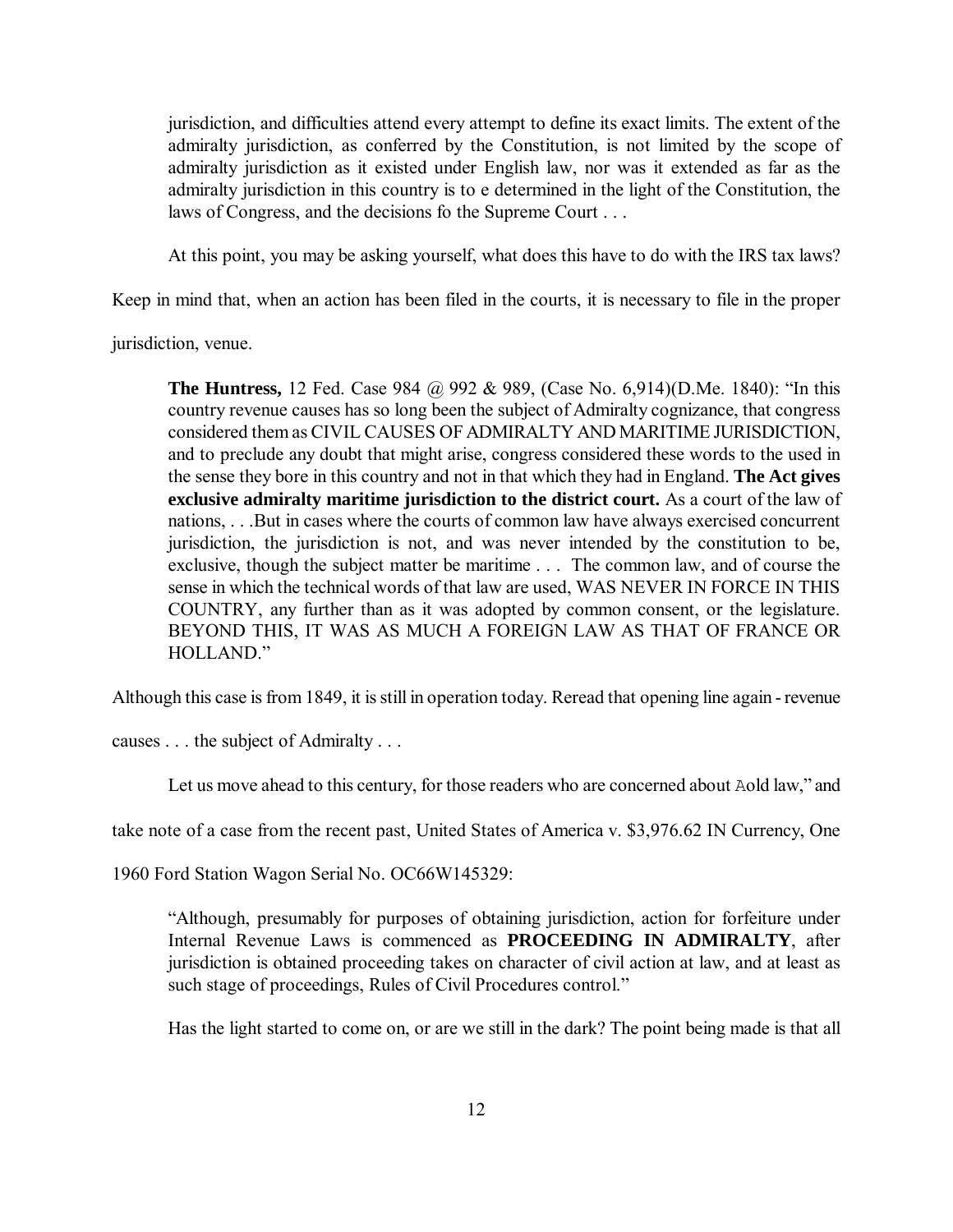revenue activity is controlled by Admiralty process. The Supreme Court often quotes **Benedict on Admiralty**, and it seems that if the highest court in the land quotes from it, then we should take a look.

1 Benedict ( $6<sup>th</sup>$  Edition) § 17, p. 28: "As no **other than a court of admiralty** can enforce maritime liens, no other court can displace, discharge or subordinate them. Neither the State courts nor the United States courts on their common law, equity and bankruptcy sides can divest, transfer to proceeds or adjudicate the maritime liens unless the maritime lienors voluntarily submit themselves to the jurisdiction.

Let us now examine the **NOTICE OF FEDERAL TAX LIEN UNDER INTERNAL** 

**REVENUE LAWS.** Turn the document over and what do you see. **"UNITED STATES V.\_\_\_\_".** If

you do not find this on the notice which you have, keep in mind that, in some counties, the recorders

do not record the back side of the document. The IRS usually will not send the complete document to

you. It is very important that you find such a document because on the back side we find the lien has

been filed pursuant to 26 USC 6321. What does this mean?

"... If it is now generally held that government tax claims under 26 USC  $\cdot$  6321 >upon all property and rights of property whether real or personal **rank below all other maritime liens**   $\ldots$  **" Benedicts's Aadmiralty,**  $7^{\text{th}}$  ed., vol 2 Chapter IV, § 51, footnote 7.

Open a copy of Black's Law Dictionary to **IN REM** and we see something that may shed

some light on the above quotation from Benedict's Admiralty:

**In Rem** - A technical term used to designate proceedings or actions, a proceeding **against a thing . . .** it is true that, in a strict sense, a proceeding **in rem** is one taken directly against property, and has for its object the disposition of property, without reference to the title of individual claimants, . . . (See: Quasi in rem)

Is it possible that the **NOTICE OF TAX LIEN[S]** IS AN IN REM ACTION? Unless someone can come up with a better idea or another reading of the Notice, it clearly states "rights to

property".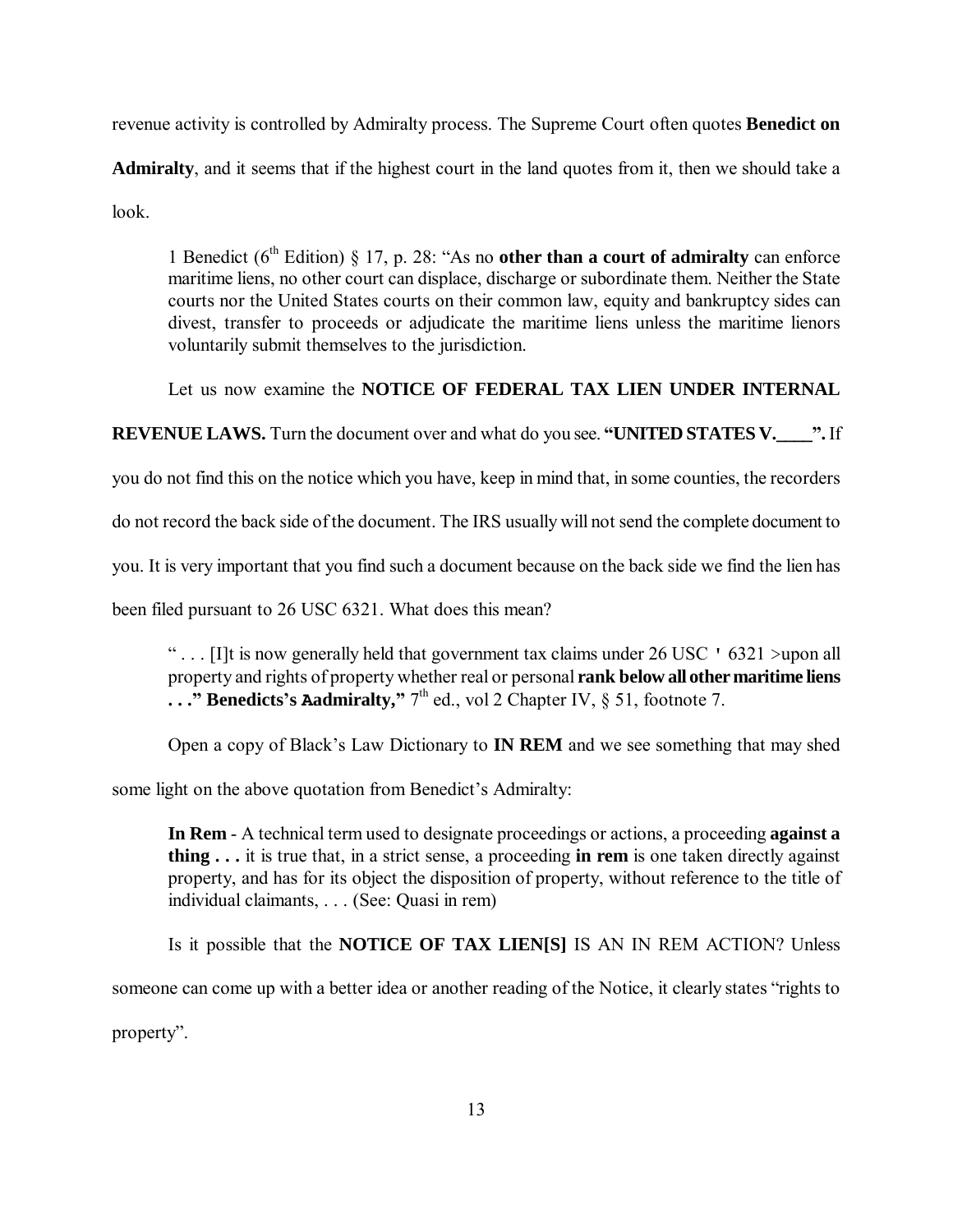Now it is time to turn one the computer because in order to do a word search it would take

days, weeks, or even months to find **in rem** in the Internal Revenue Code. I will only help you one

time. Open a copy of Title 26 and turn to § 7323 which reads:

(a) Nature and venue. The proceedings to enforce such forfeitures shall be in the nature of proceeding in rem in the United States Distric6t Court for the district where such seizure is made.

Stop for a moment and lets recap what we have learned so far:

- 1. The district Court for the United States is the court of nations having exclusive and limited Admiralty jurisdiction/venue.
- 2. Revenue actions are admiralty as pointed out in The Huntress and other cases listed above. See Benedicts on Admiralty.
- 3. **NOTICE OF TAX LIEN UNDER REVENUE LAWS** are admiralty actions pursuant to 26 USC § 6321 against property and the rights to property **in rem** (see 26 USC § 7323 also § 7401 to be discussed later).
- 4. In rem deals with rights to property not with the "person". Because so many people have problems with the word person. The one we are talking about has blood in his veins.

We have a few other areas to cover and then we will get into the "how to" section. Since you are going to make a trip to the Law Library, look at Title 28 §§ 2461 - 2465. In § 2463 we read:

"**All property** taken or detained **UNDER ANY REVENUE LAW** of the United States . . Shall be deemed in the custody of the law and subject only to the orders and decrees of the courts of the United States having jurisdiction thereof."

How many people have asked the IRS agent or Sheriff for a court order while they drive away

with the persons car or they sell the home at a tax sale. The Sheriff, when questioned, has replied "the

IRS does not need a court order". Now folks, is it possible that our Sheriff cannot read, or does he

fear the IRS. Again we ask that you look at the basis of our law the Bible, KJV. In Hosea 4:6 "My

people are destroyed for lack of knowledge . . .".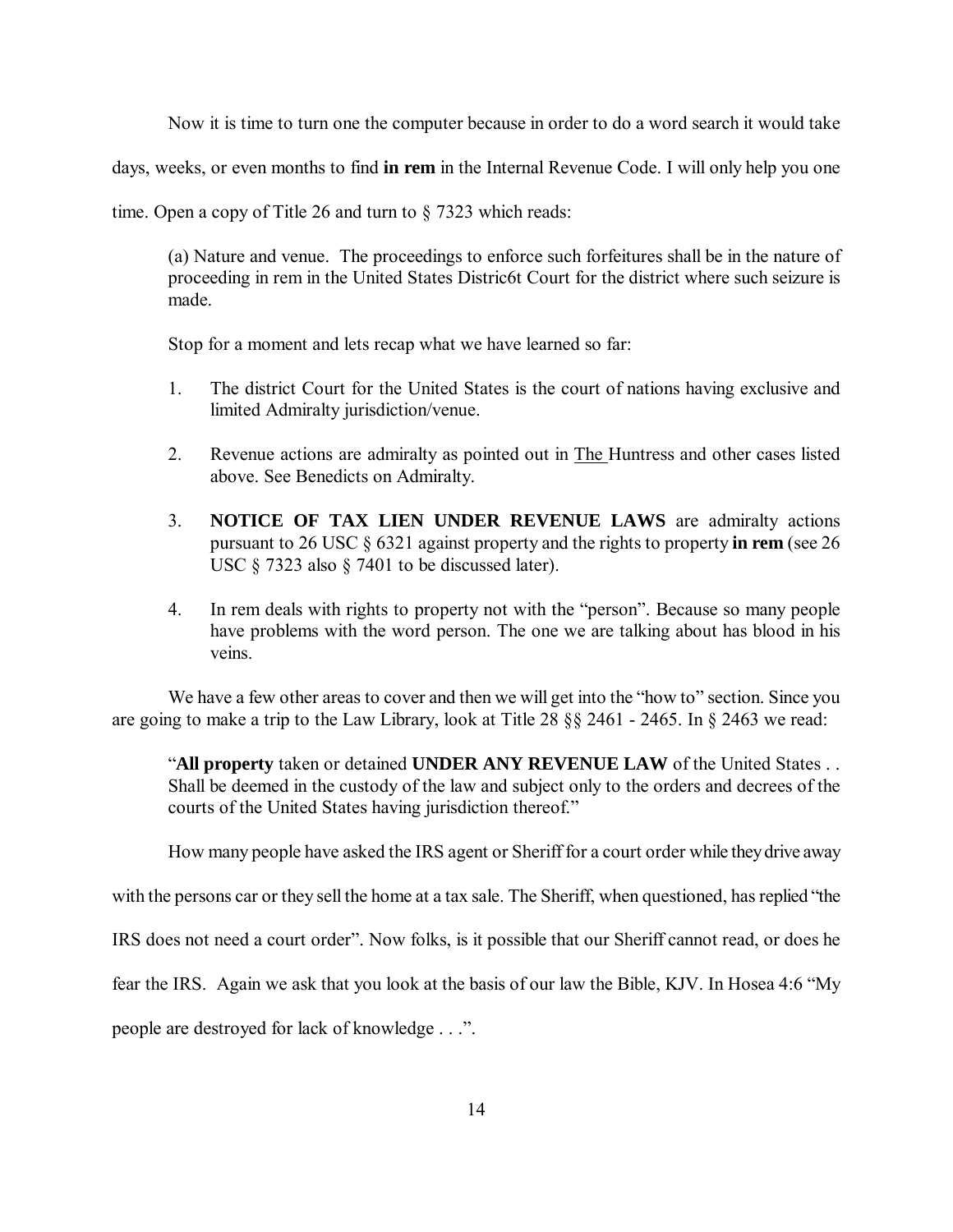Back in 1861 there was a civil war in this country. The President had a problem. The Southern States were in rebellion and the Federal Government could not declare war against the Southern States for the Federal Government could have recognized the sovereignty of the South. If it had recognized the sovereignty of the South, it would have no claim to any of the property of the States or the People. (See **Black's Law** for Prize and Booty) Therefore. The President was granted power under 12 stat 319 over the property of person's in rebellion against the United States.

Today we have people in rebellion against the United States, as defined by 12 stat 319 and the Trading with the Enemy Act of October  $6<sup>th</sup>$ , 1917. This is also an undeclared/silent war against the People of this Country being waged by the IRS agents, not only for the United States, but for "the Bank and the Fund" see 22 USCA § 286 et.seq.

In a letter to members of Congress dated January 13, 1995, Congressman James A. Traficant Jr. Pointed out"

**"The IRS is an agency out of control." . . . "**Last year, I described at length on the House floor the cases of everyday American families whose lives were ruined without cause by the IRS. I received thousands of letters from all over the country from people who told me their IRS horror stories."

How many people have been declared "tax protestor"? Once the title "tax protestor" is used, 12 stat 319 can be used to take your property. Please take the time to look up and share with your friends. In the State of Utah, it is common, in dealing with the State Tax Commission, for the Commission to place the letters **TP** after any case number involving tax issues. The Judges in the state courts hearing these actions, when questioned "what does the TP stand for" simply say they do not know.

The Clerks of the court responsible for issuing the number for the tax cases claim they do not know what the two letters TP mean. Do you think Forrest Gump could figure this out? Life is like a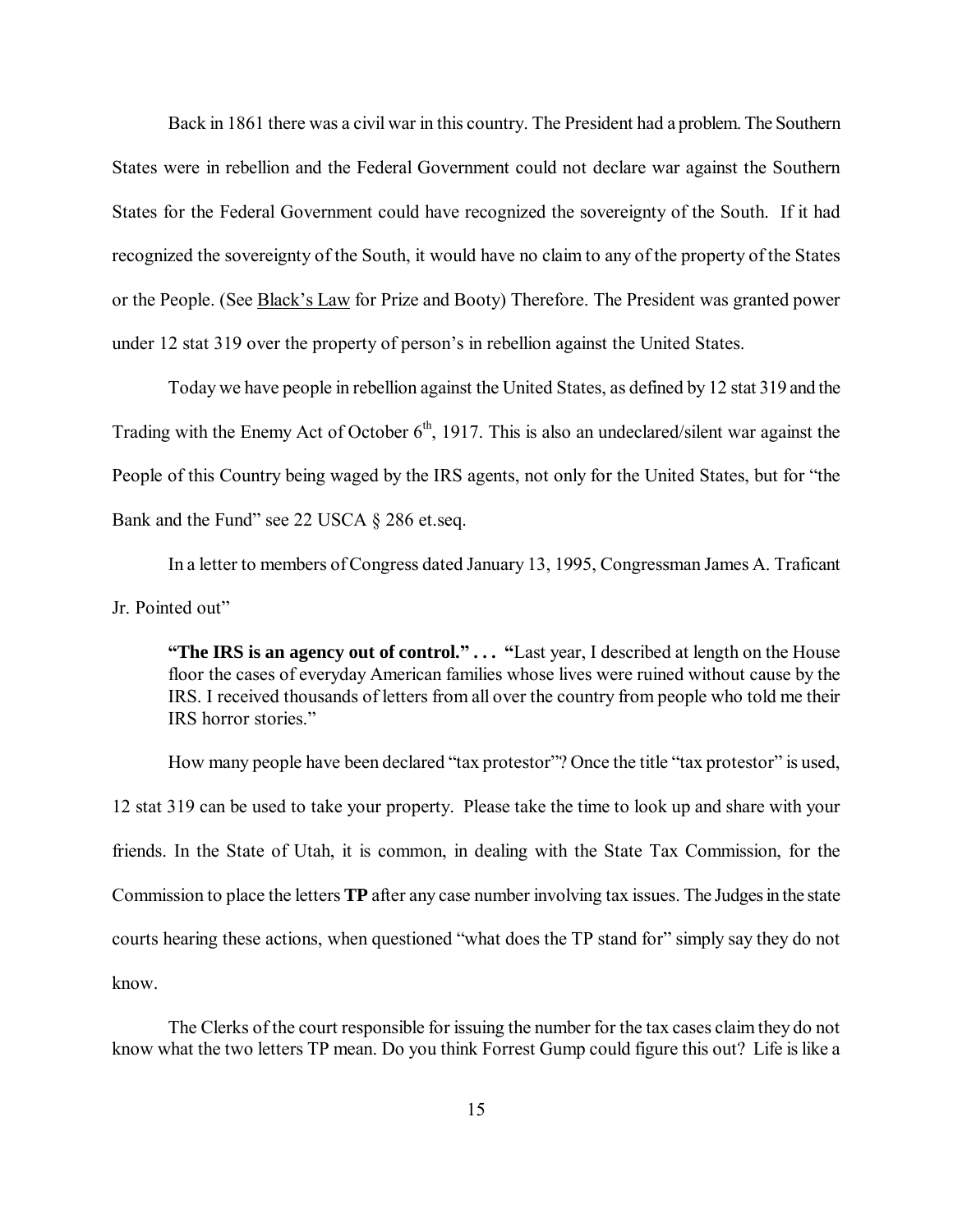box of chocolates

In the  $5<sup>th</sup>$  Amendment to the Constitution, it says:

"No person shall be held to answer for a capital, or otherwise infamous crime, unless on a presentment or indictment of a Grand Jury, except in cases arising in the land or naval forces, or in the Militia, when in actual service in time of war on public danger"

Back in 1933 the President declared a Astate emergency, and we are still under this declared

state of emergency today. Since a state of emergency is existing, and only the President can end such,

we must be in "public danger". So much for the  $5<sup>th</sup>$  Amendment.

"I believe there are more instances of abridgment of freedom of the people by gradual and silent encroachment of those in power than by violent and sudden usurpations . . ." James Madison

In Congressman Traficant's letter quoted above, he is attempting to introduce a bill into Congress to shift the **burden of proof** from the taxpayer to the Internal Revenue Service. The burden of proof is always on the plaintiff. So when you petition the tax court, bankruptcy court or district court, you are, in fact, the plaintiff and the burden of proof falls to the one filing a **libel** (Notice of Tax Lien in the county record), and, in this instance, you are not the Plaintiff, but a Petitioner filing an

# **Answer (Libel in Review). Could this, then, be the key?**

#### **\*\*\*\*\*\*\*\*\*\*\*\*\*\*\*\*\*\*\*\*\*\*\*\*\***

Please take the time to go to the local library and check out each quotation for yourself, do not ask Al. Many people make a mistake when they find a case or part of a statute and use this as a basis for an action. Laws change and rules change from state to state and from court to court. Remember that just because a case is quoted it may not apply to your case.

\*\*\*\*\*\*\*\*\*\*\*\*\*\*\*\*\*\*\*\*\*\*\*\*\*\*\*\*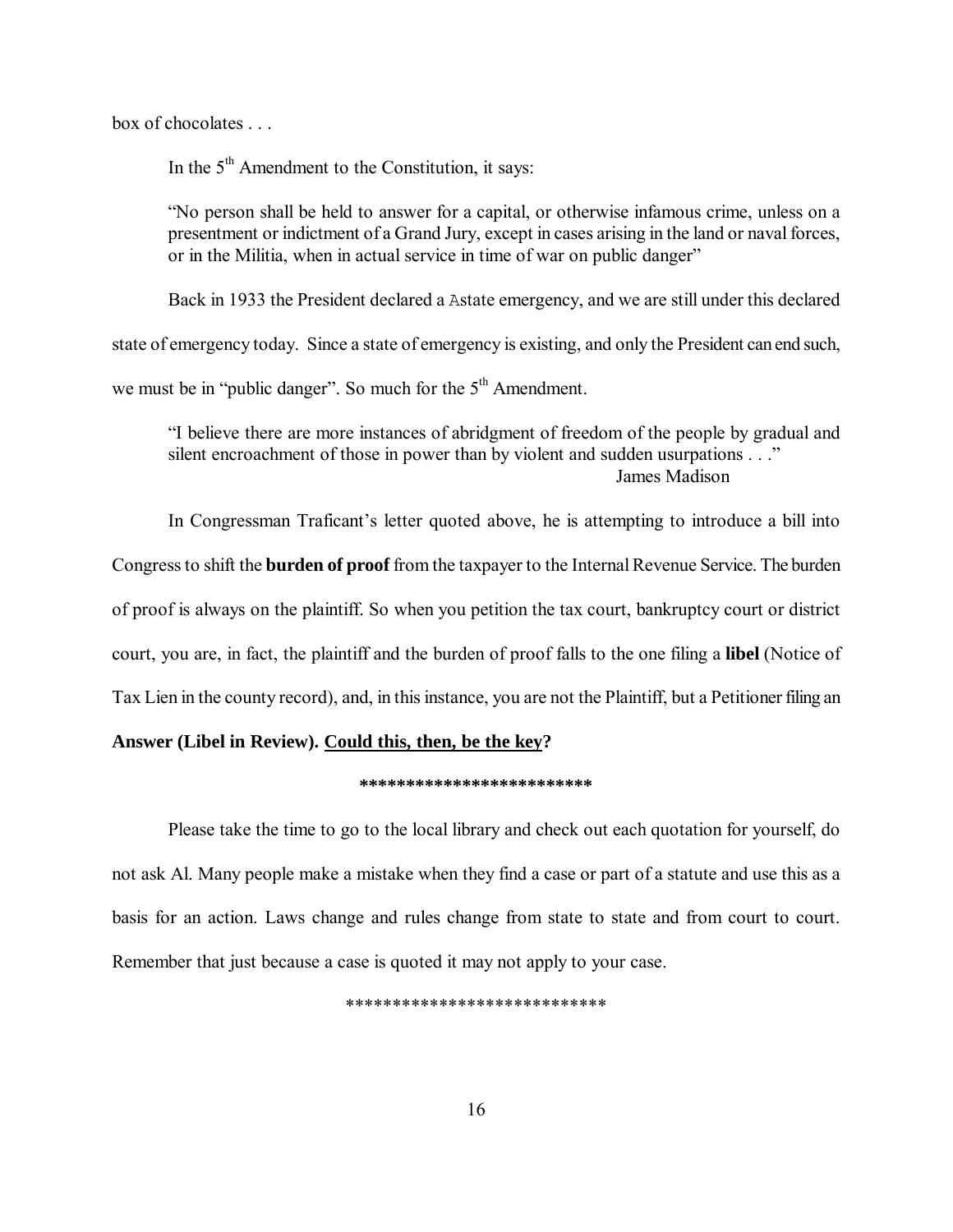#### **CHAPTER TWO**

# **THIS IS THE KEY?**

For the moment lets say that you are the owner of a ship and you have taken on a cargo in France. You sail to the port of **New York USA** to unload your cargo but when you arrive in the port your vessel is seized by the government for violation of some revenue statute. The US Marshal serves an arrest warrant at the direction of the Federal District Court, signed by a magistrate/Judge for the district where the "res" (ship) is located. The Marshal posts a notice on the res of the seizure.

You have been served a copy of a complaint made upon "an oath of solemn affirmation". Upon review of the complaint it is clear that the circumstances from which the claim arises with such particularity that the defendant (you) will be able without moving for a more definite statement, to commence an investigation of the facts and to frame a responsive pleading. See Supplemental Rules for Certain Admiralty And Maritime Claims (SR Fed Civ P) E2a.

Lets review the elements of what just took place. But, before we do so, take out a pencil and a clean sheet of paper. At the top of the paper write THINGS NECESSARY TO PERFECT A LIEN.

In our example, was the Captain agent for the owner or the owner, served a copy of complaint made upon an oath of solemn affirmation?

Point # 1. on our paper. Of course the answer to our question is YES.

Point #2. How was the complaint and/or arrest warrant served? "Study aid" see Federal Rules of Civil Procedure (FRCP) Rule 4. In our example the process was served by the US Marshal. You should have point to on your paper by this time.

Point #3. Is the information clear on the complaint so that it will not be necessary to move for a more definite statement . . . so that you may frame a responsive pleading?

Point #4 Has the Court for the District where the res is located been served?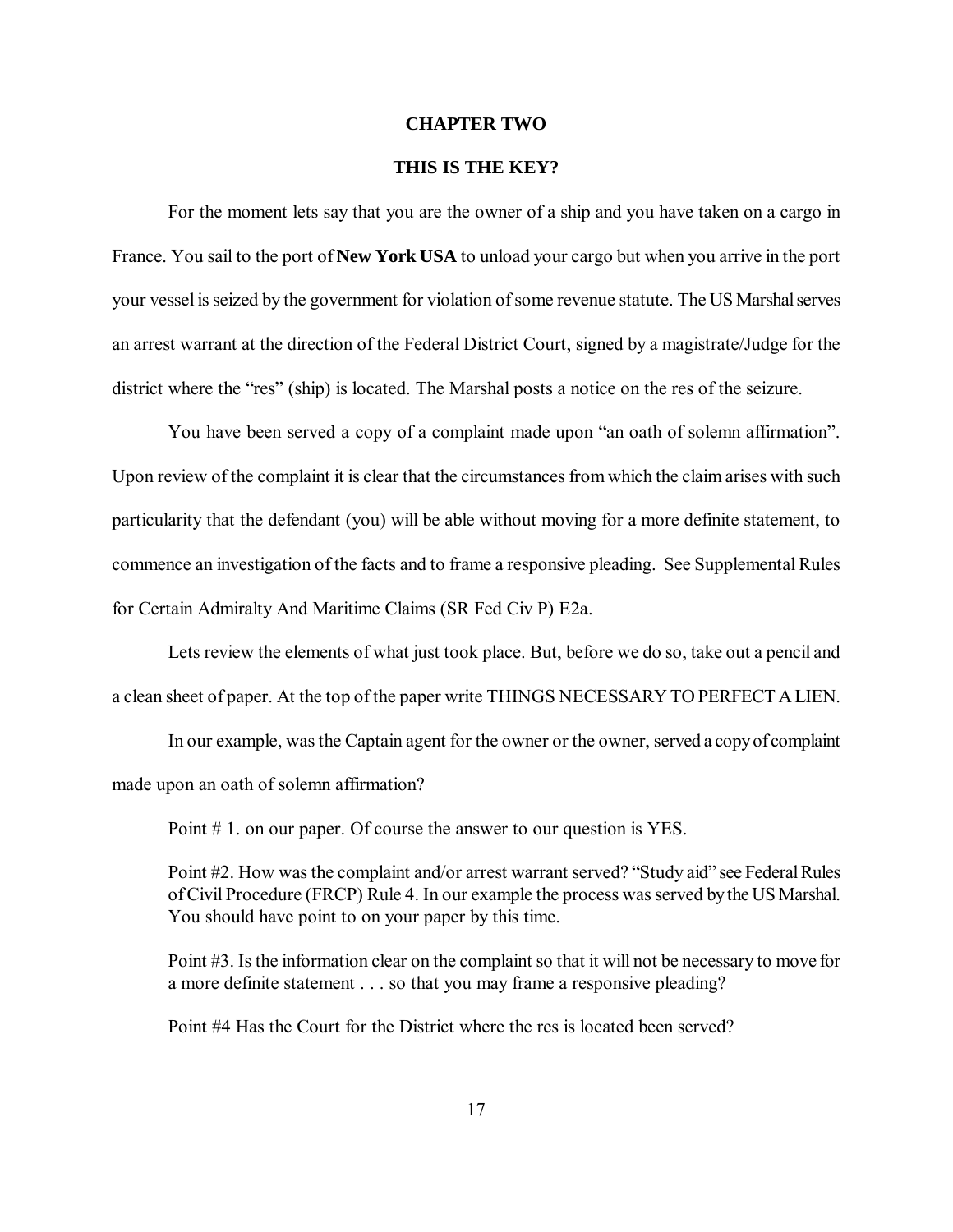Point #5. Was the notice properly posted?

As you can see there is a definite process that must be followed in order to perfect a lien under Admiralty process. However, what do you do if there is a defect in the service of process? So much so that you or the court have been served, or improperly served he may petition the District Court **for** the United States for the District where the res is located (In rem) for a Libel of Review to determine the basis, (foundation) if any, for the libel. [Notice of Tax Lien Under Revenue Laws; filed in the county record absent a court order or oath of solemn affirmation]

See 2 Benedict  $[6^{th}$  Edition] § 275, pg. 119, 120: "But where a party discovers that ... he has had no proper notice . . . and has thereby been deprived of property; or where there has been fraud of any kind . . . so that no regular remedy is left him, he may obtain redress by filing a **libel of review**. The subsequent proceedings will be such as equity demands. There is no corresponding provision in the Civil Rules." Emphasis mine.

Stop, pencil down. Before we go into more detail on our two examples so far, we must take a look at the District Court that signed the Warrant for the arrest of the property. Also, it is important to understand who the parties of real interest are.

The District Court is divided in three separate sections. The first section is devoted to criminal law. The second is devoted to civil law. The third section and the one least understood by the Judges and attorneys as noted in Chapter One, is the Admiralty division.

The Admiralty section of the court has its own distinct set of rules. It would be wise to check with the District Court in your area or local law library to acquire the rules that govern the actions of admiralty. These rules are numbered A - F, instead of the numeric system familiar to most people. We will discuss some of these supplemental rules later on.

One of the researchers on this project had an interesting conversation a couple of years ago with a nationally known attorney. This attorney had been a government employee for nearly thirty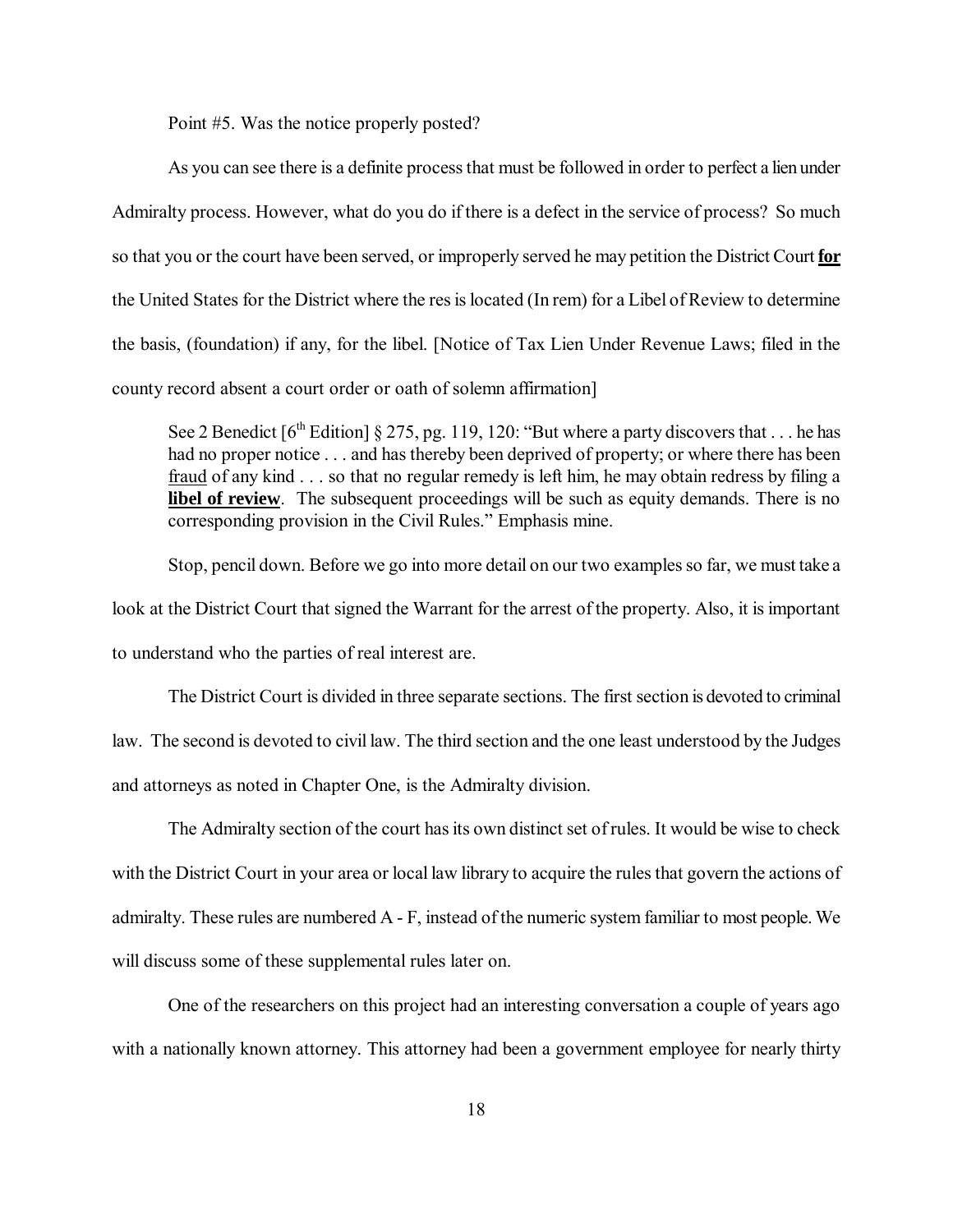years. The attorney made this observation about the rules of court. It was his opinion that the rules for court were designed to quickly dispense with the novice, "pro se attorney", thereby cutting down on the work load that the courts were under. As the attorney explained; whenever a complaint/answer was presented to this department and had been placed on his desk, the first things that he would check were the Rules of Court. As he explained, the work load is so great that we look for any way to disqualify a Plaintiff-Defendant.

It is extremely important that you read and understand the rules of court. Unfortunately, many people are never heard in our court system because they do not know or understand the rules. It is quite possible to win your case based solely on rules and never have the merits of the case heard. It is because of these rules that the admiralty process becomes viable. In order to understand the admiralty court we need to look at some of the other courts and the position the taxpayer is placed in when he enters their jurisdiction.

The first court is an Administrative Court. It is known as the United States Tax Court. This is done by sending the victim a Notice of Deficiency also know as a ninety day letter. In this Notice of Deficiency letter the target is informed that he has 90 days to petition the tax court if he disagrees with the amount that they have decided the target is going to pay. Note: the term "target" is a term used in the United States Attorney's Manual in referring to the taxpayer.

By the way, in the Notice of Deficiency, it is common to see penalties and interest attached to the taxpayer for the manufacture, sale or distribution of machine gun parts pursuant to 26 USC §6651(a) and of course one of their favorites, civil fraud 26 USC §6662. In Cramer v. The Commissioner of Internal Revenue, case # 11718-94, the petitioner, Mr. Cramer, pointed out to the court that the claim of civil fraud by the IRS reversed the burden of proof. The Court agreed. The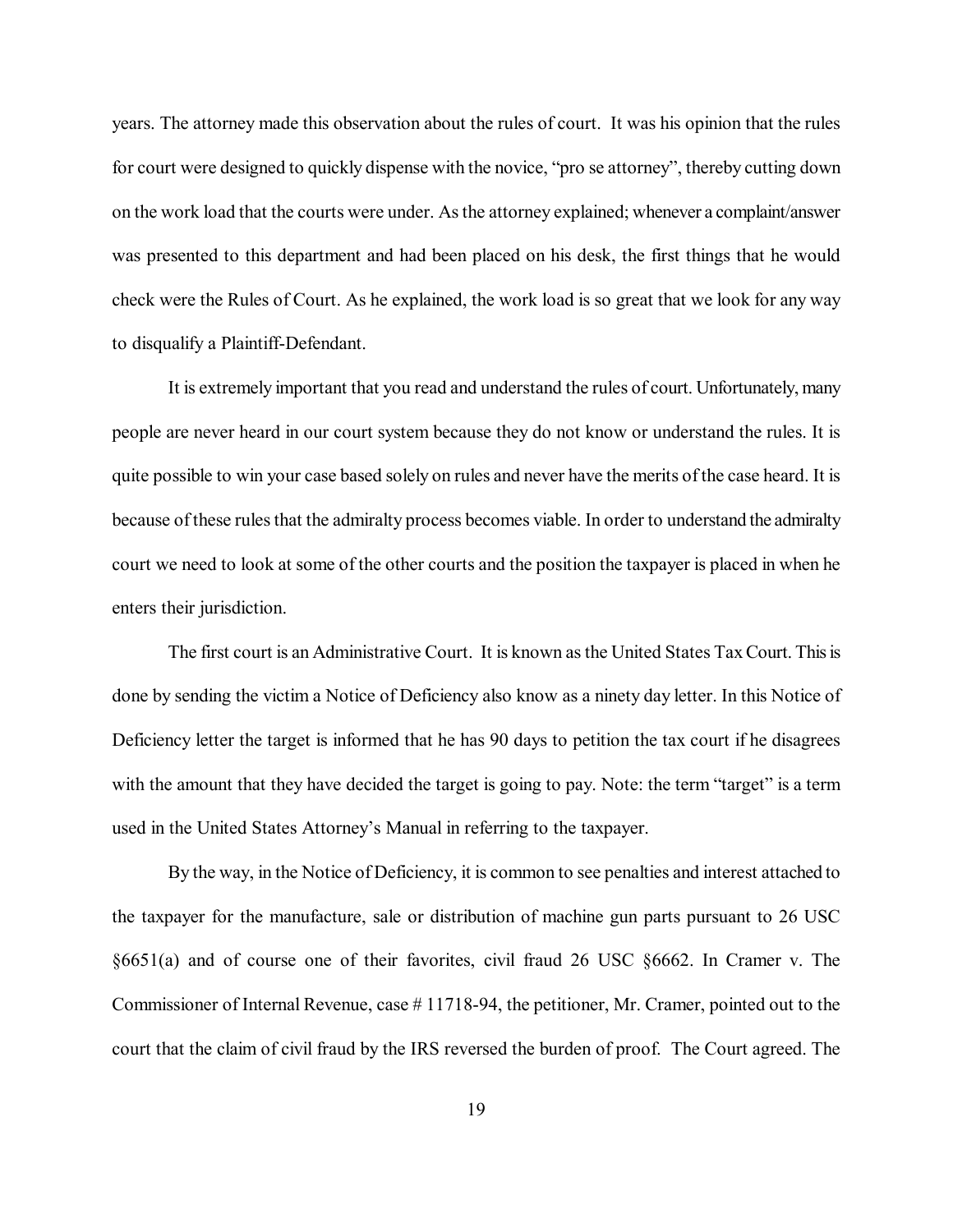attorney for the government (currently under investigation by the Inspector General's Office for criminal misconduct in this case and the court was notified of this on the record before the hearing began) said, that upon review of the record, no fraud was present. However, the government did not remove the fine imposed under 26 USC §6662. This is a fun case and one that Congress decided to review, not by choice, but just because Mr. Cramer pushed his way in through letter writing, thereby placing it on the record. Judge Powell was so unprepared for Mr. Cramer that several times the Judge claimed that the Internal Revenue Code is found in Title 28. Please find this case and study it. Review Mr. Cramer's opening statement.

If we look at 26 USC § 7401, we will find that before any penalty, civil or criminal can be applied it requires the sanction (Okay) of the Attorney General or his/her delegate and the Secretary of the Treasury. Many a patriot has wasted their time going into tax court and arguing that § 6651(a) and §6662 could not and did not apply to them because they were a non taxpayer, non resident alien, did not deal in alcohol, tobacco or firearms, etc. Remember, this is an Administrative Court and the judge will remind you that this is a court of limited jurisdiction. The court will not allow the taxpayer to go behind the Notice of Deficiency to determine if there is any basis in fact for the deficiency.

What is meant by - go behind the deficiency? When you petitioned the Tax Court to hear your complaint, you took on the position of the Plaintiff. The burden of proof became your responsibility. The government on the other hand, was the innocent Defendant. Yes, I said innocent. Under our form of (in)justice, the Defendant is innocent until proven guilty. The Defendant is not required to testify against himself. Also, the court is eager to grant a protective order denying the Petitioner any access to any records that would support his position and be embarrassing to the government. If you find yourself as the Plaintiff (Petitioner) the burden of proof always falls on your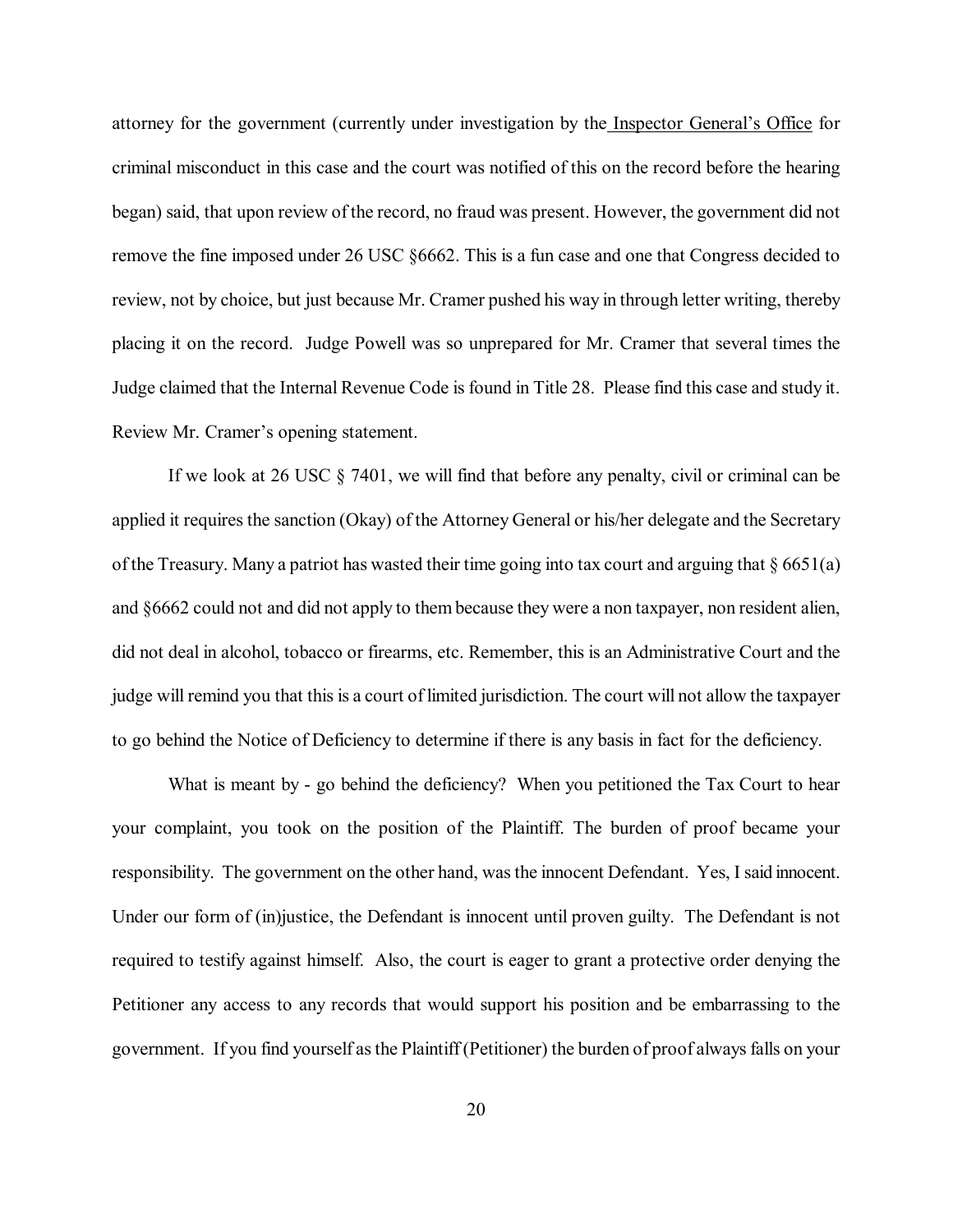shoulders. It is impossible to prove a negative. For those or you who have had the sad experience of going to Tax Court you realize what a mistake it was to take the bait and petition the Tax Court. By doing so, you merely rubber stamped the IRS lie.

Some of you may have appealed the Tax Court decision to the Federal District Court. You also could have gone to this court in the first place by paying the tax first and then suing for a recovery. Fat chance. Just like our illustration in the Tax Court you are the Plaintiff. The burden of proof is on you. Again they played their trick and you took the bait. The government trots out the Anti-injunction Act 26 USC § 7421 and you are barred from stopping the collection process while you attempt to have your day in court. Again, court rules play an important part. Pursuant to Rule 64 of the Civil Rules they may continue their collection process and you can do nothing more than watch your car, bank account, job, home and family go away. The American that brings a suit against the government in the Federal District Court only stands about a 12% chance of winning.

Well, you see everything leaving and you are trying to hold on to what little you have left, so you file bankruptcy. Congratulations, you just took the bait and are in their trap again. When you filed bankruptcy, you were able to bypass the Anti-injunction Act for a short time. However, depending upon how aggressive the U.S. attorney is the automatic stay can be lifted in a matter of few weeks. Again, the property can be seized and sold off. If the judge has a small understanding of the law he will require the IRS to supply the court with an inventory of the property taken and any monies to be deposited with the registrar of the court.

Remember 29 USC §2463? Along with doing battle with the U.S. Attorney, you will also find his helper, the Trustee for the Bankruptcy court. By the way, the Trustee is the *de facto* owner of all your property. Again, because you petitioned the Bankruptcy Court, the burden of proof fall on your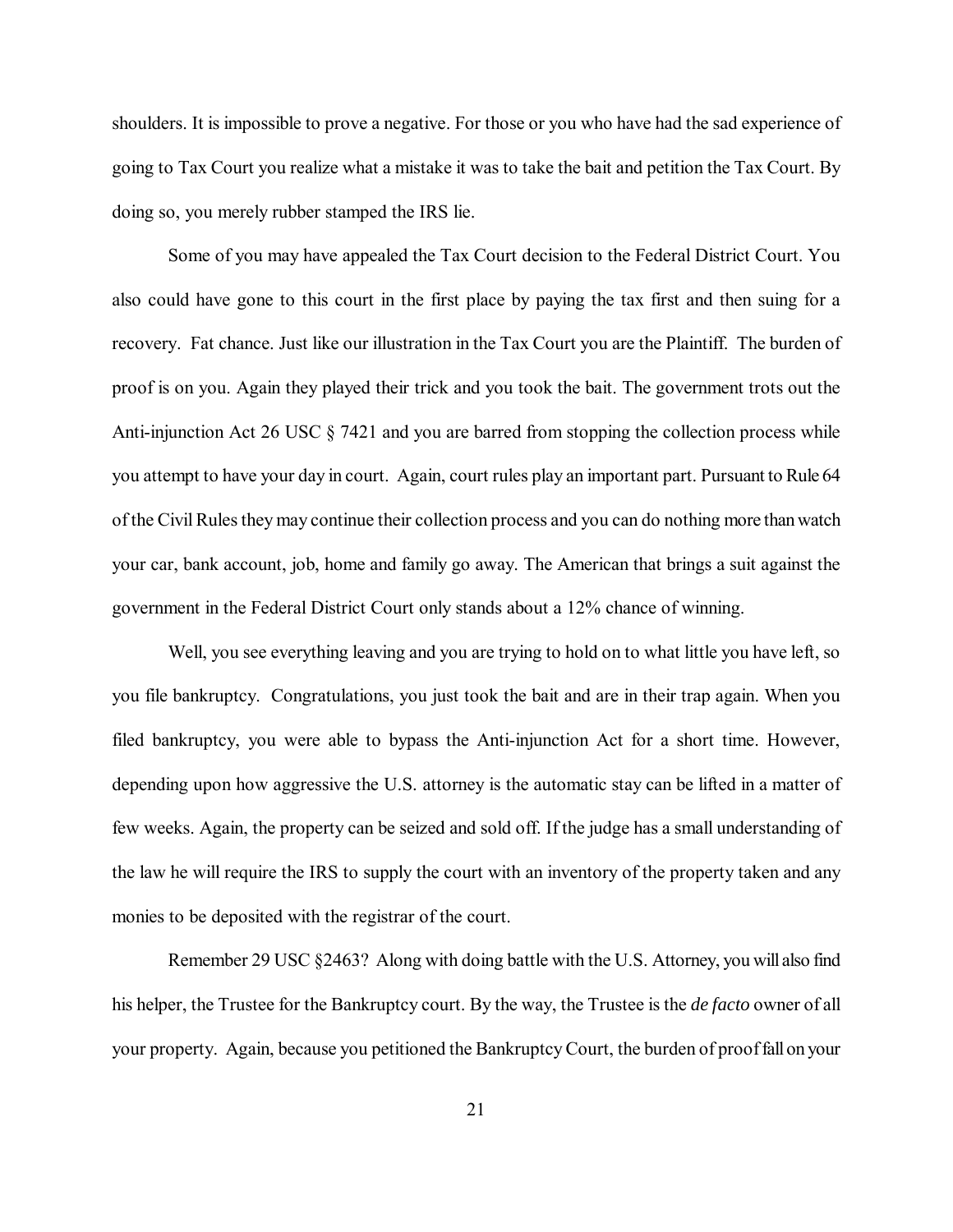shoulders and the government can play hide and seek while they destroy you.

In Chapter one, our little lamb received a Notice of Lien. If he had taken the time to look at the signature line, it is quite likely he would have found that it was never signed. In most cases the IRS uses a stamp for another party. For example; rubber stamp Jim Jones for James Doe. Question; is it possible for another person to testify for you as to your personal first hand knowledge See FRCP Rule  $56(e)(g)$ .

In admiralty, there is no court which has jurisdiction unless there is a valid international contract in dispute. If you know it is Admiralty Jurisdiction, [see the HUNTRESS, Benedict on Admiralty, and 26 USC § 6321 as noted above.] and they have admitted on the record that you are in Admiralty Court, you can demand that the International Maritime contract to which you are supposedly a party and which you supposedly have breached, be placed into evidence. However, it is the practice (Modus Operandi) of the IRS to by pass the court altogether and trick you into becoming the moving party. The IRS never ever admits, on the record, that they are moving in Admiralty.

No court has Admiralty/Maritime jurisdiction unless there is a valid International maritime contract that has been breached. And generally speaking only the parties of **REAL INTEREST** may bring an action.

"A cardinal principle, in which the practice of admiralty courts differs from that of courts of common law, permits the parties to a suit to prosecute and defend upon their rights as such rights exist at the institution of the action; the assignment of a right of action being deemed to vest in the assignee all the privileges and remedies possessed by the assignor. According to the rule of common law, the injured party alone is permitted to sue for a trespass. The damages being deemed not legally assignable; and if there be an equitable claimant, he may sue only in the name of the injured party. **In admiralty, however, the common practice is to have the suit conducted in the names of the real parties IN INTEREST."** 1 R.C.L. § 33, pg. 424 (1914); A . . . and when a statute of the United States so provides, an action for the use or benefit of another shall be brought in the name of the United States." F.R.C.P. 17. The district courts are prohibited from granting venue where the United States has less than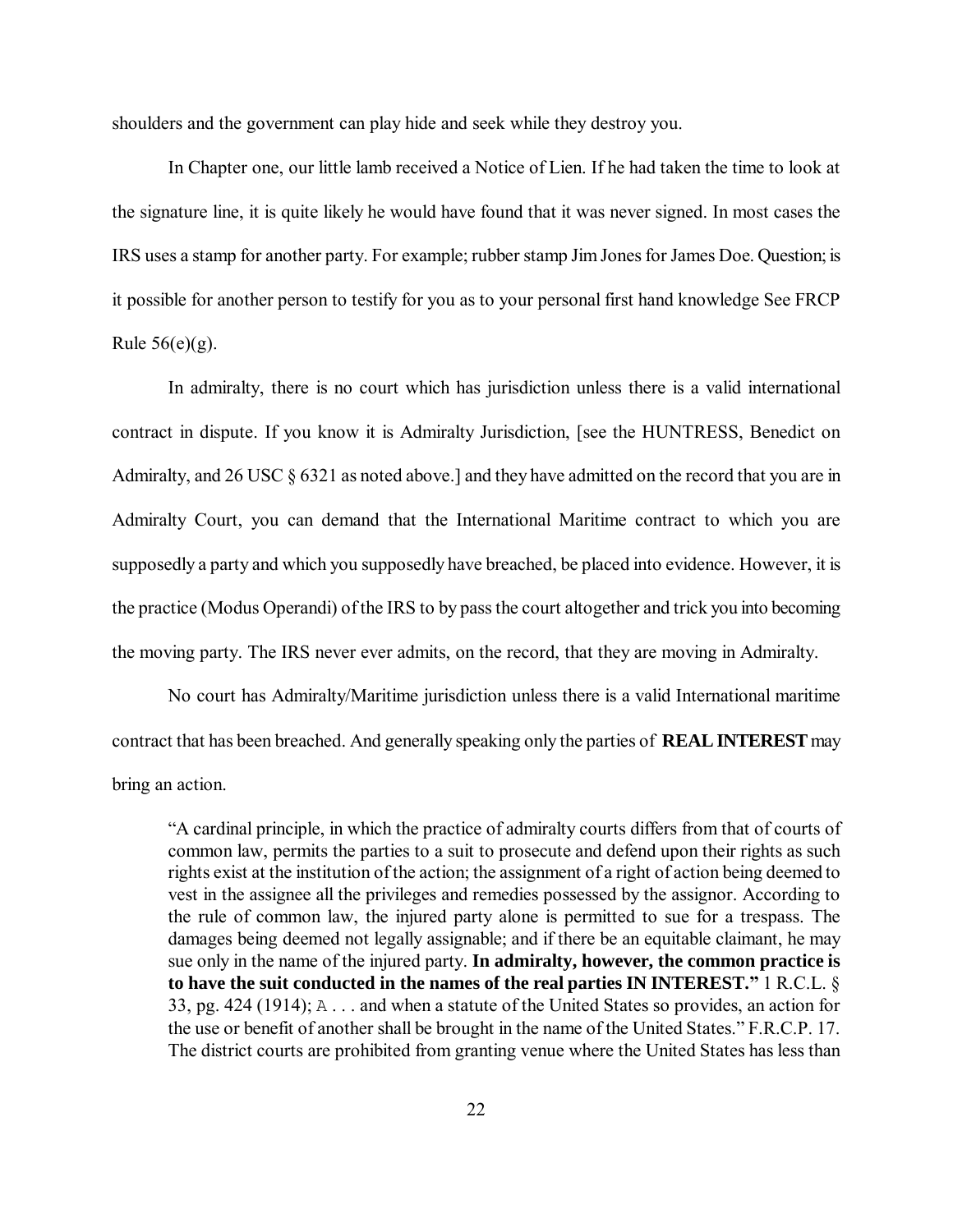"one-half of its capital stock . . ." of the respondents/Libelants Principal, the Fund and Bank. 28 USC §1349; The government by becoming a corporator, (See 28 USC  $\S3002(15(A)(B)(C), 22$  USCA 286(e)) lays down its sovereignty and takes on that of a private citizen. It can exercise no power which is not derived from the corporate charter. (See: The Bank of the United States v. Planters Bank of Georgia, 5 L.Ed. (Wheat) 244; U.S. v. Butt, 309 U.S. 242). The **REAL PARTY OF INTEREST** is not the de jure "United States of America" or "State", but "The Bank" and "The Fund". (22 USCA 286, et. seq.). The acts committed under fraud, force and seizure are many times done under "Letters of Marque and Reprisal" i.e., "recapture." (See 31 USCA §5323). Such principles as "Fraud and Justice never dwell together, Wingate's Maxims 680, and "A right of action cannot arise out of fraud." Brown's Maxims 297, 729.

Sometimes it is helpful if we take the time to draw a diagram of the steps taken in the process.

(See Diagram I, page 86)

At the left hand top of the page you will note that a box containing the USA appears. Then, across from that box to the right a box containing The Governor of the International Monetary Fund AKA Secretary of the Treasury. These two boxes are not linked at this point inasmuch as the Governor is not an agent for the USA and is therefore intra government as opposed to inter government.

The United States is a part owner of the International Monetary Fund (IMF) and holds about 19 to 20% of the stock in this private corporation. (See 22 USCA 286 *et seq.*) The Governor of the Fund cannot be paid by the United States. Question: Where does the pay for the Judges of the Federal District Court come? **[BATF]**

Below the box containing the Governor for the IMF we find the IRS. The Secretary makes the rules that the IRS must follow and Delegates authority to the Commissioner on down the line to the agents in the field. The Secretary as the Governor of the IMF is then in charge of the IRS. It follows that the agents in the field must be under his direct command if we have read the statutes correctly.

Under his direction, some of the functions of the IRS are to send letters, make demands, visit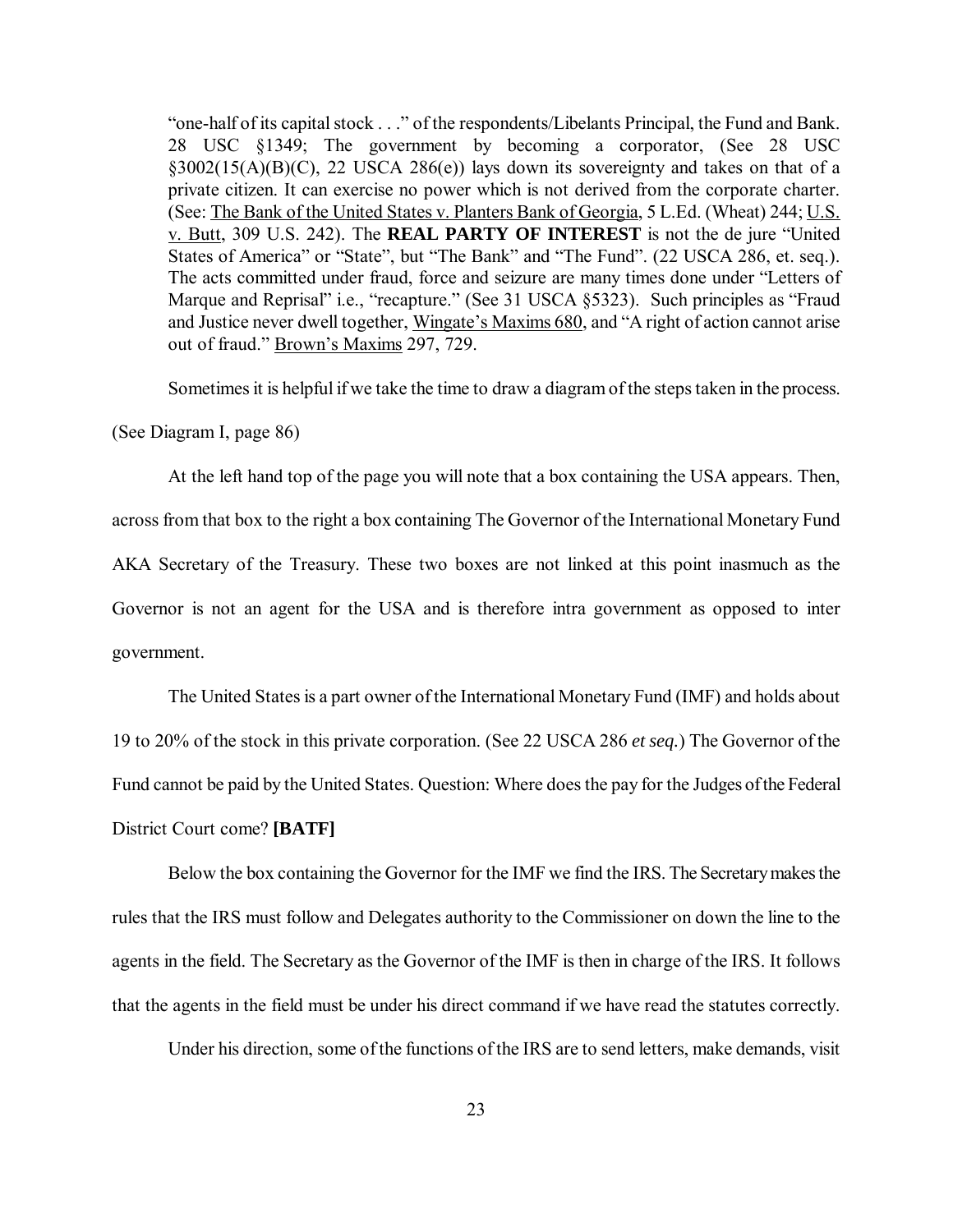and victimize the victims. This is done under the color of law. The phrase "color of law" means something that appears to be genuine, but is not. These IRS agents are in fact, agents for the Governor of the IMF not the USA. Question: Why are there two separate sections in the Internal Revenue Code dealing with misconduct? (See: 26 USC §§ 7214 and 7433). Why are the Notices of Lien "Under Revenue Laws" not signed, but stamped **for** a third party? **MODUS OPERANDI**

Just to the left of the box containing the IRS we see a box around (DOJ) Department of Justice and arrows connecting these two entities. In the United States Attorney's Manual (USAM), we find that the IRS and DOJ must work in harmony.

USAM 6-4.010 reads in pertinent part: The Federal Tax Enforcement Program is designed to protect the public interest in preserving the integrity of this Nation's self-assessment tax system . . . The Federal Tax Enforcement Program is designed to have the broadest possible impact on compliance attitudes by emphasizing balanced enforcement, not **geographic location and economic and vocational status ..** However, the tax enforcement program can only work effectively if **the IRS, Department of Justice, and U.S. Attorneys work in harmony**. Emphasis mine.

Below the IRS, is the beginning of the pattern or MO that the service follows, i.e., the Notice of Deficiency of 90 day letter. From this point, the arrows show the path between the various courts. If we follow this pattern the United States becomes a party to the Actions and this allows the DOJ/U.S. Attorneys to come to the aid of their buddies. At this time, the government will spend any amount of money it needs, or if need be, threaten harm to you or someone or something close to you, outside of the hearing of the court. Yes, just like the NAZI party in Germany, these agents, misguided as they are, believe they are protecting our country. It was reported that an 84-year-old woman was forced out of a rest home for a tax due from 1975 in 1994. (See: 26 USC § 6501(a)). It makes me feel sick every time this happens. One person can change this and it may be you! Remember commandments: 1 & 2.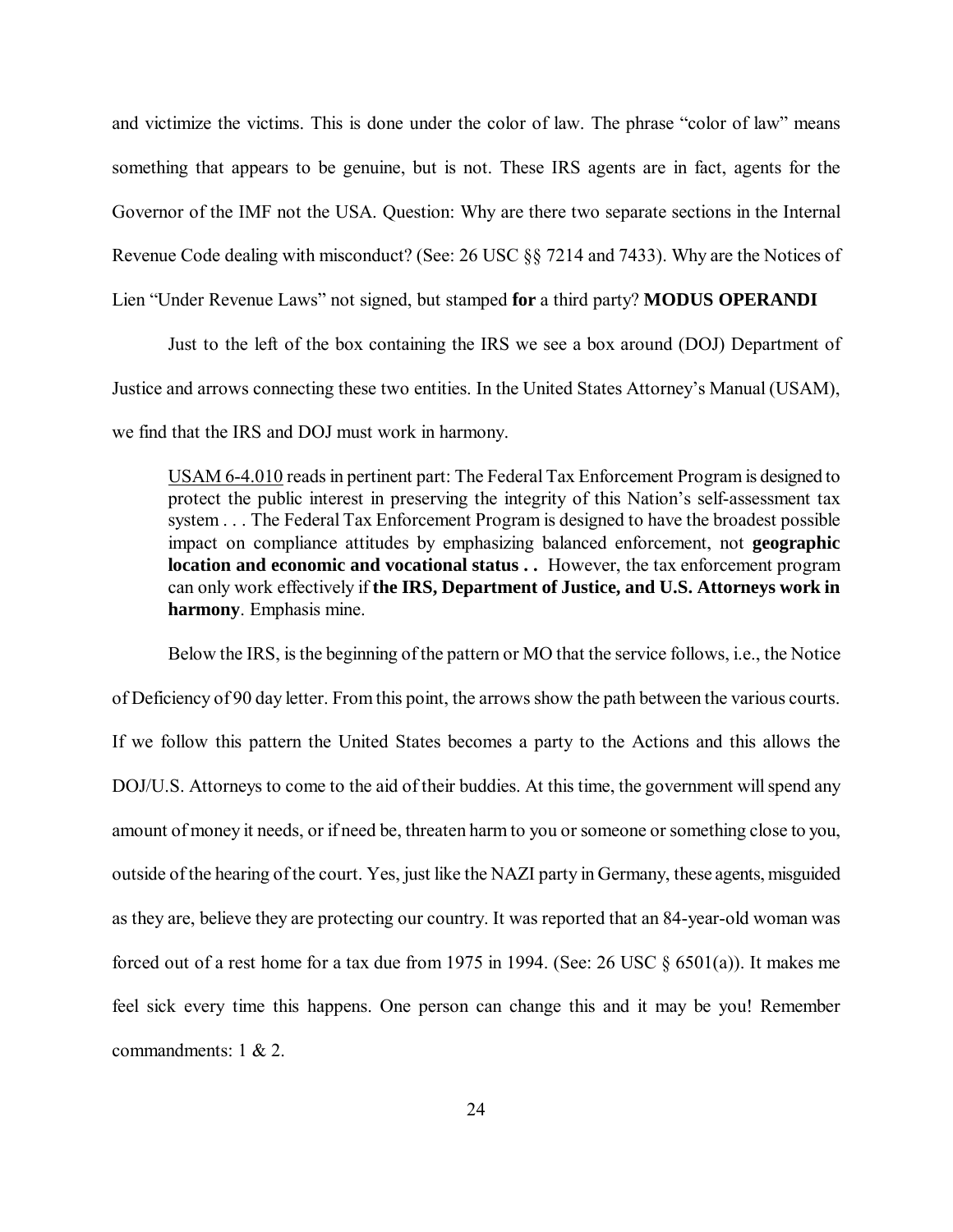There is another set of boxes connected to the IRS on our diagram. One box shows the Notice of Lien filed with the county recorder. Then follows the Notice of Seizure, Tax Sale and finally the Quiet Title Action in the State Court. This is the path that we want to follow.

First of all, the Notice of Lien was a Libel on the public record. This Libel was not filed with the District Court for the United States where the "res" is located. (You should go the Court and request a Certificate of Search to use as proof of not claim filed.)

Next to follow in the Modus Operandi is the Seizure. (See: 28 USC §§ 2463 - 2465). If the Court has not been notified of the seizure, how can it have control over any property taken under **any revenue law**, unless it was not for the benefit of the United States of America. It must have been for the **use and benefit of another.**

What happens at the tax sale? (Sale of home). The Special Procedures Function Officer is the agent that represents the governor of the International Monetary Fund, AKA Secretary of the Treasury. He is the grantor on a deed to the United States Internal Revenue Service. Question; why was it necessary for the IMF to transfer the lien to the United States Internal Revenue Service? Answer; until this transaction took place the United States was not a party to the action. Finally, a Quit Claim Deed is given to the purchaser of the lien (private party).

Just a note on Quite Claim Deeds. A Quit Claim Deed does not transfer any property rights. In point of fact, a Quit Claim Deed declares that the grantor of the deed holds no interest or equity in the property. For example, the reader of this book could issue a Quite Claim Deed for the State Capital and this deed would be just as valid as the deed issued by the IRS for the home sold at the tax sale.

Finally, we arrive at the last segment of our diagram, Quiet Title action in the State Court.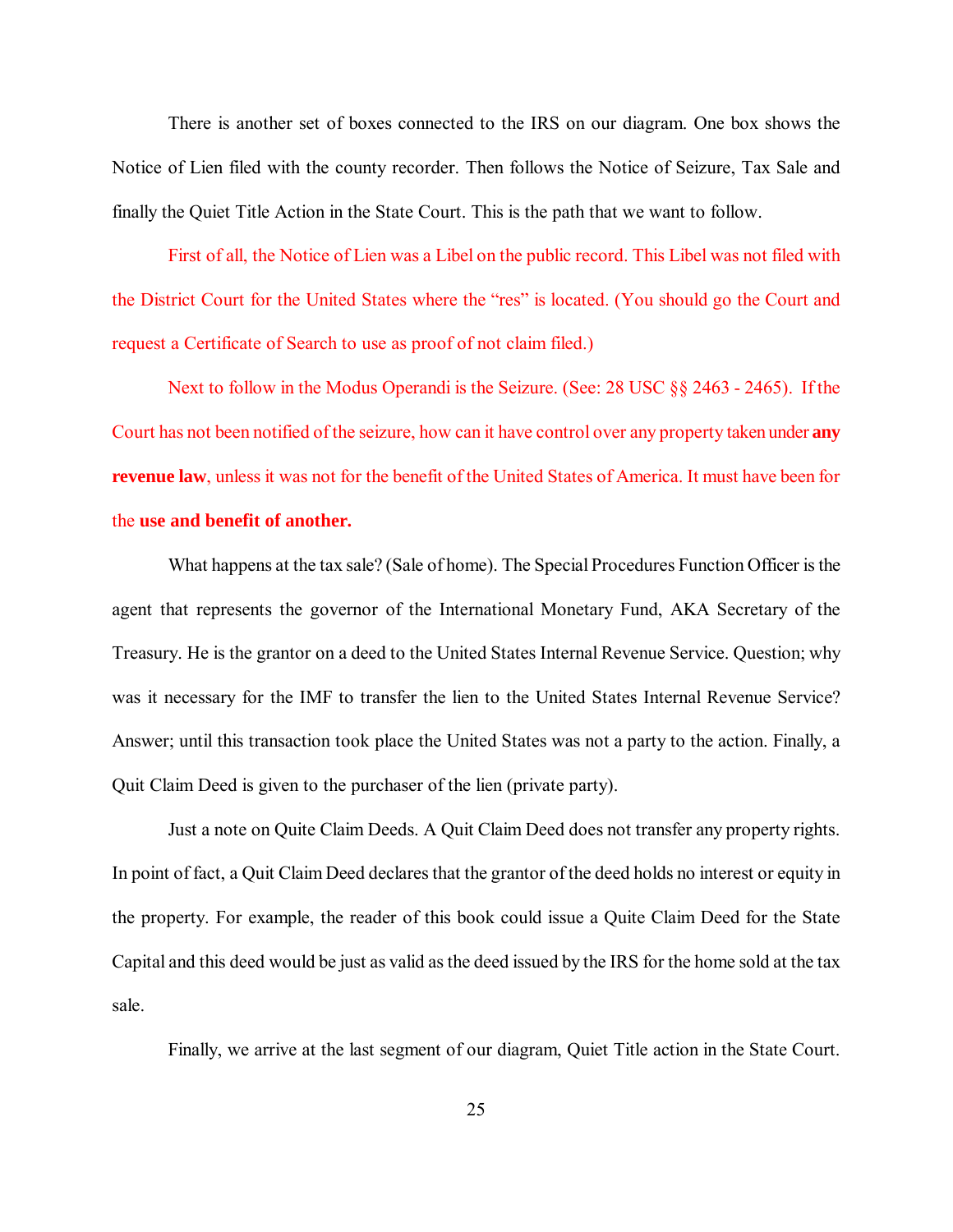The next thing that happens after the tax sale is that the purchaser of the lien realizes he does not have title to the property he supposedly purchased. Therefore, in order for him to perfect his title, it requires a Court Order. Now, from our studies, does the State Court have jurisdiction to hear this Quiet Title Action? Can the purchaser of the lien produce the Court Order that authorized the sale? Is the purchaser the real party in interest? Can the real party in interest transfer said interest? If you have followed the information so far you can easily answer each one of these questions.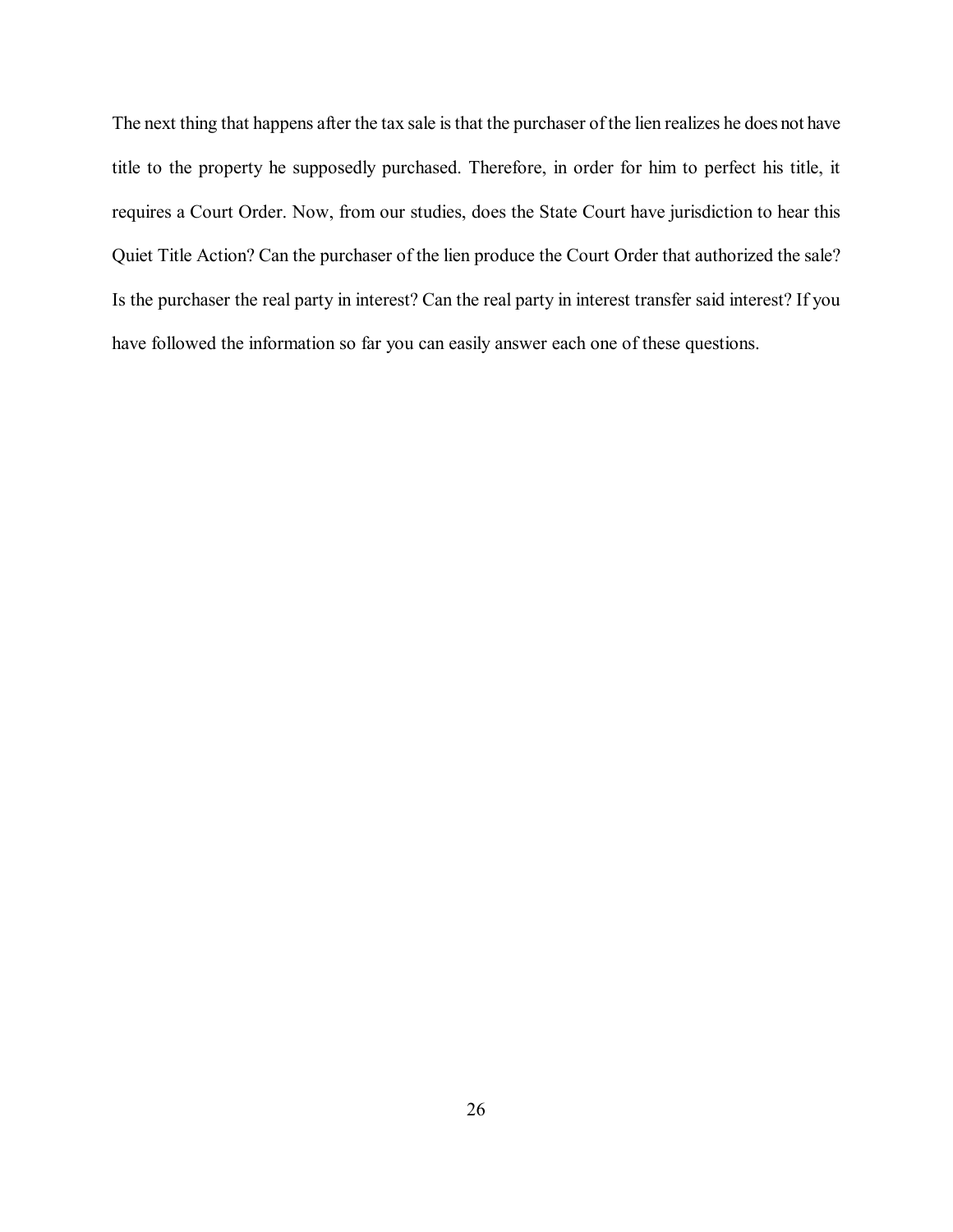# SAMPLE PLEADINGS

\_\_\_\_\_\_\_\_\_\_\_\_\_\_\_\_\_\_\_\_\_\_\_\_\_\_\_\_\_\_\_\_\_\_\_\_\_\_\_\_\_\_\_\_\_\_\_\_\_\_\_\_\_\_\_\_\_\_\_\_\_\_\_\_\_\_\_\_\_\_\_\_\_\_\_\_\_\_

Name Name Address City, State & Zip

Pro se

| DISTRICT COURT FOR THE UNITED STATES<br>DISTRICT OF                                                                                                                                                                                                                   |                                                                                                                                                                                                                             |  |
|-----------------------------------------------------------------------------------------------------------------------------------------------------------------------------------------------------------------------------------------------------------------------|-----------------------------------------------------------------------------------------------------------------------------------------------------------------------------------------------------------------------------|--|
| and<br>Petitioner/Claimant                                                                                                                                                                                                                                            | Admiralty Case $#$                                                                                                                                                                                                          |  |
| $V_{\cdot}$                                                                                                                                                                                                                                                           | <b>IN ADMIRALTY</b>                                                                                                                                                                                                         |  |
| AGENTS FOR INTERNATIONAL MONETARY<br>FUND INTERNAL REVENUE SERVICE,<br>DISTRICT DIRECTOR, SPECIAL<br>PROCEDURES FUNCTION OFFICER AND<br>THEIR PRINCIPAL, GOVERNOR OF<br><b>INTERNATIONAL MONETARY FUND</b><br>AKA SECRETARY OF THE TREASURY<br>RESPONDENTS/LIBELANTS. | LIBEL OF REVIEW, ANSWER<br>OF and<br><b>COMPLAINT OF INVOLUNTARY</b><br>SERVITUDE AND PEONAGE.<br><b>IN RE</b><br>ALL PROPERTY AND RIGHTS TO<br>PROPERTY OF THE (LAST NAME'S)<br>OF PETITIONERS) THEIR ESTATE<br>AND TRUST. |  |
|                                                                                                                                                                                                                                                                       | Judge:                                                                                                                                                                                                                      |  |

# ANSWER AND VERIFIED COMPLAINT OF LIBEL

**COMES NOW** \_\_\_\_\_\_\_\_\_\_\_\_\_\_\_\_\_ and \_\_\_\_\_\_\_\_\_\_\_\_\_\_\_\_\_\_\_m Pro se appearing specially, supplemental rule Federal Rules of Civil Procedure (SFRCP) Rule (E)8 Restricted Appearance in the original in the alternative, as a matter of right and privilege and enter their answer SFRCP (B)3(b), to alleged rights under maritime liens and notice of intent to levy by Respondents/Libelants as Libelant in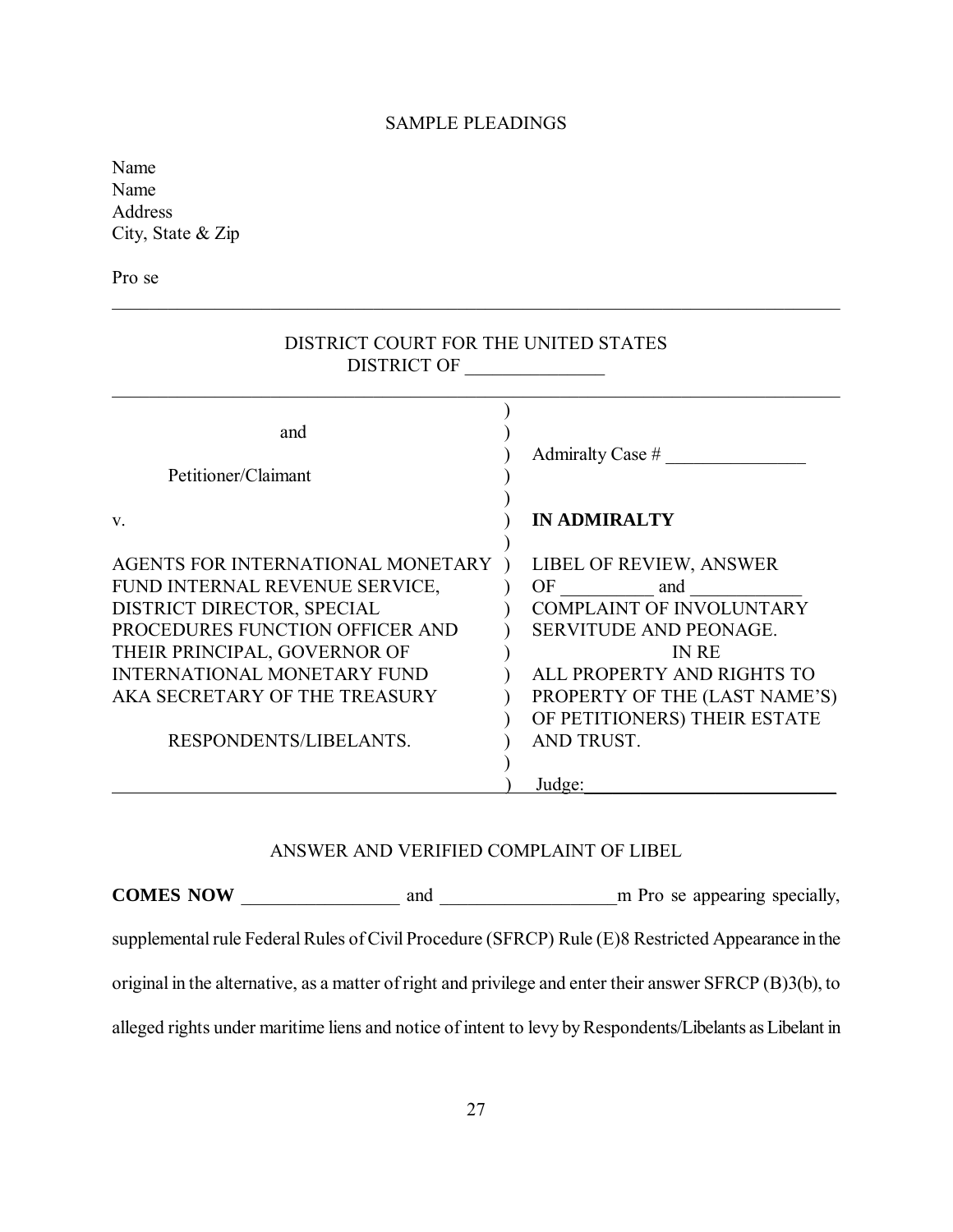the first instance absent their verified oath and solemn affirmation of complaint pursuant to Supplemental Rules (B)(1), (c)( $\omega$ ) & (E)(4)(f) or in the alternative F.R.Civ.P.4(e), thereby denying Claimants procedural due process.

- 1. In the interest of law and justice mandates a hearing of Libel of Review pursuant to the Law of Nations and that said Petitioners/Claimants as Petitioners and for the protection of their person, property, estate, and trust thereby enters their Complaint of Involuntary Servitude and Peonage due to wanton and malicious acts and threats, duress, coercion, fraud by Respondents/Libelants as Respondents in violation of the Laws of the forum united States of America and the Law of Nations pursuant to 18 USC §§ 2, 3, 4, 113(b), 219, 241, 242, 371, 654, 661, 709, 951, 1001, 1028, 1341, 1581, 1621, 1622, 1961, 2111, 2382, 42 USC §1983,  $4<sup>th</sup>$ ,  $5<sup>th</sup>$ ,  $7<sup>th</sup>$ ,  $9<sup>th</sup>$ ,  $10<sup>th</sup>$ ,  $13<sup>th</sup>$  &  $16<sup>th</sup>$  Amendments to the Constitution for the United States of America.
- 2. This is an admiralty/maritime cause of action within the meaning of Federal Rules of Civil Procedure 9(h). Pursuant to 28 USC §§ 2461 and 2463 "all property taken or detained under **any revenue law** of the United States . . . shall be deemed in the custody of the law and subject only to the orders and decrees of the **courts of the United States having jurisdiction thereof***."*Emphasis added.
- 3. The United States District Court is the mandated district court of the United States having de jure venue to hear a cause of action etc., pursuant to 5 Stat. 516, Chapter 188, § 5 enacted August 23, 1842 pursuant to the Act of September 24, 1789, Chapter 20: and The Constitution for the united States of America, Article III § 2; and, in that the Respondents/Libelants et al., are directed by the Governor of the Fund (I.M.F.) AKA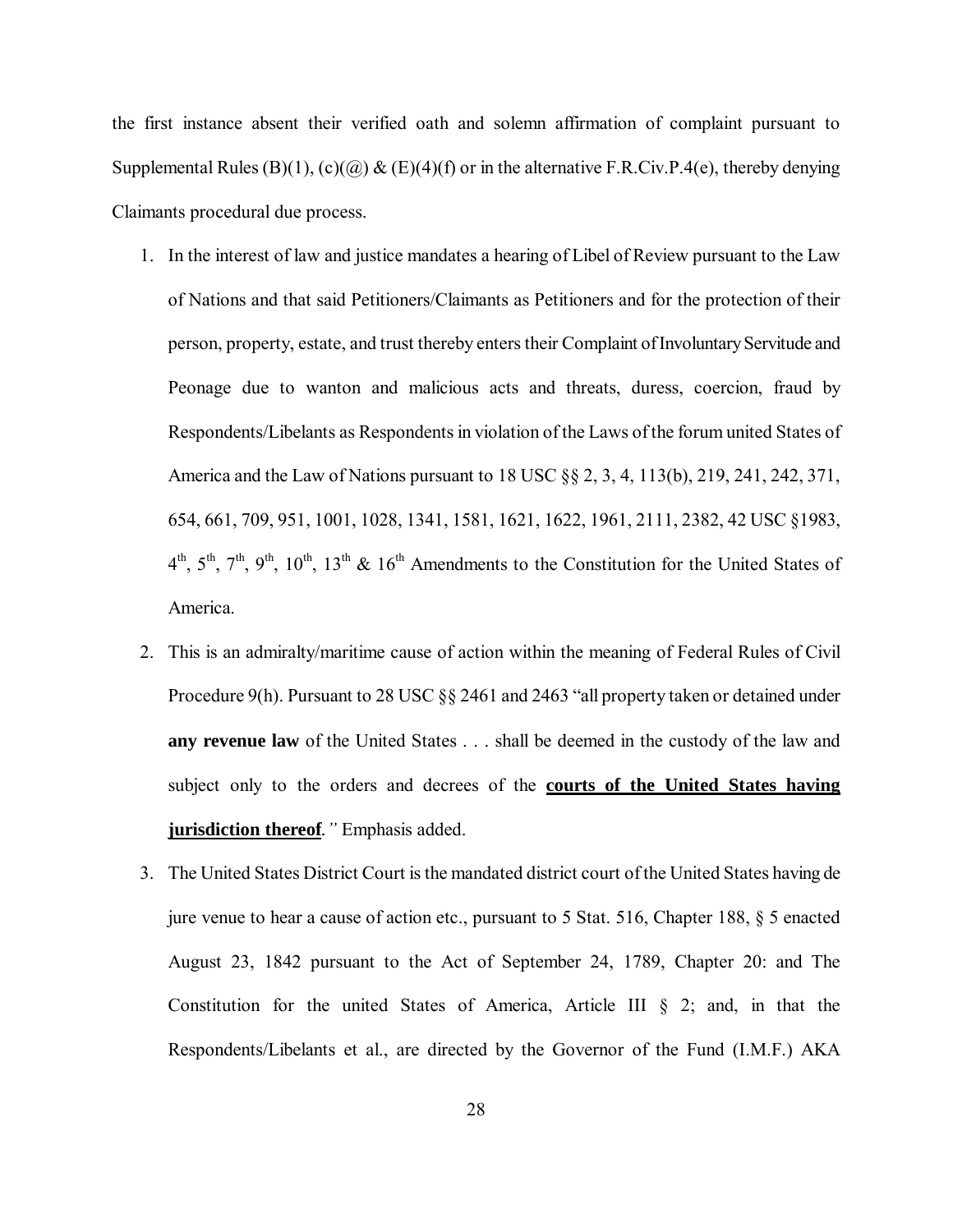Secretary of the Treasury, (Secretary's Name) , alien custodian for Prize and Booty, and are foreign agents of their principal The Fund and Bank et.al., a fortiori mandates pursuant to the law of the United States of America Title 22 USC Foreign Relations and Intercourse-International Organizations Chapter 7 § 286g. Jurisdiction and venue of actions B ". . . any such action at law . . . to which either the Fund or Bank shall be a party shall be deemed to arise under the laws of the United States, and the District Courts of the United States shall have original jurisdiction of any such action." Emphasis added.

4. The United States is not a proper party to this action even though the Principal's agents come in its (UNITED STATES) name on the "Notice of Federal Tax Lien[s] Under Revenue Laws" and the like, therefor, the Petitioner/Claimants do not make the United States pursuant to F.R.C.P. 17, or in the alternative the United States attempts to make an appearance, the Petitioner/Claimants reserves their rights for disclosure of whose ". . . use or benefit of another [the action or levy in the original shall be brought [for] in the name of the United States . . ."

#### **NOTICE OF FOREIGN LAW**

5. Petitioners/Claimants give NOTICE OF FOREIGN LAW pursuant to Federal Rules of Civil Procedure 26.1 and that this district court is under legal duty and obligation to take cognizance of the same, and in the matters concerning conflicts of law, the law of the forum United States and the Law of Nations are to govern.

#### **NOTICE OF CLASSIFIED INFORMATION**

6. petitioners/claimants give notice that they will demand disclosure and subpoena classified information and will question witnesses about same, pursuant to the "Classified Information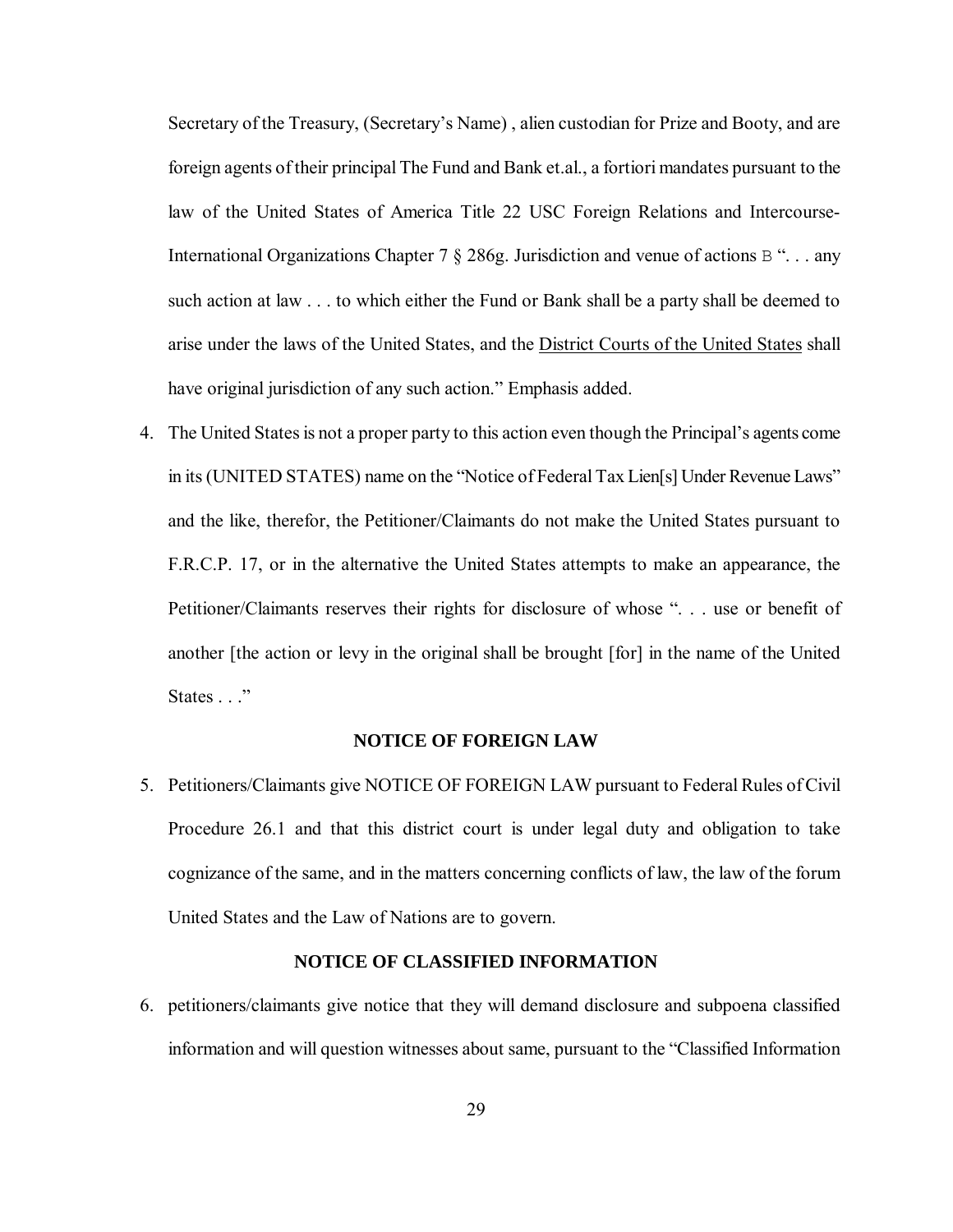Procedures Act." Public Law 96-456 94 Stat. 2025; will address Interrogatories to respondents, and [b]y the law of nations, the courts of justice of different countries are bound mutually to aid and assist each other for the furtherance of justice . . .", therefore, Petitioners reserves their right to petition this court to issue Letters Rogatory to foreign and domestic courts for oral examination of parties concerning treaties, compacts, agreements, contracts and the like involving the Respondents-/Libelant et. Al., as it applies to any alleged claims as against Petitioner's/Claimant's property, estate , trust and personally, concerning revenue under the forum United States of America and Law of Nations.

#### **CAUSE OF ACTION**

- 7. The Respondents/Libelants and their agents et.al., have filed maritime ANotice of Federal Tax Lien(s), serial numbers \_\_\_\_\_\_\_\_\_\_\_\_\_, \_\_\_\_\_\_\_\_\_\_\_\_\_\_\_\_, etc. under Internal Revenue Laws" in the County Record, \_\_\_\_\_\_\_\_\_\_\_\_\_ County, City, and State for the year(s) \_\_\_\_ for the total amount of \$\_\_\_\_\_\_\_\_\_\_\_\_\_\_ on the \_\_\_\_\_ day of \_\_\_, by foreign agent Revenue Officer No. Susan Anderson for written witten the Chief \_\_\_\_\_\_\_, title Chief \_\_\_\_\_\_\_, absent a signature, oath of solemn affirmation validating lien, see Exhibit A; and have served alleged notices of Intent to Levy, and have levied [sic] from fiduciaries of All Occasion Insurance Agency, i.e., (Bank Name \$ Amount, . . . etc. copies attached Exhibits B and C Notice(s) of Levy.
- 8. The Respondents/Libelants et.al., Notices of Lien have damaged Petitioners/Claimants, (names husband and wife), their property and rights to property, estate, trust, their good name, and their ability to transfer, sale and freely use same, therefore, this has caused Petitioner/Claimant et.al., to be put into a position of involuntary servitude and peonage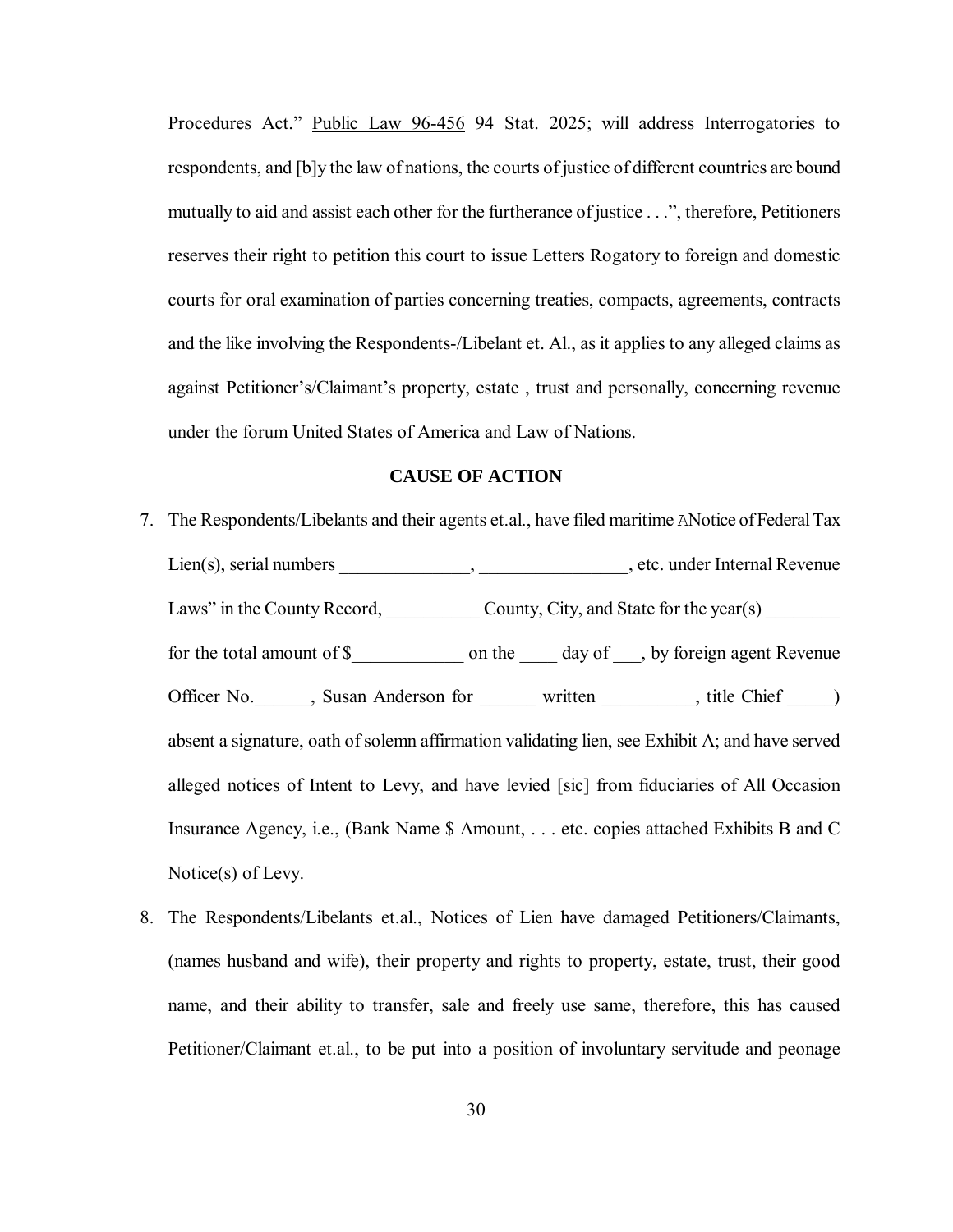against their will and the laws of the United States of America, the state of Oregon and the Law of Nations by Respondents/Libelants et.al.

- 9. The Petitioners/Claimants, upon receiving threatening notices and the like, have returned said Notices to the Department of the Treasury et. Al., thereby, attests and affirms that upon investigation and research, the facts stated herein are true and correct to the best of their knowledge and belief.
- 10. The Respondents/Libelants, in the original, and in the alternative filings of the Notices and the like, have never met the requirements of the de jure laws of the forum UNITED States of America or the Law of Nations, the Admiralty, in any of their correspondence.
- 11. The Petitioners/Claimants, (husband and wife), are without remedy to vacate, remove or replevin liens, levies and property respectively; in that, due to lack of procedural due process i.e., a filing of libel before mesne process, as mandated in the district courts of the U.S. "In Admiralty", by the Respondents/Libelants et. Al., (see Exhibit D copy attached, Certificate of Search dated Clerk of the Court), therefore, Petitioners only redress in the premises is for the court to review this petition and make further inquiry into the acts of omission or commission by Respondents/Libelants et.al., by the Judges of this Court pursuant to Title 18 USC §§ 4, 3, and 2.
- 12. The Petitioners/Claimants affirm and declare based upon information, knowledge and belief that the above is true and correct. All and singular in the premises are true and within the admiralty and maritime venue and jurisdiction of this Honorable Court.

# **CONCLUSION PRAYER AND RELIEF**

Wherefore Petitioners pray that this district court is mandated pursuant to the Supplemental Rules of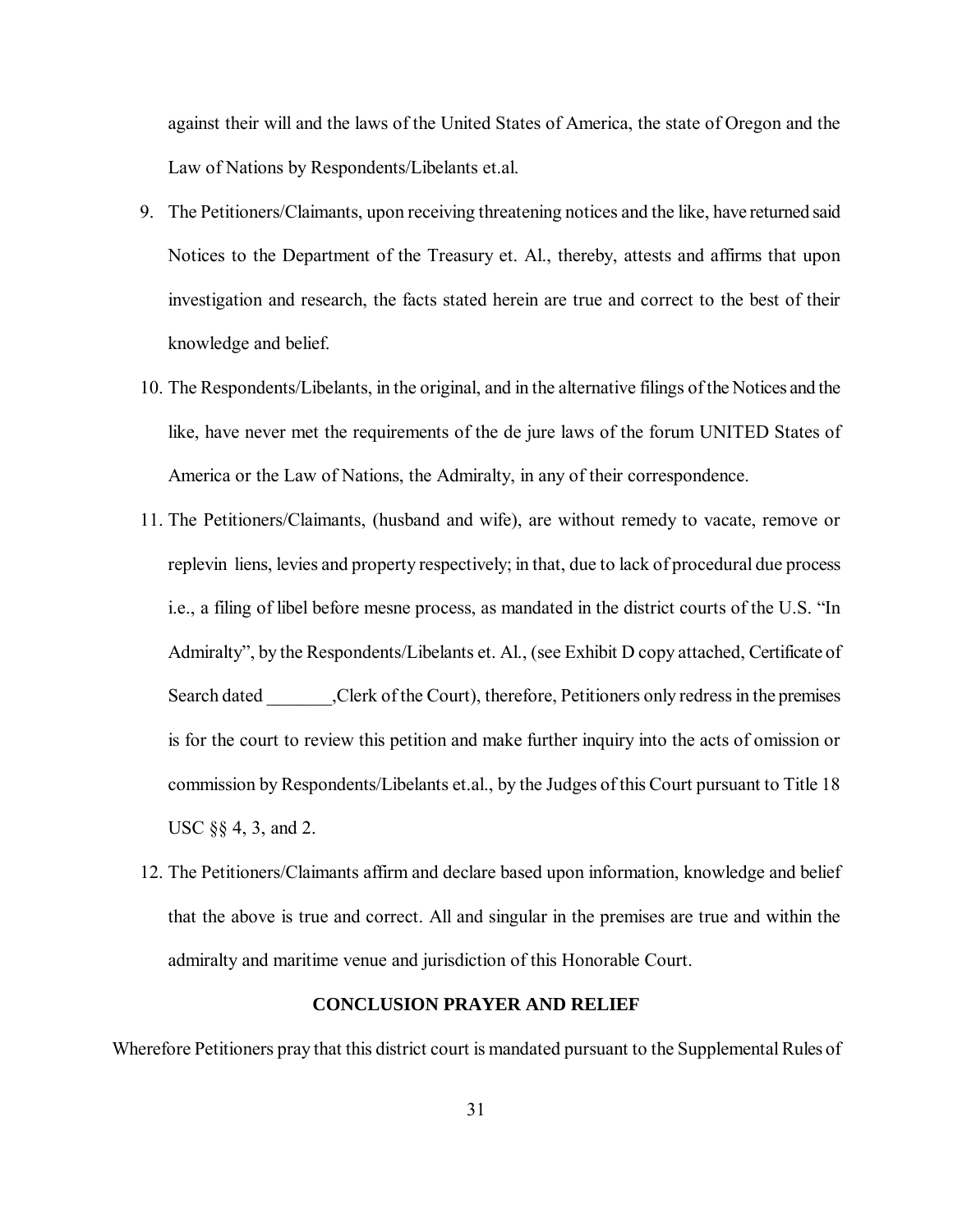Admiralty and the Law of Nations, Law and Justice supra, for an inquire into all the matters herein sworn to by the Petitioners/Claimants, (husband and wife), with a report of its findings pursuant to Libel of Review. If upon its findings and conclusions, pursuant to Law, Justice and Fact, it is found that Petitioner's/Claimant's claims are well founded, then in the interest of Law and Justice: that, (1) The court Notify Respondents/Libelants et.al., to return all properties (monies) taken from Petitioner's/Claimant's fiduciaries, as was taken from funds deposited in trust during bankruptcy case # and the like; (2) Remove all Notices of Liens on record; or (3) The Respondents/Libelants et.al., refuse such notice by the court, that Petitioner's/Claimant's, Libel of Review, Complaint et.al., be filed, Admiralty process issue, and that Respondents/Libelants et.al., be cited to appear and answer the allegations of this libel; that said suit shall be reviewed, in the original, in the alternative, that said alleged liens be removed and levies dismissed along with the return of all property of Petitioners/Claimants; and that Petitioners/Claimants, (husband and wife) may have such other further relief as they may be entitled to receive.

Respectfully,

Name, Pro se

Name Pro se

On \_\_\_\_ day of \_\_\_\_\_\_\_\_\_\_\_\_\_\_\_ 2004 in the State of \_\_\_\_\_\_\_\_\_\_\_\_\_\_\_\_\_\_\_ in the the County of  $\Box$ 

did appear before me with sufficient identification and signed in my presence the above document.

(Seal)

\_\_\_\_\_\_\_\_\_\_\_\_\_\_\_\_\_\_\_\_\_\_\_\_\_\_\_\_\_\_\_\_\_\_\_\_\_\_\_\_\_\_\_\_

 $\mathcal{L}_\mathcal{L}$  , and the contribution of the contribution of  $\mathcal{L}_\mathcal{L}$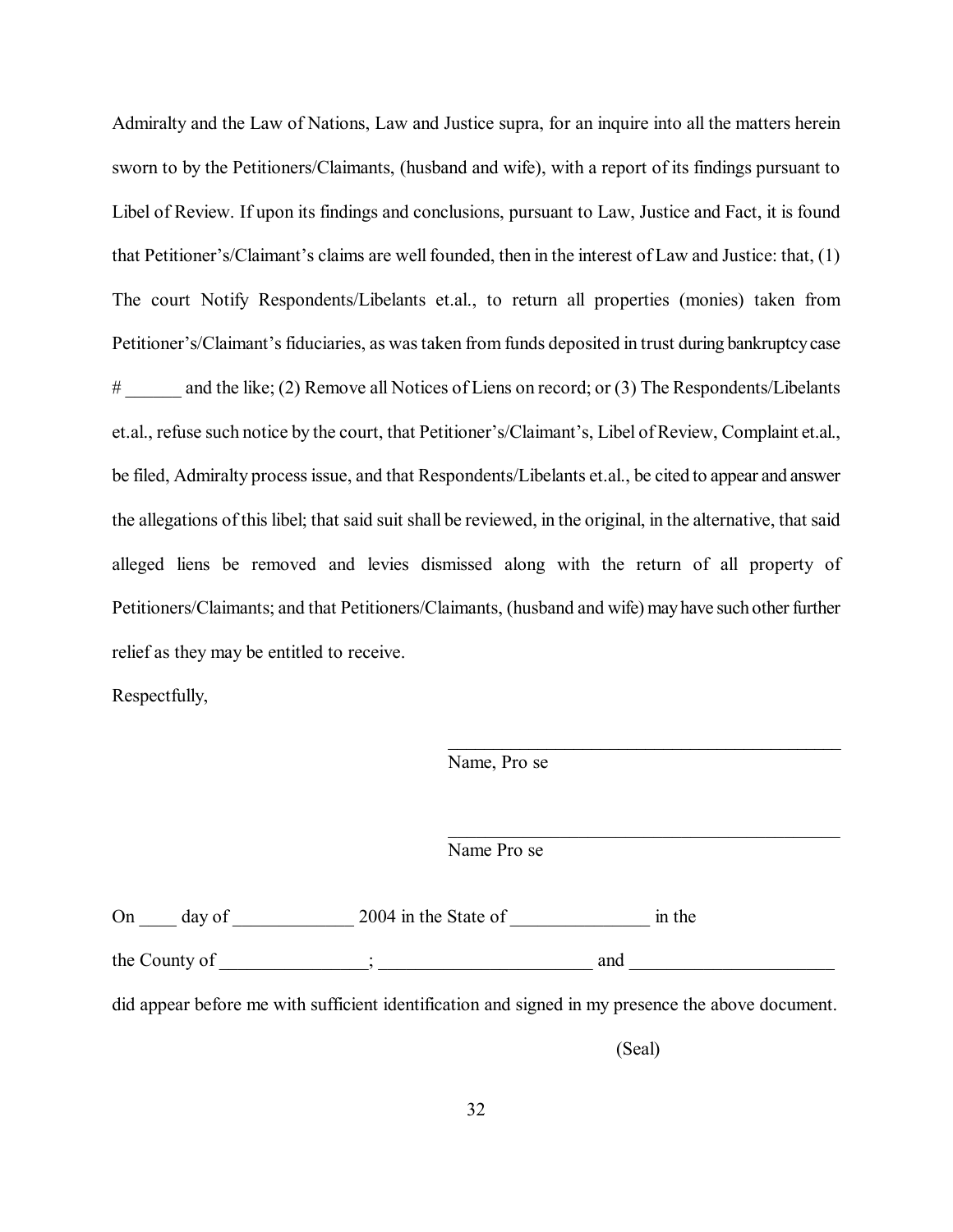Notary Public

My Commission expires \_\_\_\_\_\_\_\_\_\_\_\_\_\_\_\_\_

\_\_\_\_\_\_\_\_\_\_\_\_\_\_\_\_\_\_\_\_\_\_\_\_\_\_\_\_\_\_\_\_\_\_\_\_\_

Name Name Address City, State & Zip

Pro se

# DISTRICT COURT FOR THE UNITED STATES DISTRICT OF \_\_\_\_\_\_\_\_\_\_\_\_\_\_\_\_\_

\_\_\_\_\_\_\_\_\_\_\_\_\_\_\_\_\_\_\_\_\_\_\_\_\_\_\_\_\_\_\_\_\_\_\_\_\_\_\_\_\_\_\_\_\_\_\_\_\_\_\_\_\_\_\_\_\_\_\_\_\_\_\_\_\_\_\_\_\_\_\_\_\_\_\_\_\_\_

| NAME IN CAPS and<br><b>NAME</b>                                                                                                                                                                                                               | Admiralty Case $#$                                                                                                                                                                                                                |
|-----------------------------------------------------------------------------------------------------------------------------------------------------------------------------------------------------------------------------------------------|-----------------------------------------------------------------------------------------------------------------------------------------------------------------------------------------------------------------------------------|
| Petitioner/Claimant,                                                                                                                                                                                                                          | <b>IN ADMIRALTY</b>                                                                                                                                                                                                               |
| $V_{\cdot}$                                                                                                                                                                                                                                   | <b>IN RE</b>                                                                                                                                                                                                                      |
| AGENTS FOR INTERNATIONAL MONETARY<br>FUND INTERNAL REVENUE SERVICE,<br>DISTRICT DIRECTOR, SPECIAL<br>PROCEDURES FUNCTION OFFICER and )<br>THEIR PRINCIPAL, GOVERNOR OF<br><b>INTERNATIONAL MONETARY FUND</b><br>AKA SECRETARY OF THE TREASURY | MEMORANDUM IN SUPPORT OF<br>LIBEL OF REVIEW, ANSWER OF<br>AND CLAIMANT<br><b>INVOLUNTARY SERVITUDE AND</b><br><b>PEONAGE</b><br>IN $RE_{\cdot}$<br>ALL PROPERTY AND RIGHTS TO<br>PROPERTY OF THE Jones'<br>THEIR ESTATE AND TRUST |
| Respondents/Libelants.                                                                                                                                                                                                                        |                                                                                                                                                                                                                                   |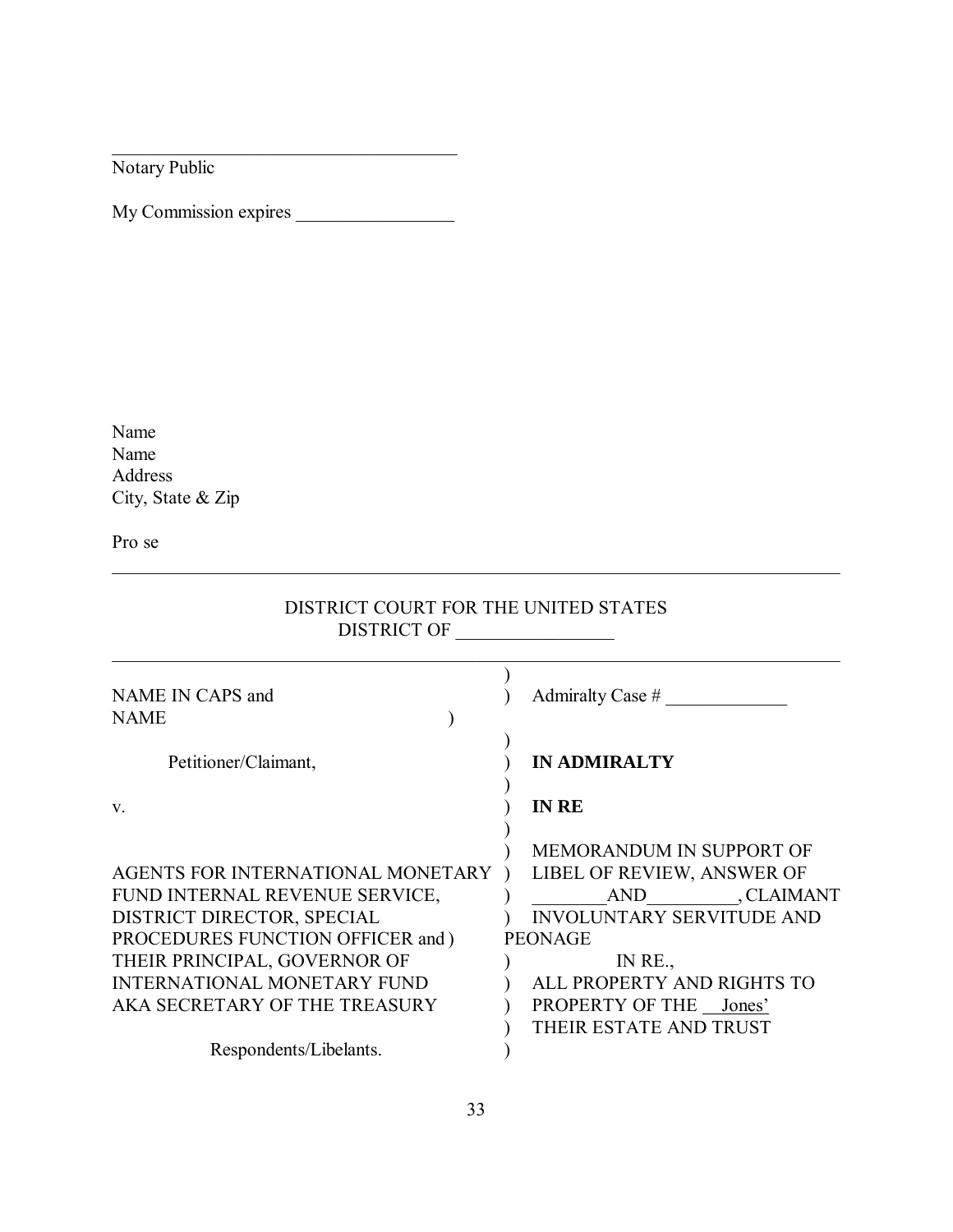) Judge:

# **MEMORANDUM**

1. The District Court of the United States is the proper venue and has jurisdiction to hear this libel of

review. This is a proceeding in **ADMIRALTY.**

"In this country, revenue causes had so long been the subject of admiralty cognizance, that congress considered them as **CIVIL CAUSES OF ADMIRALTY AND MARITIME JURISDICTION**, and to preclude and doubt that might arise, carefully added the clause,"including," etc. This is clear proof that congress considered these words to be used in the sense they bore in this country and not in that which they had in England. The Act gives exclusive admiralty and maritime jurisdiction to the **district court.** As a court of the law of a nations, . . ."

**THE HUNTRESS,** 12 Fed. Case 984 @ 992 & 989, (Case No. 6,914)(D.Me. 1840):

2. As further evidence that the action before the court is in fact an Admiralty action we find in **United** 

# **States of America v. \$3,976.62 In currency, One 1960 Ford Station Wagon Serial No.**

# **Oc66W145329**,

"Although, presumably for purposes of obtaining jurisdiction, action for forfeiture under Internal Revenue Laws is commenced as **Proceeding in Admiralty**, after jurisdiction is obtained proceeding takes on character of civil action at law, and at least at such stage of proceedings, Rules of Civil Procedure control."

3. The Petitioners refer the court to 1 Benedict  $[6<sup>th</sup> Edition]$  §17, p. 28: which reads in pertinent part:

"As no **other than a court of admiralty** can enforce maritime liens, no other court can displace,

discharge or subordinate them. Neither the State courts nor the United States courts on their

common law, equity and bankruptcy sides can divest, transfer to proceeds or adjudicate the maritime

liens **unless the maritime lienor voluntarily submit themselves to the jurisdiction**. Emphasis

added.

4. Pursuant to 28 USC § 2463 :All property taken or detained **under any revenue law** of the United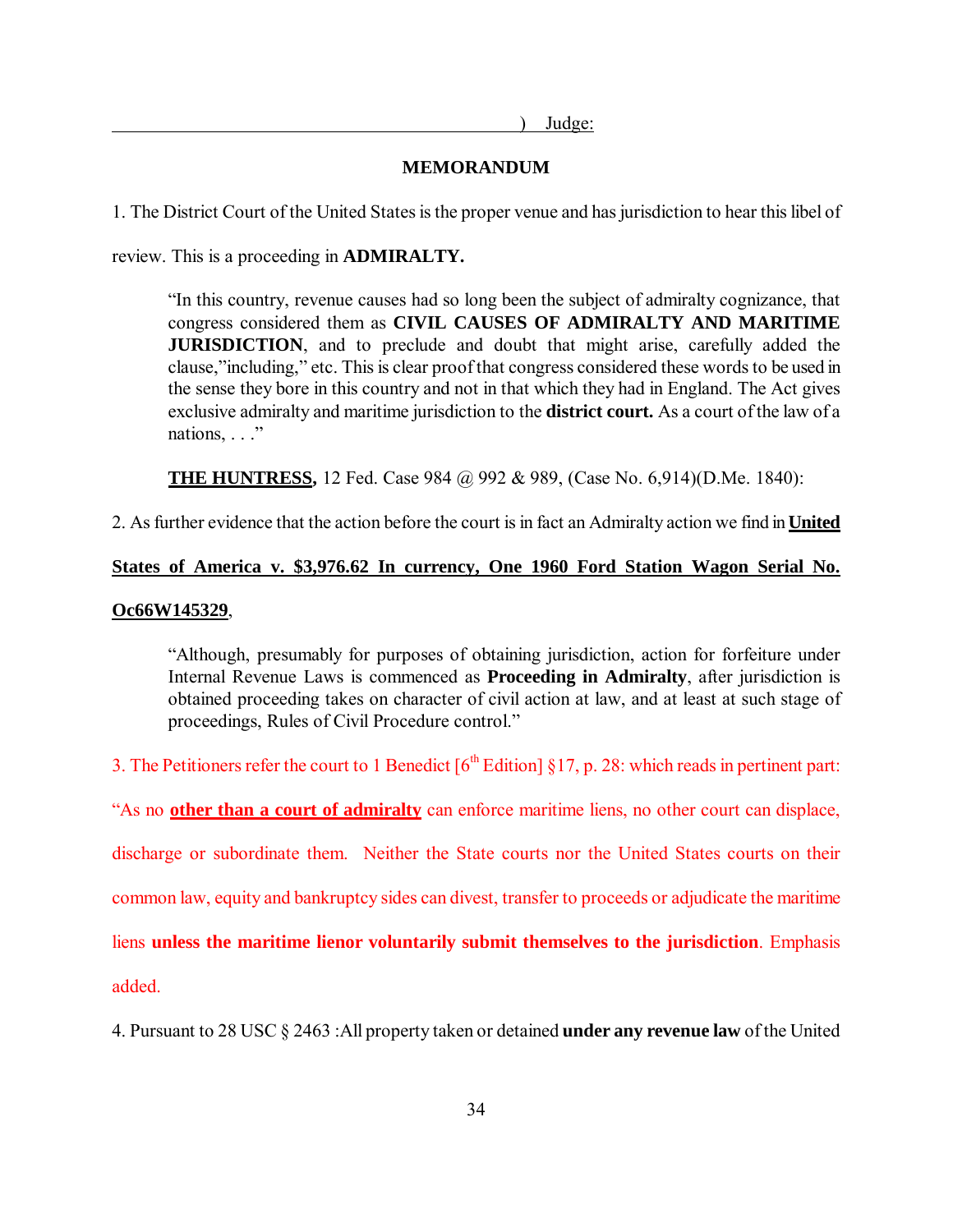States . . . shall be deemed in the custody of the law and subject to the orders and decrees of the **courts of the United States having jurisdiction thereof**." Emphasis added.

5. As a further indication that the issue before the court is a matter of admiralty, Petitioners refer the court again to **"Benedict's Admiralty,: 7<sup>th</sup> Ed., Col., 2 Chapter IV § 51 footnote 7. "...** [I]t is now generally held that government tax claims under 26 USC  $\S 6321$  >upon all property and rights of property whether real or personal **rank below all other maritime liens . . ."**

6. "A cardinal principle, in which the practice of admiralty courts differs from that of courts of common law, permits the parties to a suit to prosecute and defend upon their rights as such rights exist at the institution of the action; the assignment of a right of action being deemed to vest in the assignee all the privileges and remedies possessed by the assignor. According to the rule of common law, **the injured party alone is permitted to sue for a trespass, the damages being deemed not legally assignable;** and if there be an equitable claimant, he may sue only in the name of the injured party. **In admiralty, however, the common practice is to have the suit conducted in the names of the real parties IN INTEREST**." 1 R..C.L. § 33, PG. 424 (1914); A. . . and when a statue of the United States so provides, an action for the use or benefit of another shall be brought in the name of the United States." F.R.C.P. 17. The district courts are prohibited from granting venue where the United States has less than "one-half of its capital stock . . ." of the Respondents/Libelants Principal, the Fund and Bank. 28 U.S.C. §1349; The government by becoming a corporator, (See: 22 U.S.C.A. 286e) lays down its sovereignty and takes on that of a private citizen 28 USC §3002(15)(A) - (C). It can exercise no power which is not derived from the corporate charter. (See: **The Bank of the United States vs. Planters Bank of Georgia**, 6 L.Ed. (9 Wheat) 244; **U.S. vs. BURR**, 309 U.S. 242). The **REAL PARTY IN INTEREST** is not the de jure "United States of America" or "State,"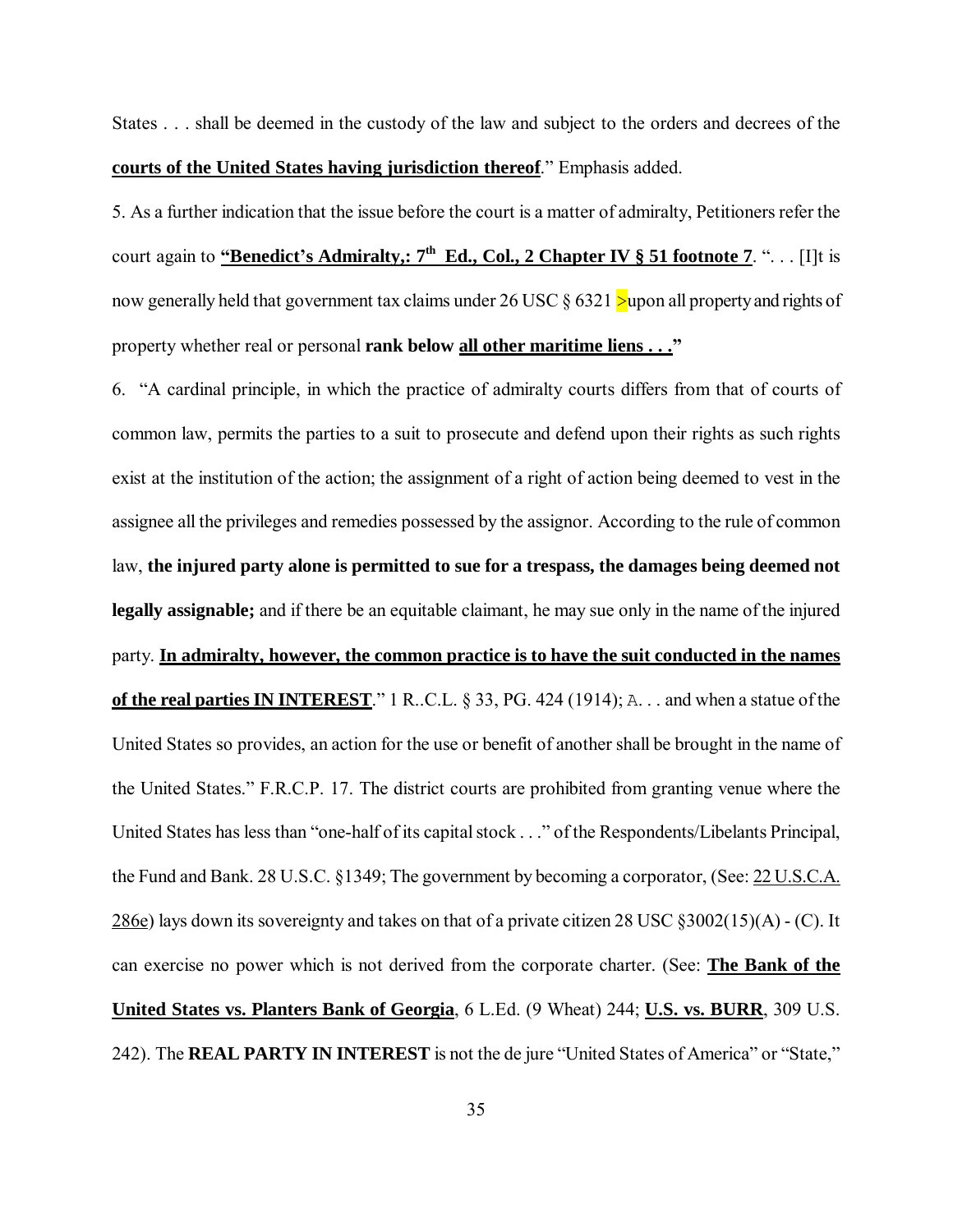"The Bank" and "The Fund."**(22 U.S.C.A. 286**, et. seq.). The acts committed under fraud, force and seizures are many times done under :Letters of Marque and Reprisal: i.e., "recapture." (See **32 U.S.C.A. 5323**) such principles as "Fraud and Justice never dwell together", **Wingate's Maxims 680**, and "A right of action cannot arise out of fraud."**Broom's Maxims** 297, 729.

7. "According to International law it has long been established that, although a person who claims to be the owner of a ship is bound by the character fastened upon her by the flag, under which he has chosen to let her pass, captors are not affected by the flag, but are entitled to go behind it, and to show the true character of the ship by reference to the substantial interest in it, the effective control over it, and the real proprietorship of it." **Prize Law During the World War**, James Willford Garner, MacMillian Co., (1927) § 284 pgs. 378, 379,m quote of Sir Samuel in the "Kankakee, Hoching and Genesee," British Prize Court 1918. See 2 Benedict  $[6<sup>th</sup> Edition]$  ' 400, pgs. 92 & 93. 254 U.S. 671 @ P. 689 Admiralty Rules of Practice - Claim- How Verified - Rule 25.

8. This court lacks jurisdiction over the Petitioners who are appearing specially and not generally. Although in most courts special appearances has been abolished and in this instant case since the issue before the court is **admiralty** the Petitioners point out: "While the modern version of Federal Rule of Civil Procedure 12 (h)(1) has abolished the distinction between general and special appearances for virtually all suits brought under those rules, the **Supplemental Rules for Certain Admiralty and Maritime Claims has preserved two forms of restricted appearance ...** Rule  $E(5)(a)$ , , , and Rule E(8) . . . The rule was fashioned in order to avoid subjecting an in rem party (husband and wife names) to the jurisdiction of the court with reference to other claims for which >such process is not available or **has not been served . . .** . . . **"U.S. Republic Marine, Inc.** , 829 F.2d 1399 @ p. 1402. 9. Petitioner draws attention to 2 Benedict [6<sup>th</sup> Edition] §275, pg. 119, 120: "But where a party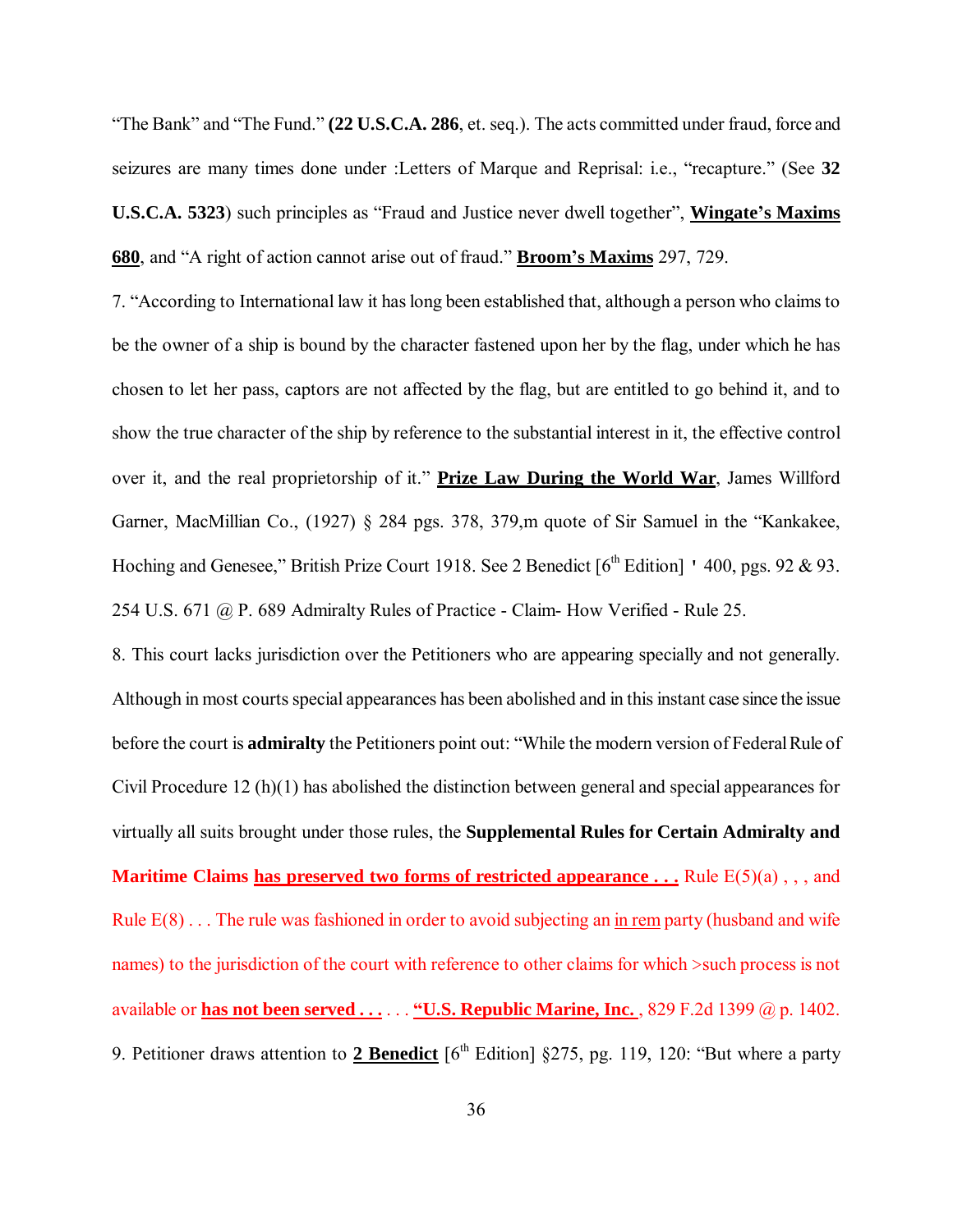discovers that . . . he has no proper notice . . And has hereby been deprived of property; or where there has been fraud of any kind . . . so that no regular remedy is left him, he may obtain redress by filing a **libel of review**. The subsequent proceedings will be the same as in any suit and the decree of the court will be such as equity demands. There is not corresponding provision in the Civil Rules." Emphasis added.

10. The Petitioners/Claimants pray the indulgence of the court in reviewing 26 USC § 7323 JUDICIAL ACTION TO ENFORCE FORFEITURE. § 7323(a) reads: Nature and venue. The proceedings to enforce such forfeitures shall be in the nature of a proceeding in rem in the United States District court for the district where such seizure is made. See Petitioners Exhibit D. No Action was brought against (husband and wife) in the District Court of the United States.

11. The Petitioners/Claimants again direct the attention of the court to 26 USC § 7401 - AUTHORIZATION - No civil action for the collection or recovery of taxes, or of any fine, penalty, or **forfeiture**, shall be commenced. A review of the record maintained by the Attorney General failed to show any authorization.

12. As a matter of public record contained in the GAO audit of 1992/3 the Internal Revenue Service falsifies documents routinely in order to meet its goals. See pg. 5 of audit results.

13. Since the statutes themselves declare that seizures and forfeitures are admiralty operations, **the property is held by the law** and cannot be conveyed unless by court order. A question arises based upon the actions of the Respondents/Libelants. Monies have been seized from the (names husband and wife) fiduciaries as noted in the verified complaint. Evidently, no court of competent jurisdiction has been notified, served or engaged in any fashion or manor. Again, see Petitioners/Claimants Exhibit D. This is a clear violation/failure of due process circumventing the  $4<sup>th</sup>$  and  $5<sup>th</sup>$  Amendments to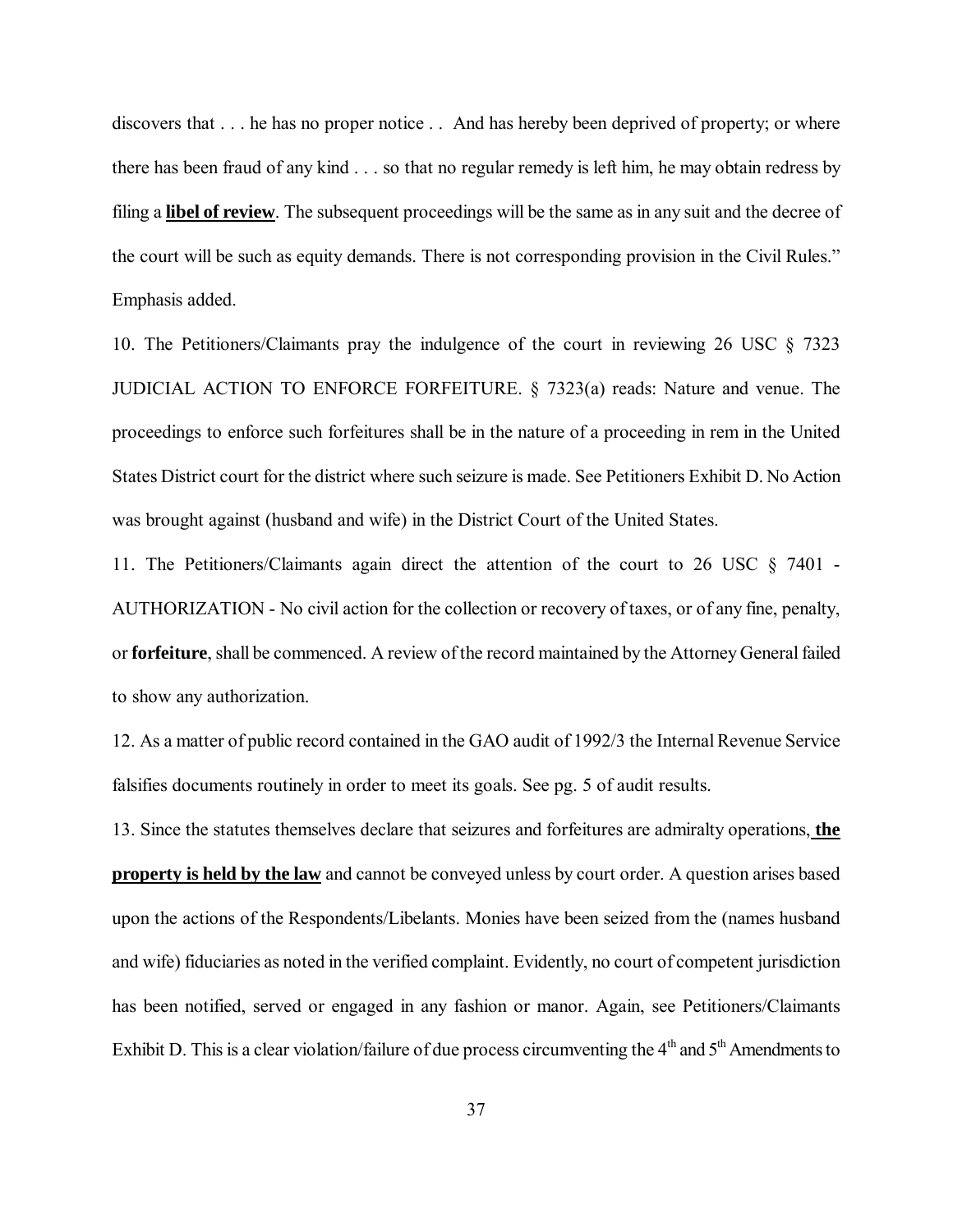the Constitution for the United States of America (taking without just compensation).

14. Though the testimony of witnesses and evidence at hand and to be discovered, evidence of a systematic scheme or enterprise is visible which are predicated acts under R.I.C.O. statutes 18 USC §1961 et. \*seq. To wit: three or more parties engaged in an unlawful activity to deprive American citizens of their property without just compensation or due process of law pursuant to 18 USC §§ 2, 3, 4, and 241.

15. Under 25 USC § 6902(a) burden of proof. ". . . burden of proof shall be upon the **secretary** to show that the Petitioner [Jones' et al.] is libel as a transferee [or back up withholding agent of tax payer, but not show that the tax payer [United States] was libel for the tax. Emphasis added. NOTE: Petitioners/Claimants et. al., are not claiming any rights to tax court implied or otherwise.

16. In the above statement the court will note that the term United States was inserted after tax payer. The association between the International Monetary Fund and it's contractual member the United States (for definition See 28 USC  $\S$  3002 (15)(A)(B)(C) present a fortior which demands an examination of the contractual arrangement/agreement that in any way hold the Petitioners/Claimants responsible as co-signors to such instrument. This simply precludes the cavalier use of the term taxpayer and demands a narrow interpretation of same. The term taxpayer for the purposes of this document are not those associated with the common English language. Very simply put, the term taxpayer does not apply to (names husband and wife) in this instant action but refers to the United States in it's corporate capacity in all instances.

17. No indication of any bond or surety has been made by the International Monetary Fund or it's agents. As a matter of fact, no action has been filed before any court of competent jurisdiction. See Exhibit D. The Attorney General (A.G.) For the United States as indicated in the documents before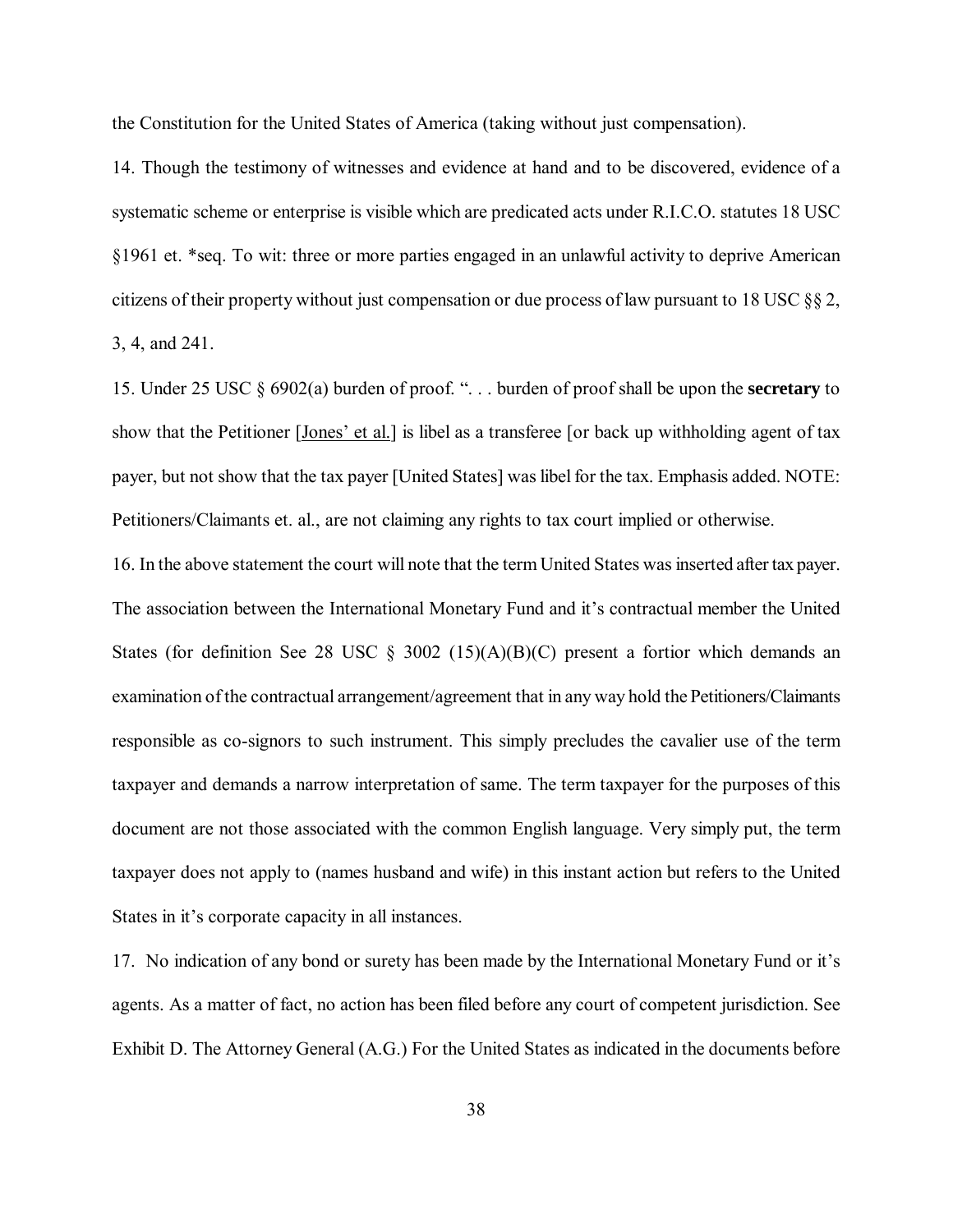this court is unaware of any action civil, criminal or otherwise pending pursuant to 26 USC § 7401. See Exhibit E. A possibility exists that property may be concealed, converted or destroyed to preclude the intervention of this Honorable Court. In such instances the probations contained in 26 USC § 7421 do not apply. It was not the intention of Congress to circumvent the safe guards contained in the  $4<sup>th</sup>$  and  $5<sup>th</sup>$  Amendments of the Constitution for the United States of America and therefore, enacted 5 USC §706 for the purposes of review of administrative agencies. Pursuant to the United States Attorney's Manual (USAM) § 6-5.330 INJUNCTION ACTIONS: § 7421(a), provides, generally that no suit for the purpose of restraining the assessment of any tax shall be maintained by any person in any court, whether or not such person is the person against whom such tax was assessed. In light of the twofold test laid down in Enochs v. Williams Packing & Navigation Co., 370 U.S. 1 (1962).

18. It is interesting to note that the term **BY ANY PERSON IN ANY COURT** is used in the above cite. The law is dispositive in directing that, **"All Property** taken or detained **UNDER ANY REVENUE LAW** of the United States . . . shall be deemed in the custody of the law and subject only to the orders and decrees of the court of the United States having jurisdiction thereof." Emphasis added. Since no court order issuing from a court of competent jurisdiction is evident a question is raised, who receives the property and where did the money go that was in the custody of the law at termination of bankruptcy proceedings back XXXXC? See 28 USC §2463. Did the governor of the International Monetary Fund or any of his agents post a bond (28 USC § 2464) in order to protect the interest of the United States of America? Is it reasonable to assume that this court is barred by the Anti-Injunction Act 26 USC § 7421 in protecting the property that is placed in it's custody by the agents of the International Monetary Fund pursuant to the revenue laws of the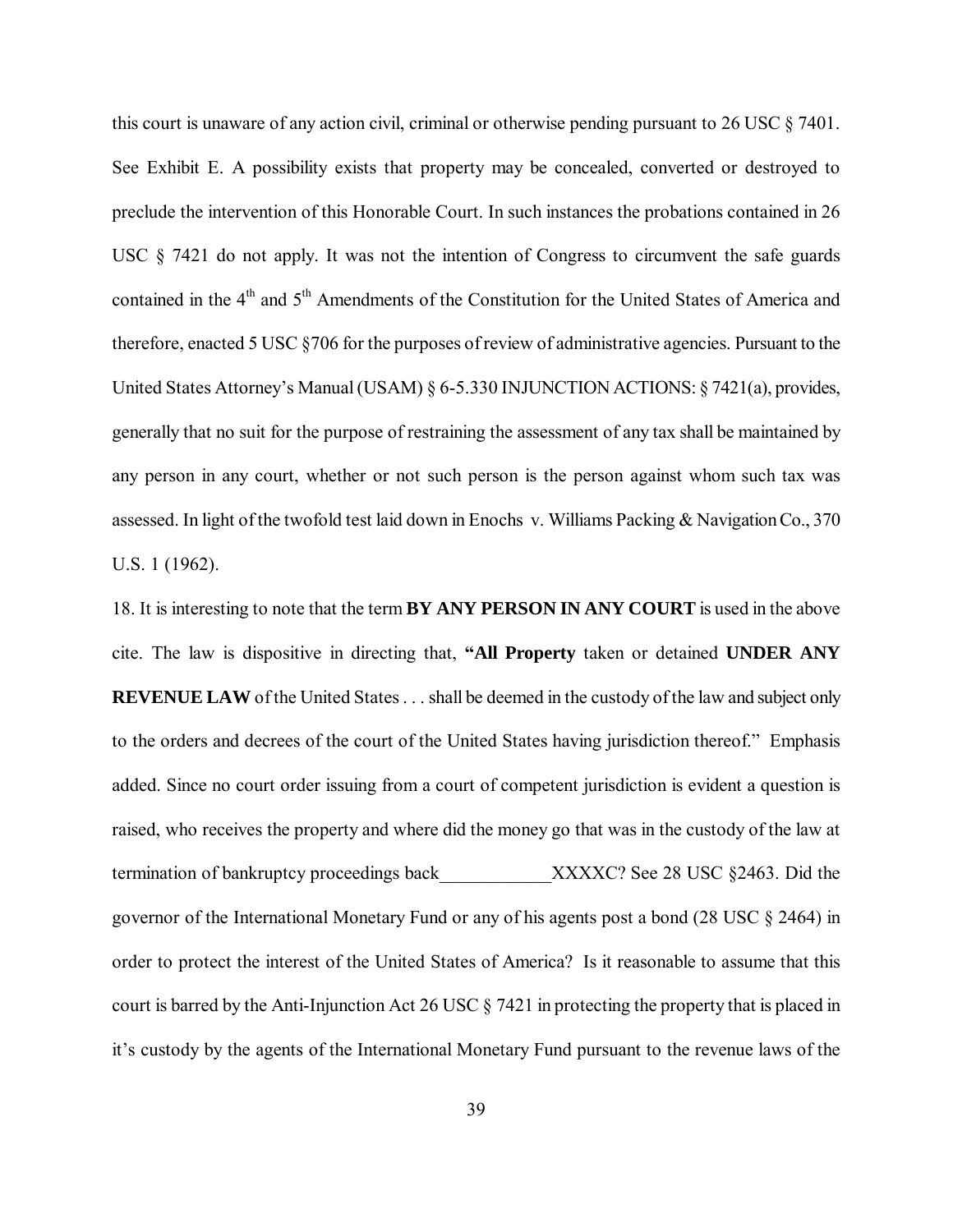corporate United States? This Petitioner thinks not. In simple words, the much over used § 26 USC 7421 is inappropriate as generally applied by the Internal Revenue Service.

19. Upon review of the Unification Act of 1964 and interesting comment was made which bares light on this instant case. This following is not a direct quotation but is simply paraphrased:

Most attorneys and for that matter most courts are singularly lacking expertise in Admiralty/Maritime Law.

Judicial Canon #1 is extremely important. Due diligence and a complete review of the merits of the case are necessary in the interest of justice. These Pro se litigants are not knowledgeable in the law and rely upon the discretion of the court to apply justice fairly and evenly pursuant to 28 USC § 471, Federal Rules of Civil Procedure - Rule 81 and rights and safe guards paid for in the highest premium, the blood of patriots, for the people of the United States of American and their posterity. Respectfully,

Name, Pro se

 $\mathcal{L}_\mathcal{L}$  , which is a set of the set of the set of the set of the set of the set of the set of the set of the set of the set of the set of the set of the set of the set of the set of the set of the set of the set of

 $\mathcal{L}_\mathcal{L}$  , which is a set of the set of the set of the set of the set of the set of the set of the set of the set of the set of the set of the set of the set of the set of the set of the set of the set of the set of

Name, Pro se

On \_\_\_\_ day of \_\_\_\_\_\_\_\_\_, 2004 in the State of \_\_\_\_\_\_\_\_\_\_\_\_\_\_\_\_\_\_\_\_\_\_\_\_ in the

County of  $\Box$   $\Box$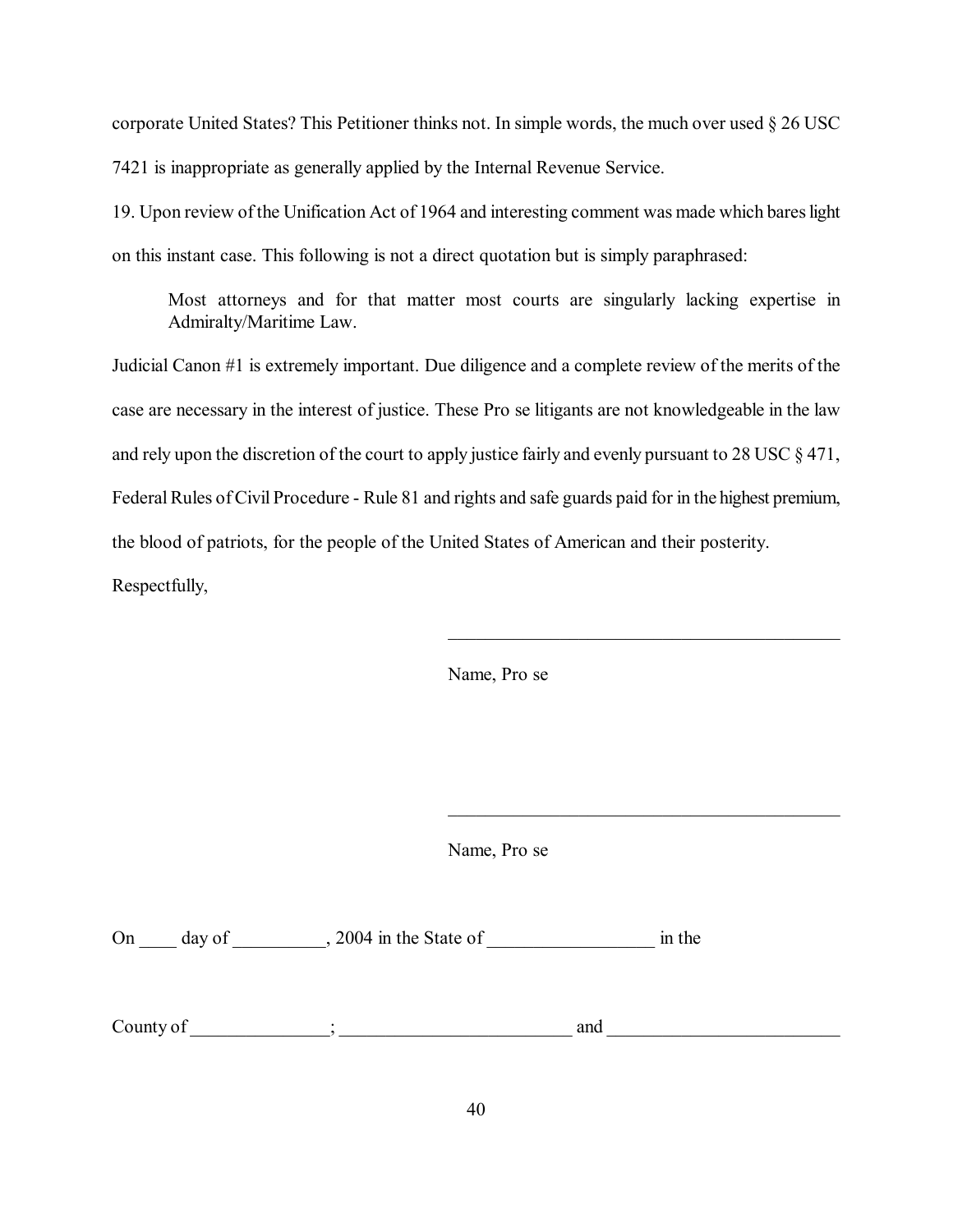did appear before me with sufficient indemnification and signed in my presence the above document.

(Seal)

Notary Public

My Commission expires \_\_\_\_\_\_\_\_\_\_\_\_\_\_\_\_\_\_\_

\_\_\_\_\_\_\_\_\_\_\_\_\_\_\_\_\_\_\_\_\_\_\_\_\_\_\_\_\_\_\_\_\_\_\_\_\_\_\_

Name Name Address City, State & Zip

Pro se

# DISTRICT COURT FOR THE UNITED STATES DISTRICT OF \_\_\_\_\_\_\_\_\_\_\_\_\_\_\_

\_\_\_\_\_\_\_\_\_\_\_\_\_\_\_\_\_\_\_\_\_\_\_\_\_\_\_\_\_\_\_\_\_\_\_\_\_\_\_\_\_\_\_\_\_\_\_\_\_\_\_\_\_\_\_\_\_\_\_\_\_\_\_\_\_\_\_\_\_\_\_\_\_\_\_\_\_\_

| NAME ALL CAPS and<br><b>NAME</b>   | Admiralty Case #    |
|------------------------------------|---------------------|
| Petitioner/Claimant                | <b>IN ADMIRALTY</b> |
| $V_{\cdot}$                        | <b>AFFIDAVIT OF</b> |
| AGENTS FOR INTERNATIONAL MONETARY  |                     |
| FUND INTERNAL REVENUE SERVICE      | <b>NAME</b>         |
| DISTRICT DIRECTOR, SPECIAL         |                     |
| PROCEDURES FUNCTION OFFICER and )  |                     |
| THEIR PRINCIPAL, GOVERNOR OF       |                     |
| <b>INTERNATIONAL MONETARY FUND</b> |                     |
| AKA SECRETARY OF THE TREASURY      | Judge:              |
| Respondents/Libelants.             |                     |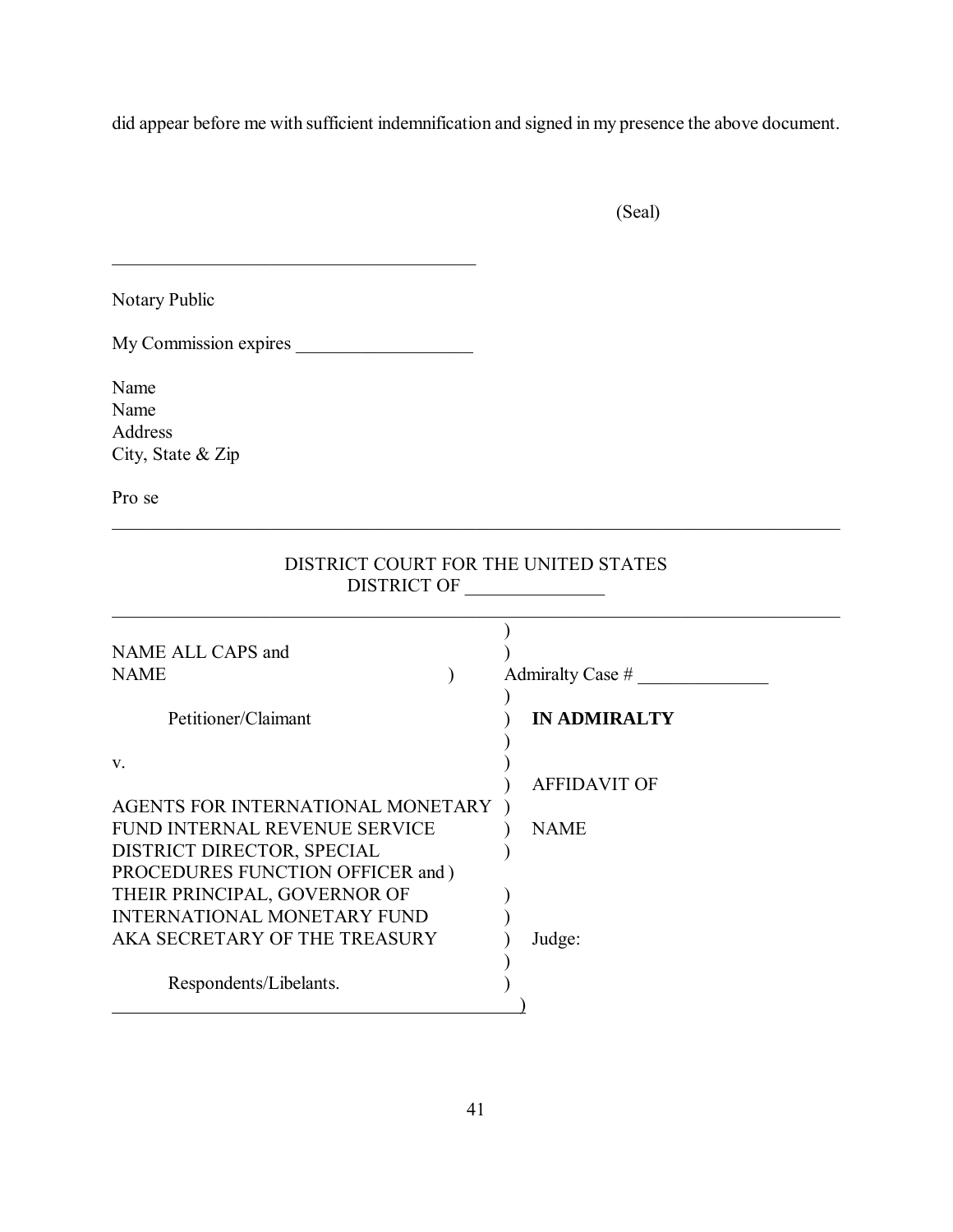# **AFFIDAVIT**

I, \_\_\_\_\_\_\_\_\_\_\_\_\_\_\_\_\_\_\_\_\_\_\_\_\_, upon solemn oath do aver and depose and state for the record under the penalties of perjury of the United States that the following are true and correct to the best of my knowledge and belief.

1. Who

- 2. What
- 3. How

4. Where

5. When

- 6. DO NOT INCLUDE "Why"
- 7. Follow this blue print for wife. Double space document. DO NOT FORGET JURAT

Further the affiant saith not,

 $\mathcal{L}$  , which is a set of the set of the set of the set of the set of the set of the set of the set of the set of the set of the set of the set of the set of the set of the set of the set of the set of the set of the s

Name, Pro se

# **JURAT**

I hereby certify that <u>Name of Affiant</u> Did appear before me on day of

 $\frac{2004 \text{ in the county of}}{2004 \text{ in the county of}}$ 

Upon sworn declaration declared the above document to be true and correct to the best of his ability.

(Seal)

 $\mathcal{L}_\mathcal{L}$  , which is a set of the set of the set of the set of the set of the set of the set of the set of the set of the set of the set of the set of the set of the set of the set of the set of the set of the set of

Notary Public

and state of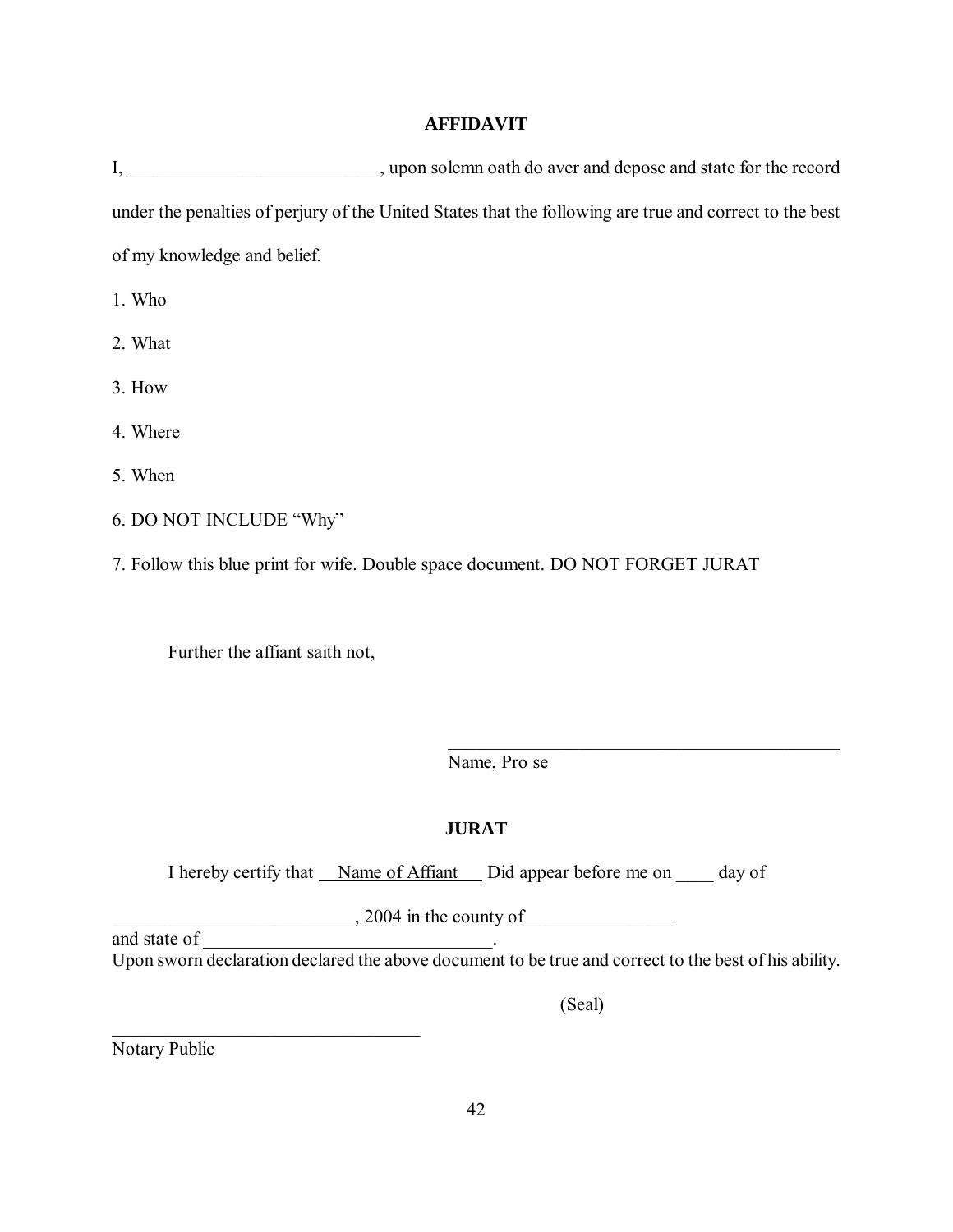My Commission expires \_\_\_\_\_\_\_\_\_\_\_\_\_\_\_\_\_\_\_

Name Name Address City, State & Zip

Pro se

| <b>DISTRICT OF</b>                                                                                                                                                                                                                           |                                                                                            |
|----------------------------------------------------------------------------------------------------------------------------------------------------------------------------------------------------------------------------------------------|--------------------------------------------------------------------------------------------|
| NAME ALL CAPS and<br>NAME<br>Petitioner/Claimant                                                                                                                                                                                             | Admiralty Case $#$<br><b>IN ADMIRALTY</b>                                                  |
| V.                                                                                                                                                                                                                                           | <b>IN RE</b>                                                                               |
| AGENTS FOR INTERNATIONAL MONETARY<br>FUND INTERNAL REVENUE SERVICE<br>DISTRICT DIRECTOR, SPECIAL<br>PROCEDURES FUNCTION OFFICER and )<br>THEIR PRINCIPAL, GOVERNOR OF<br><b>INTERNATIONAL MONETARY FUND</b><br>AKA SECRETARY OF THE TREASURY | PETITION FOR DEFAULT<br>ON FAILURE TO ANSWER<br><b>GENERAL ADMIRALTY RULE 28</b><br>Judge: |
| Respondents/Libelants.                                                                                                                                                                                                                       |                                                                                            |

# DISTRICT COURT FOR THE UNITED STATES

\_\_\_\_\_\_\_\_\_\_\_\_\_\_\_\_\_\_\_\_\_\_\_\_\_\_\_\_\_\_\_\_\_\_\_\_\_\_\_\_\_\_\_\_\_\_\_\_\_\_\_\_\_\_\_\_\_\_\_\_\_\_\_\_\_\_\_\_\_\_\_\_\_\_\_\_\_\_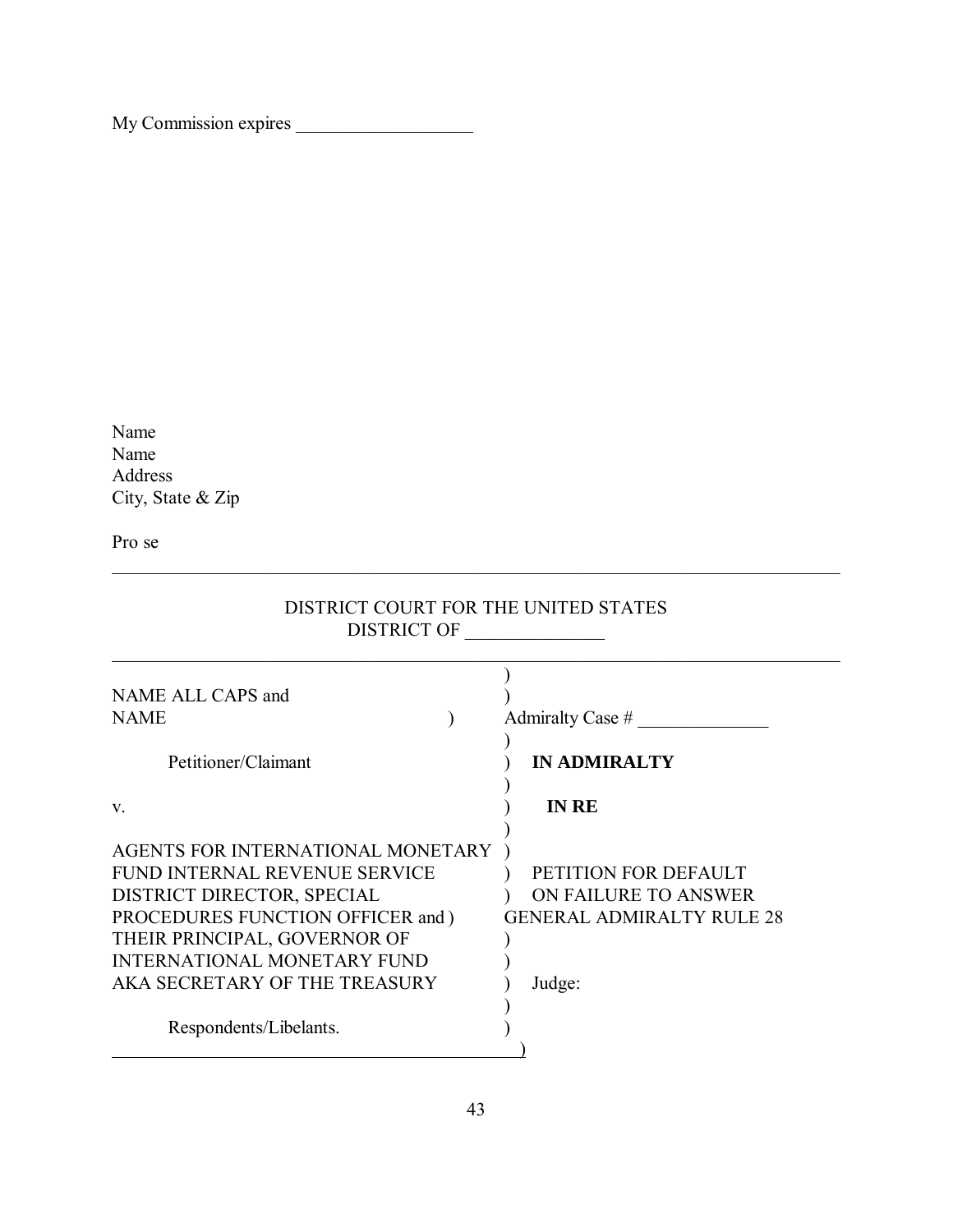**COMES NOW** and and property provide a property provide a property provide a property provide a property provide a property provide a property provide a property provide a property provide a property provide a property pro specially, supplemental Rule Federal Rules of Civil Procedure (SFRCP) Rule E(8) "Restricted Appearance," in the original in the alternative, as a matter of right and privilege and enter their PETITION FOR DEFAULT ON FAILURE TO ANSWER, GENERAL ADMIRALTY RULE (GAR) 28 for the following reasons:

- 1. The time for Respondents/Libelants has expired, pursuant to GAR 28 to answer.
- 2. The Respondents/Libelants have filed faulted Notices or caused to be filed faulted "Notice of Federal Tax Liens" in the public record as shown in documents already before this court, absent their verified oath or solemn affirmation of complaint pursuant to Supplemental Rules (B)(1), (C)(2) & (E)(4)(f) or in the alternative F.R.Civ.P.4(e), thereby denying Claimants procedural due process.
- 3. The action before the court is in GENERAL ADMIRALTY and not SPECIAL ADMIRALTY therefore the court may pronounce the Respondents/Libelants to be in contumacy and default and therefore shall proceed to hear the cause ex parte. See GAR 28 and 39.

Respectfully,

Name, Pro se

 $\_$  . The set of the set of the set of the set of the set of the set of the set of the set of the set of the set of the set of the set of the set of the set of the set of the set of the set of the set of the set of the se

 $\_$  . The set of the set of the set of the set of the set of the set of the set of the set of the set of the set of the set of the set of the set of the set of the set of the set of the set of the set of the set of the se

Name, Pro se

On day of 2004 in the State of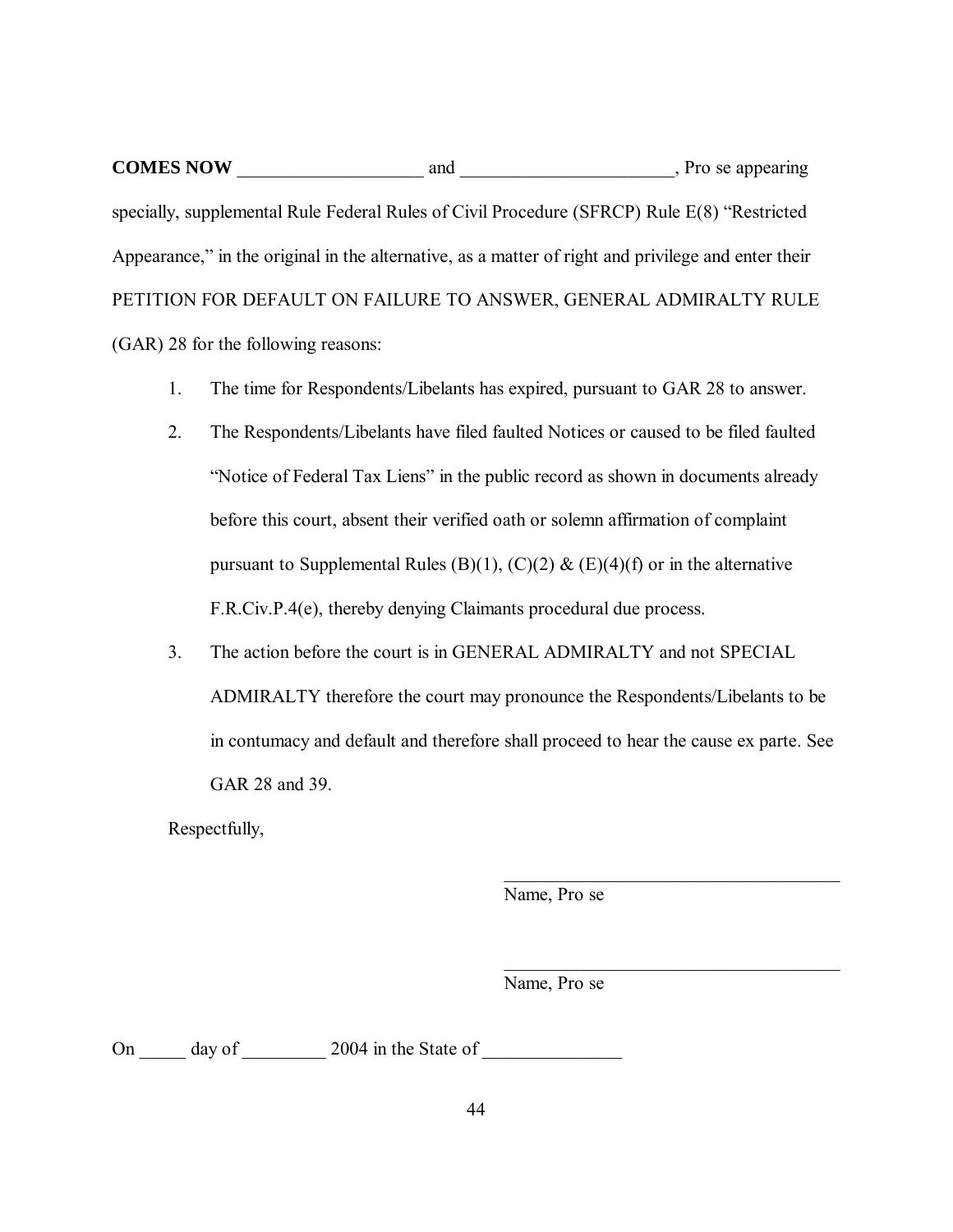in the County of \_\_\_\_\_\_\_\_\_\_\_\_; \_\_\_\_\_\_\_\_\_\_\_\_\_\_\_\_\_\_\_\_\_\_\_\_\_\_ and \_\_\_\_\_\_\_\_\_\_\_\_\_\_\_\_\_\_\_\_\_

did appear before me with sufficient identification and signed in my presence the above document.

(Seal)

\_\_\_\_\_\_\_\_\_\_\_\_\_\_\_\_\_\_\_\_\_\_\_\_\_\_\_\_\_\_\_\_\_\_\_\_\_\_ Notary Public My Commission expires\_\_\_\_\_\_\_\_\_\_\_\_\_\_\_\_\_\_\_

Name Name Address City, State & Zip

Pro se

| DISTRICT COURT FOR THE UNITED STATES<br><b>DISTRICT OF</b>                                                                            |                     |  |
|---------------------------------------------------------------------------------------------------------------------------------------|---------------------|--|
| NAME ALL CAPS and<br><b>NAME</b>                                                                                                      | Admiralty Case $#$  |  |
| Petitioner/Claimant                                                                                                                   | <b>IN ADMIRALTY</b> |  |
| V.                                                                                                                                    | <b>IN RE</b>        |  |
| AGENTS FOR INTERNATIONAL MONETARY<br>FUND INTERNAL REVENUE SERVICE<br>DISTRICT DIRECTOR, SPECIAL<br>PROCEDURES FUNCTION OFFICER and ) | PETITIONERS' REPLY  |  |
| THEIR PRINCIPAL, GOVERNOR OF<br><b>INTERNATIONAL MONETARY FUND</b><br>AKA SECRETARY OF THE TREASURY                                   | Judge:              |  |
| Respondents/Libelants.                                                                                                                |                     |  |

\_\_\_\_\_\_\_\_\_\_\_\_\_\_\_\_\_\_\_\_\_\_\_\_\_\_\_\_\_\_\_\_\_\_\_\_\_\_\_\_\_\_\_\_\_\_\_\_\_\_\_\_\_\_\_\_\_\_\_\_\_\_\_\_\_\_\_\_\_\_\_\_\_\_\_\_\_\_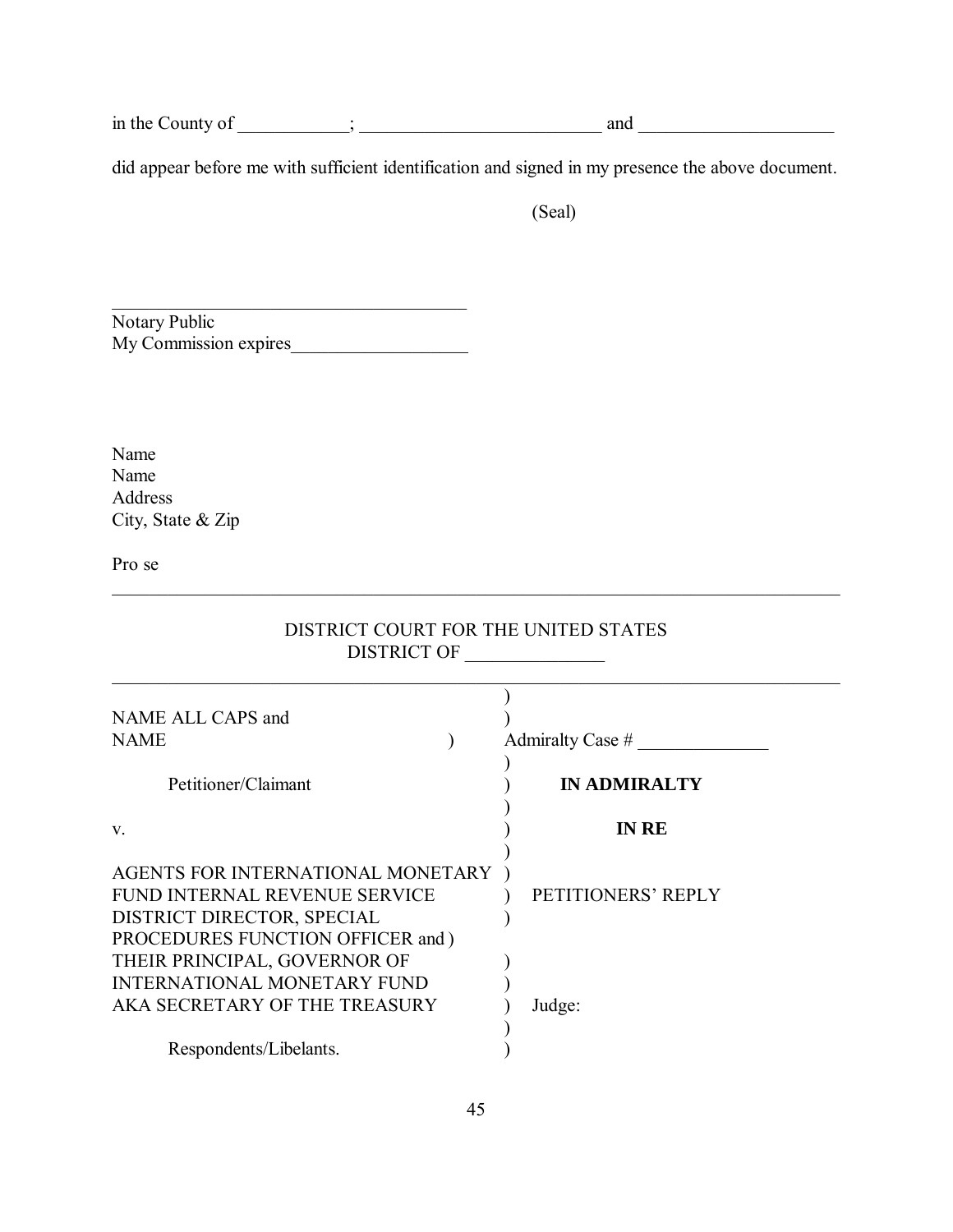**COMES** NOW AND NOW AND Pro se and enter their

 $\qquad \qquad \qquad$ 

reply to Respondents/Libelants letter of  $2003$ .

## PETITIONERS REPLY

1. The Petitioners/Claimants are not in disagreement with he position of Counsel for the Respondents/Libelants, that the International Monetary Fund has immunity from judicial process. An error has been made on the part of the Clerk of the Court or Respondents Counsel due to the lack of knowledge, which is common place in jurisdictions unfamiliar with Admiralty Process.

"To the extent that admiralty procedure differs from civil procedure, it is a mystery to most trial and appellate judges, and to the non-specialist lawyer . . ."

Mr. Justice Jackson.

(See: Petitioners/Claimants LIBEL OF REVIEW, COMPLAINT OF INVOLUNTARY SERVITUDE AND PEONAGE. ANSWER OF \_\_\_\_\_\_\_\_\_\_\_\_\_ AND \_\_\_\_\_\_\_\_\_\_\_\_\_\_\_\_\_\_ IN RE

2. The Respondents/Libelants can not file a LIBEL in the public record and then claim immunity for their action any more than a State may charge a citizen with a crime and fail to support its charge. The Respondents/Libelants have been given the opportunity to reply and bring forth their proof of support the Libel on the public record and have failed to support their Libel.

IN ADMIRALTY THE BURDEN OF PROOF IS UPON THE LIBELANT[S]

3. The burden of proof in support of the Libel is upon the Libelants. The documents before the Court clearly show that the Respondents/Libelants have filed "libel" in the public record. The Action before the Court is in Admiralty, therefore, the law mandates a review of the Libel, i.e., LIBEL OF

<sup>. . .)</sup>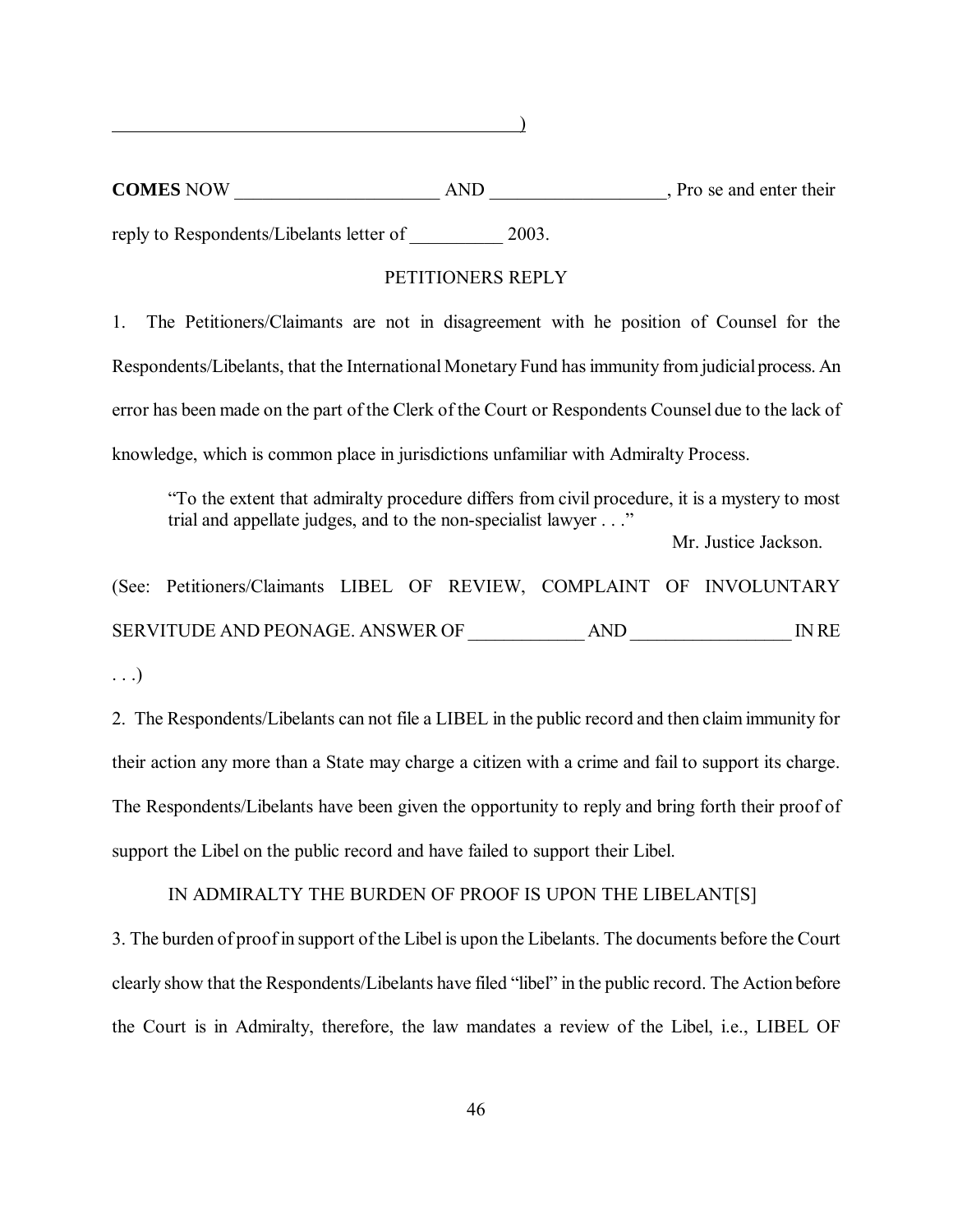REVIEW.

4. In Admiralty Process when the Petitioner finds that a Libel has been filed in the public record and there has been no service of process as required by the Supplemental Rules of Federal Civil Procedure, he may petition the district court for the United States Awhere the res is located" for a Libel of Review.

5. In this instant action the Petitioners/Claimants are not Plaintiffs. The Petitioners/Claimants have entered their answer in response to the libel an served actual notice to the Court and to the Respondents/Libelants, Governor of the International Monetary Fund, et.al., as required by the Federal Rules of Court.

# **PETITIONERS ARE OPPOSED TO EXTENSION OF TIME**

6. Due to the error of the Court (Clerk) or the Respondents the Petitioners/Claimants are opposed to an extension of time for the Governor of the International Monetary Fund et.al., to respond. An extension of time would only increase the amount of damage already done to these Petitioners. Respectfully,

Name, Pro se

 $\mathcal{L}_\mathcal{L}$  , which is a set of the set of the set of the set of the set of the set of the set of the set of the set of the set of the set of the set of the set of the set of the set of the set of the set of the set of

 $\mathcal{L}_\mathcal{L}$  , which is a set of the set of the set of the set of the set of the set of the set of the set of the set of the set of the set of the set of the set of the set of the set of the set of the set of the set of

Name, Pro se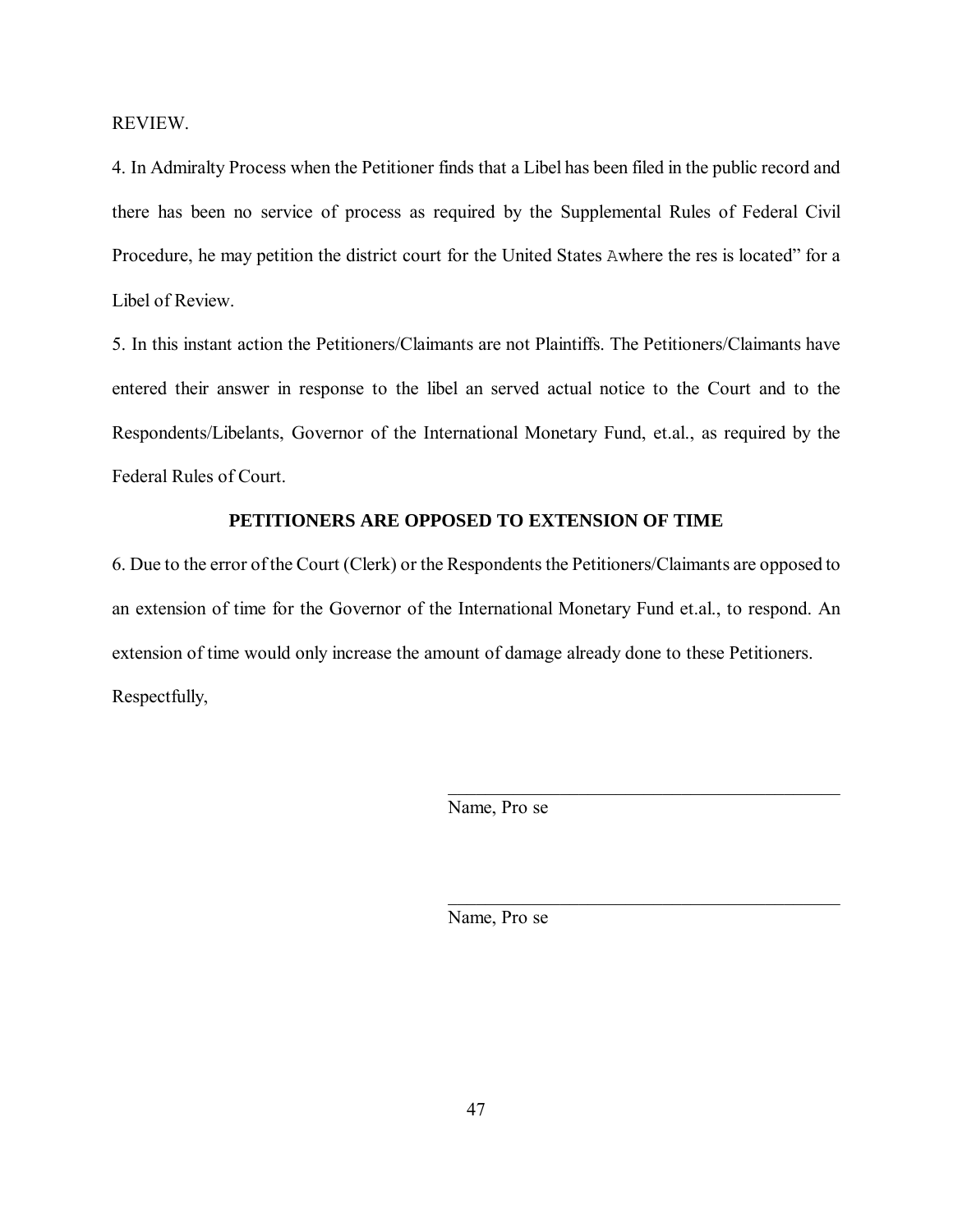#### **CHAPTER THREE**

## **QUIET TITLE**

Many States have adopted the Federal Rules of Civil Procedure with some small changes. However, local rules must be consulted before responding to any action.

Remember not to be too fast to file an action unless you can handle the burden of proof. It is very easy to jump the gun and want to get through the legal battle. Unless you have unlimited resources it is suggested that you let the opposing side file the complaint and pay the fees. You can always file a cross complaint at the appropriate time.

In Chapter One our patriot had his home sold at a tax sale. If we look at the sale closely, we will find that the Governor of the IMF was represented by the Special Procedures Function Officer. This Special Procedures Function Officer generally speaking, is stationed in the regional office. Since the United States has not been a party to any of the actions taken thus far, there was no need of a Court Order in the sale of the property. Remember, under 28 USC § 2463, that any property taken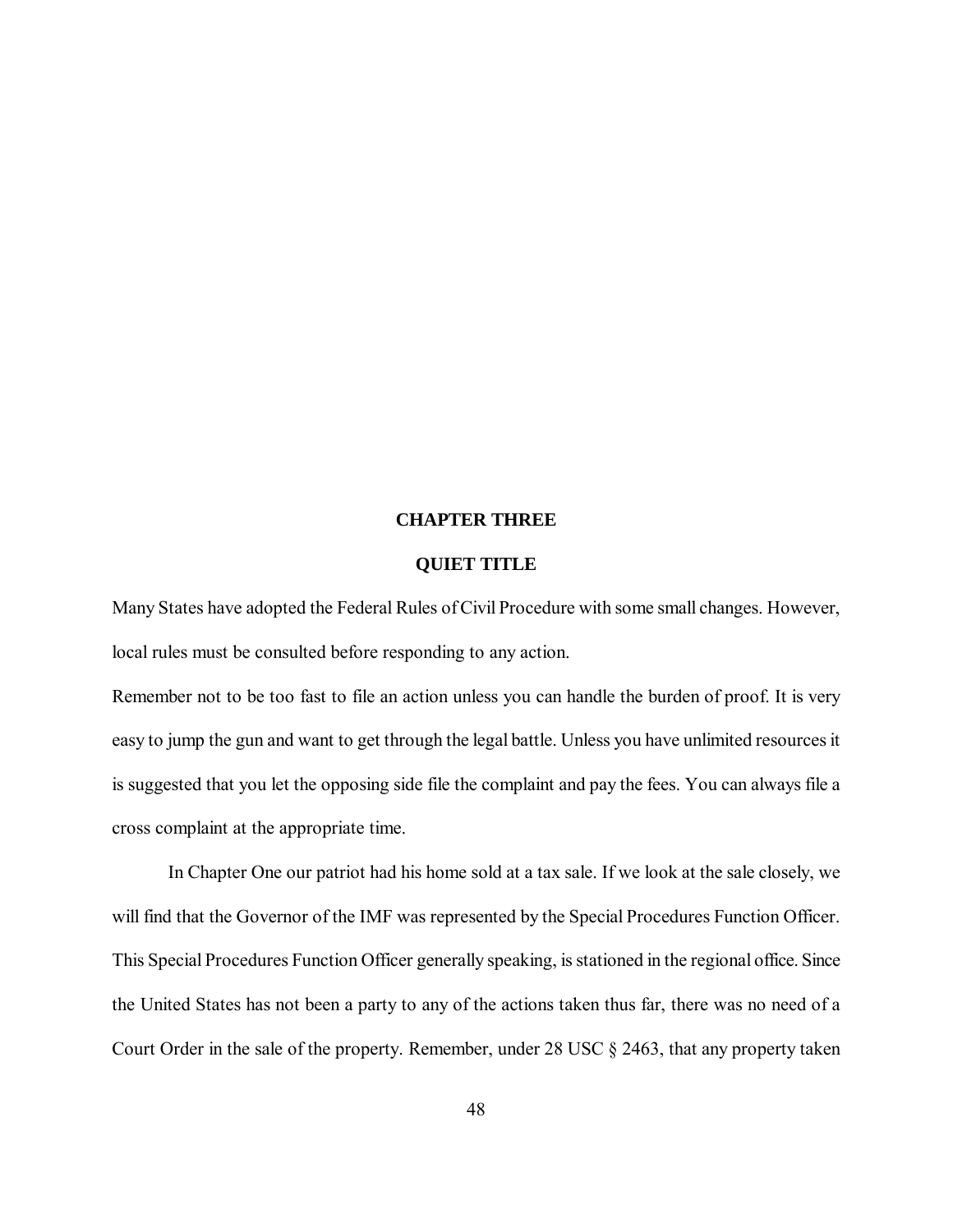under any revenue law is subject only to the orders and decrees of the court. Since most tax sales, such as the one described, lack a Court Order this should be a clue to the real party in interest, the IMF. The Special Procedures Function Officer (SPFO) issued a "Quit Claim Deed" to the United States Internal Revenue Service. The SPFO was the Grantor to the "United States IRS", the Grantee. It was at this time that the United States became involved in this transaction. Actually, what took place is that the IMF, under color of law, had stolen the property and the IRS was a receiver of stolen goods. Caution, do not involve the United States in your Quiet Title action. You do not want to bring in the Department of Justice, the moment you do, you become a "tax protestor".

Finally, the IRS issues a Quit Claim Deed to the purchaser of the tax lien. We have already discussed Quit Claim Deeds. As you already know, no title was transferred. In order for the purchaser of the lien to have Quiet Title he must perfect said title with a Court Order. At this point the burden of proof falls on the purchaser of the lien when he files the action in the State Court. Since you will be responding to the claims made by the plaintiff in a Quiet Title Action it is difficult to guess what their allegations may be. The following sample pleadings may be of some help. Again, seek competent legal advice. The advice may not always be from an attorney. The following samples do not fall in any order but are for informational use only.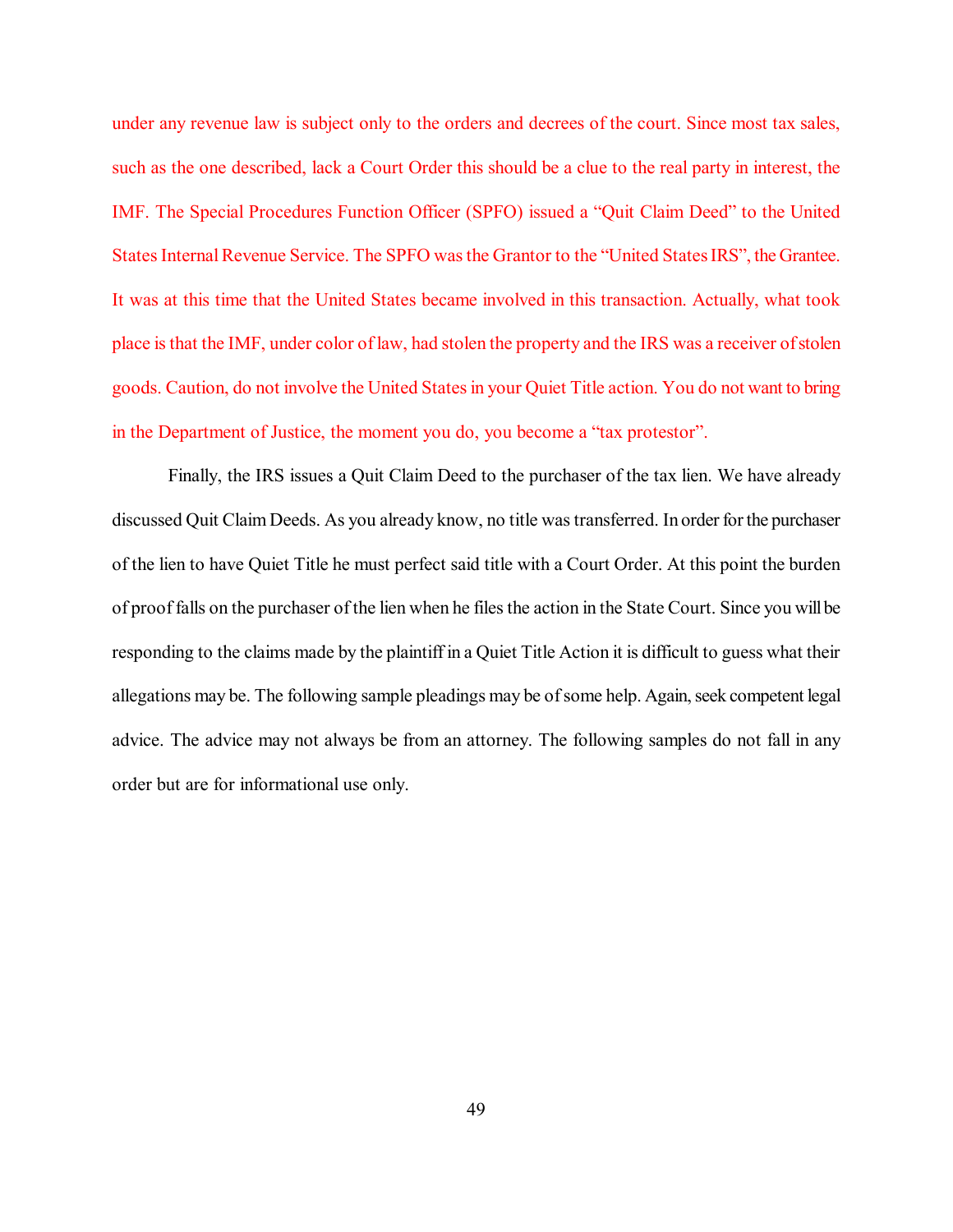# **SAMPLE PLEADINGS**

#### **STATE**

\_\_\_\_\_\_\_\_\_\_\_\_\_\_\_\_\_\_\_\_\_\_\_\_\_\_\_\_\_\_\_\_\_\_\_\_\_\_\_\_\_\_\_\_\_\_\_\_\_\_\_\_\_\_\_\_\_\_\_\_\_\_\_\_\_\_\_\_\_\_\_\_\_\_\_\_\_\_

Name Name Address City, State & Zip

| IN THE SECOND JUDICIAL DISTRICT COURT<br>OF THE STATE OF<br>IN AND FOR THE COUNTY OF |                                 |  |
|--------------------------------------------------------------------------------------|---------------------------------|--|
| <b>NAME IN CAPS</b>                                                                  |                                 |  |
| Plaintiff,                                                                           | Civil No. CV                    |  |
| $V_{-}$                                                                              |                                 |  |
| husband and wife names in caps                                                       | <b>MEMORANDUM IN SUPPORT</b>    |  |
| DOES 1 THROUGH 10, and all other persons                                             | OF DEFENDANT'S MOTION           |  |
| claiming any right, title, lien or interest in                                       | <b>TO STRIKE PLAINTIFF'S</b>    |  |
| the real property described in the complaint                                         | <b>MEMORANDUM IN OPPOSITION</b> |  |
|                                                                                      | <b>TO DEFENDANT'S MOTION</b>    |  |
| Defendants.                                                                          | <b>TO DISMISS</b>               |  |
|                                                                                      | Judge                           |  |
|                                                                                      |                                 |  |

#### **MEMORANDUM**

1. Upon review of opposing counsel's Memorandum in opposition to Defendant's motion to dismiss it is quite evident that the opposing counsel is not knowledgeable in the tax laws and due process necessary for the service (IRS) to conduct a seizure and disposal of property. I refer the court and opposing counsel to a recent Supreme Court decision decided December 13, 1993 United States v. James Daniel Good Real Property et.al. No. 92-1180 as found in the Supreme Court Reporter 114 pgs 492 - 507,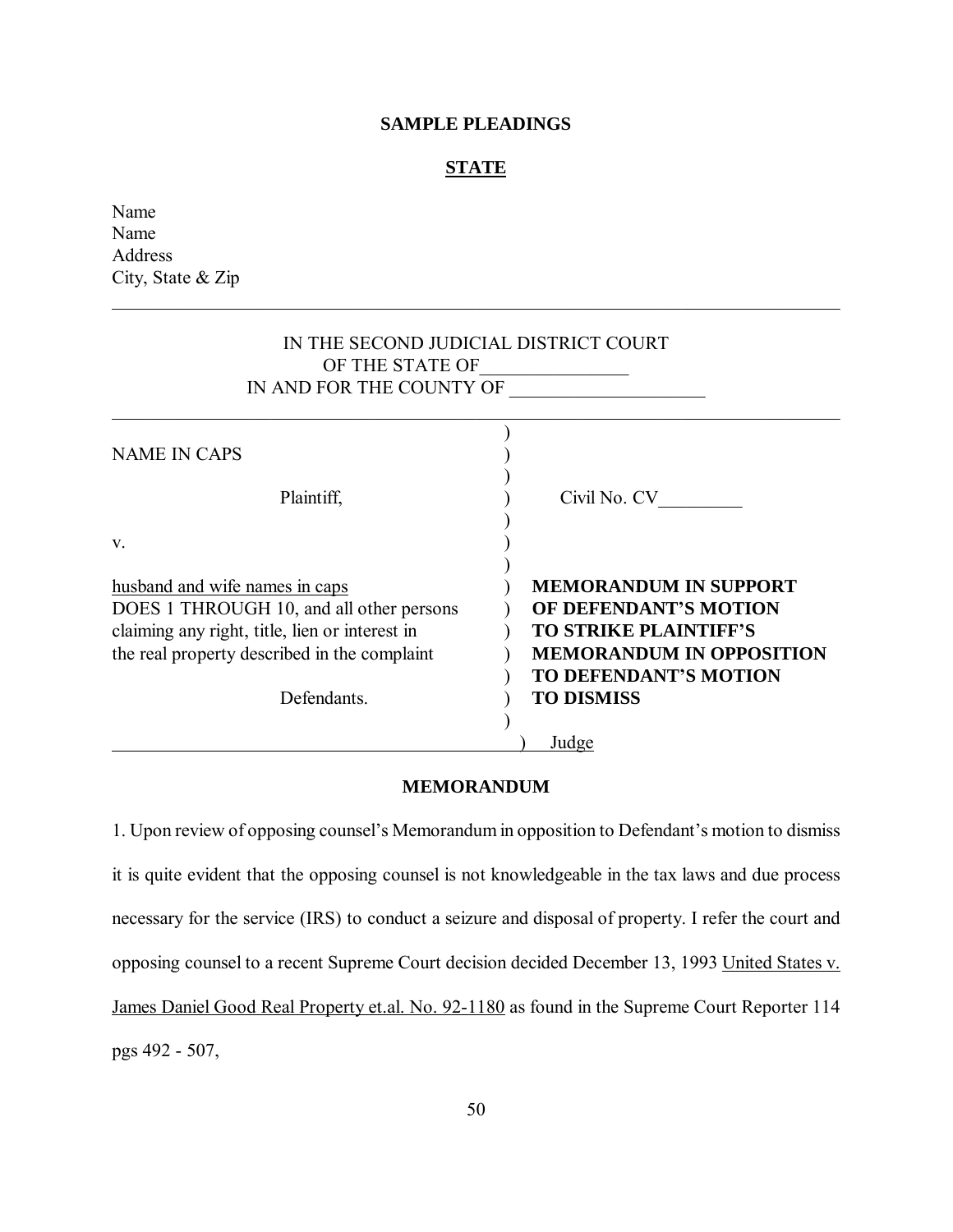2. In general, due process requires that individuals must receive notice and an opportunity to be heard before government deprives them of property, U.S.C.A. Amend. 5. In this instant case upon review of the exhibits before the court it is obvious that there was a failure of notice as required by law. See certificate of search Exhibit \_\_\_\_\_\_\_\_.

3. The 4tht Amendment places limits on government's power to seize property for purposes of forfeiture, it does not provide sole measure of Constitutional protection that must also be given to Due Process Clause of the Fifth Amendment and Fourteenth Amendment U.S.C.A. Const. Amends. 4, 5, 14.

4. For purposes of determining whether due process required that landowner receive notice and opportunity for hearing before real property could be subject to civil forfeiture, factor of government's interest, including function involved and fiscal and administrative burdens that additional or substitute procedural requirement would entail, favored imposition of pre-seizure notice and hearing requirement; traditional reason for seizing personal property, to insure that court retained jurisdiction, was inapplicable in case of real property, and government concern about owner alienating or harming property during pendency of seizure proceedings could be addressed in other ways, such as filing of notice of lis pendens, obtaining of ex parte restraining orders prohibiting damage to property, and as there was already procedure for post-seizure challenge by owner, administrative burden of government would not be significantly increased by having hearing occur prior to seizure. U.S.C.A. Const. Amends. 5, 14 . . . **James Daniel Good Supra**, pg 494.

5. In this instant case there was no service conducted. No notice as required by the law. No sworn complaint accompanied by an Affidavit. All of the actions by the service (IRS) on behalf of the Governor of the International Monetary Fund (IMF) were ex parte.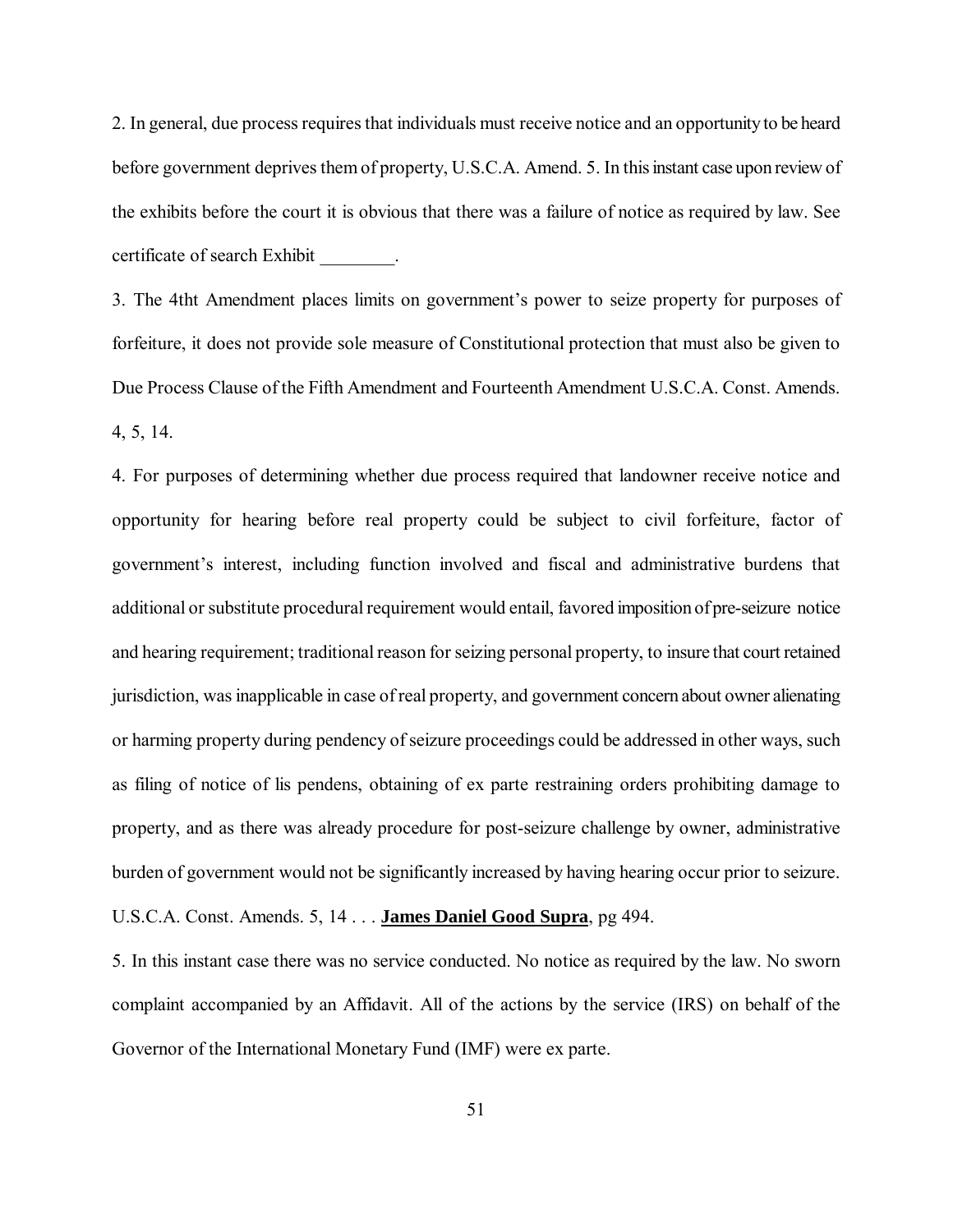6. . . . Where the Government seizes property not to preserve evidence of criminal wrongdoing but to assert ownership and control over the property its action must also comply with the Due Process Clause. See e.g. Calero-Toledo v. Pearson Yacht Leasing Co. 416 U.S. 663 , 94 S.Ct. 2080, 40 L.Ed.3d 452, Fuentes v. Shevin, 407 U.S. 67, 92 S.Ct. 1983, 32 L.Ed.2d 556. Pp 498-500.

#### **James Daniel Good Supra Pg. 496.**

7. (C) No plausible claim of executive urgency, including the Government's reliance on forfeitures as a means of defraying law enforcement expenses, justifies the summary seizure of real property . .

#### .**James Daniel Good Supra Pg 496.**

8. Justice KENNEDY delivered the opinion of the court. "The principle question presented is whether, in the absence exigent circumstances, the Due Process Clause of the Fifth Amendment prohibits the government in a civil forfeiture case from seizing real property without first affording the owner **notice and an opportunity to be heard.** We hold that it does."

9. In an attempt to circumvent the jurisdiction of the court the service (IRS) summarily seizes and disposes of property claiming judicial immunity. Furthermore, it is customary to pyramid claims against their victims and to falsify records. In the Government Accounting Office Audit of the IRS 1992/3 Pg 5 of audit review, we read that the IRS routinely falsifies records in order to meet its goals. 10. As previously noted in the record before this court the IRS proceeds IN REM pursuant to 26 USC § 7323 and attaches a maritime lien in accordance with 26 USC § 6321. This procedure in order to be enforceable must afford an opportunity for the victim to be heard. However, the IRS routinely denies this opportunity to its victims and relies upon the ignorance of the courts and officers of the court in furtherance of their faulted position.

11. [1] The Due Process Clause of the Fifth Amendment guarantees that "[n]o person shall . . . be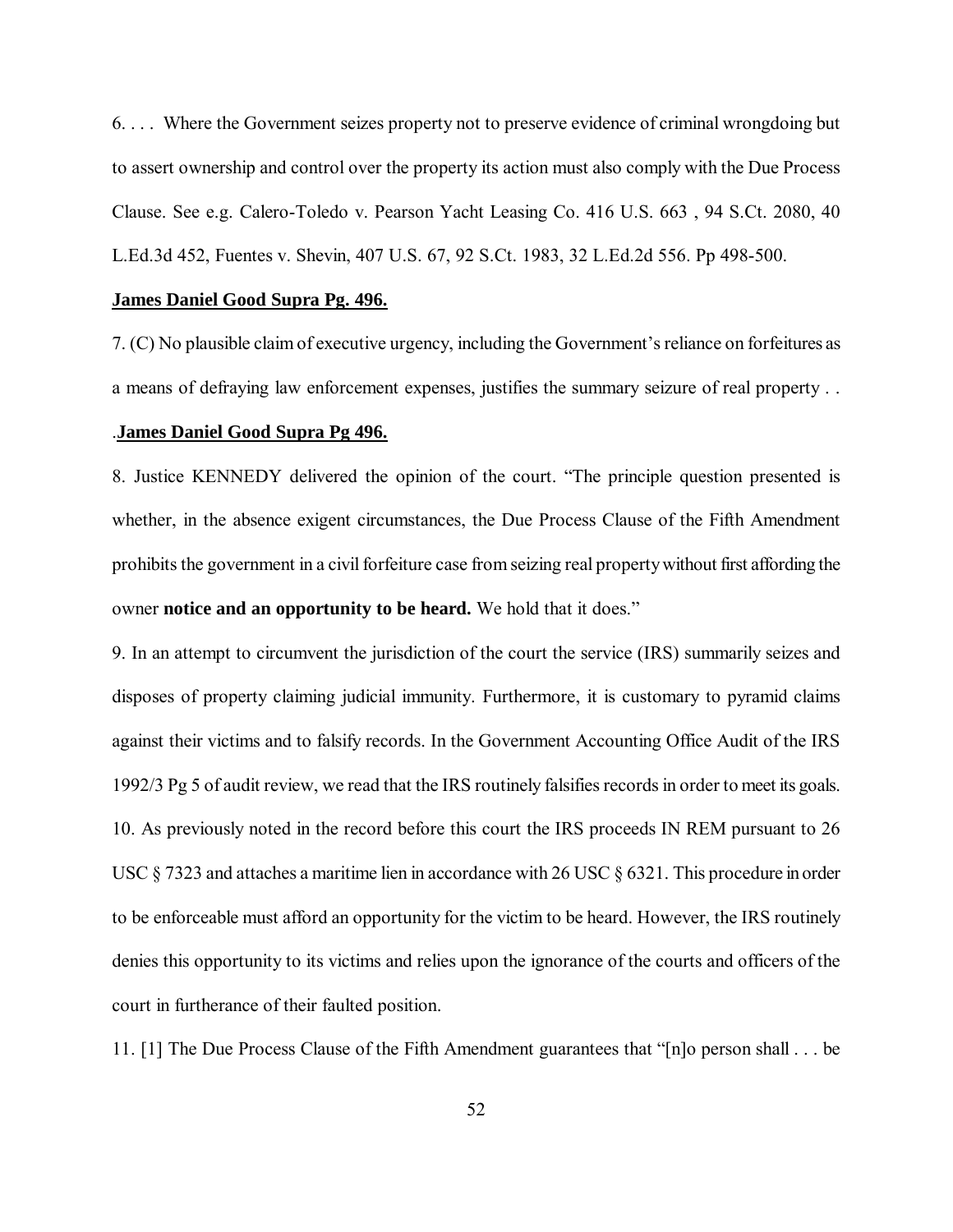deprived of life, liberty, or property, without due process of law." Our precedents establish the general rule that individuals must receive notice and an opportunity to be heard before the Government deprives them of property. See United States v. \$3,850, 461 U.S. 555, 562, n. 12, 103 S.Ct. 1983, 1995, 32 L.Ed2d 556 (1972); Sniadach v. Family Finance Corp. Of Bay View, 395 U.S. 337, 342, 89 S.Ct. 1820, 1823, 23 L.Ed2d 349 (1969) (Harian, J. Concurring); Mullane v. Central Hanover Bank & Trust Co., 339 U.S. 306, 313, 70 S.Ct. 652, 656, 94 L.Ed 865 (1950).

12. In James Daniel Good the Government argued that the provisions of one amendment to the Constitution could be used to circumvent safeguards contained in other amendments. The Supreme Court disagreed and rightly so.

13. In order for the IRS to perfect its lien there is a requirement pursuant to 28 USC § 2463 that the court and not the service (IRS) holds custody to the property and therefore may only be conveyed, disposed of etc. by court order or decree. In this instant action since the court (District Court for the United States) was never served, the actions of the service (IRS) are merely ex parte. **In James** 

#### **Daniel Good Supra Pg 500- 501** we read:

[3] The right to prior notice and a hearing is central to the Constitution's command of due process. "The purpose of this requirement is not only to ensure abstract fair play to the individual. Its purpose, more particularly, is to protect his use and possession of property from arbitrary encroachment to minimize substantively unfair or mistaken deprivations of property . . ." Fuentes v. Shevin, 407 U.S. at 80 - 81, 92 S.Ct. At 1994 - 1995.

14. Since the service (IRS) circumvented the court of competent jurisdiction there is no judicial determination of any kind that the owner of the property in question did, in fact, owe a tax. At this time Defendant, and mame the court documents, Exhibits thru As the court and opposing counsel can clearly see based upon the Government's own records Name did not owe a tax and to this very day does not owe a tax. It is the opinion of these Defendants that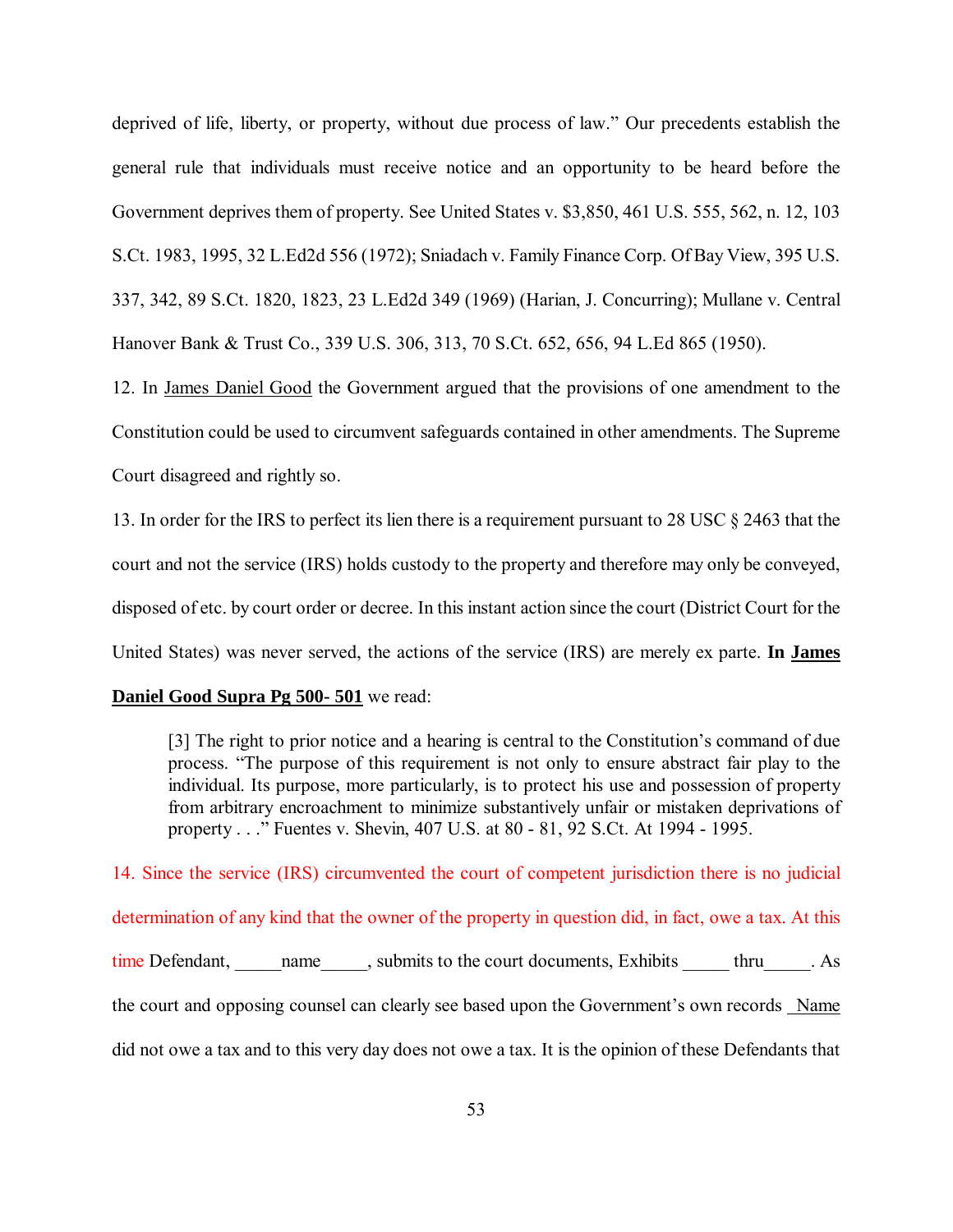had they been afforded the required due process that even this instant action would have never taken place. Due diligence is imperative when dealing with the lives and property of the people.

15. The practice of ex parte seizure, more over, creates an unacceptable risk . . . (Congress) . . . It did not intend to deprive innocent owners of their property. The affirmative defense of innocent ownership is allowed by statute**. James Daniel Good Supra Pg 501.**

16. The ex parte proceeding affords little or no protection to the innocent owner. James Daniel Good Supra Pg 502. Once the IRS's victim is made homeless, deprived of the ability to work and nearly becomes a ward of the state, the difficulty in mounting a defense becomes overwhelming. Currently, the IRS employs approximately 115,000 employees. Also, it is customary for the U.S. Attorney to support the collection activity and to use all of the resources including but not limited to extensive computer records, transcripts and briefs etc., in an effort to defeat their victim. We read in the U.S. Attorneys Manual that the DOJ and the IRS work in harmony.

17. Considering the overwhelming position held by the IRS, it is easily understandable why the population and the courts, to a great degree, fear the IRS. In a previous document that these Defendants filed before this court, the Unification Act of 1964 (34 FRD 325) was paraphrased. However, due to its merit I have taken the time to present a quotation from the Unification Act and in particular from Mr. Justice Jackson.

2. To the extent that admiralty procedure differs from civil procedure, it is a mystery to most trial and appellate judges, and to the non-specialist lawyer who finds himself 'sometimes to his surprise'involved in a case cognizable only on the admiralty "side" of the court. "Administrative practice", said Mr. Justice Jackson, "is a unique system of substantive laws and procedures with which members of this Court are singularly deficient in experience." Black Diamond S.S. Corp. v. Stewart & Sons, 336, 403, 69 S.Ct. 622. 93 L.Ed. 7545 (1949) (dissenting opinion).

Keep in mind that this came from the highest court in the land.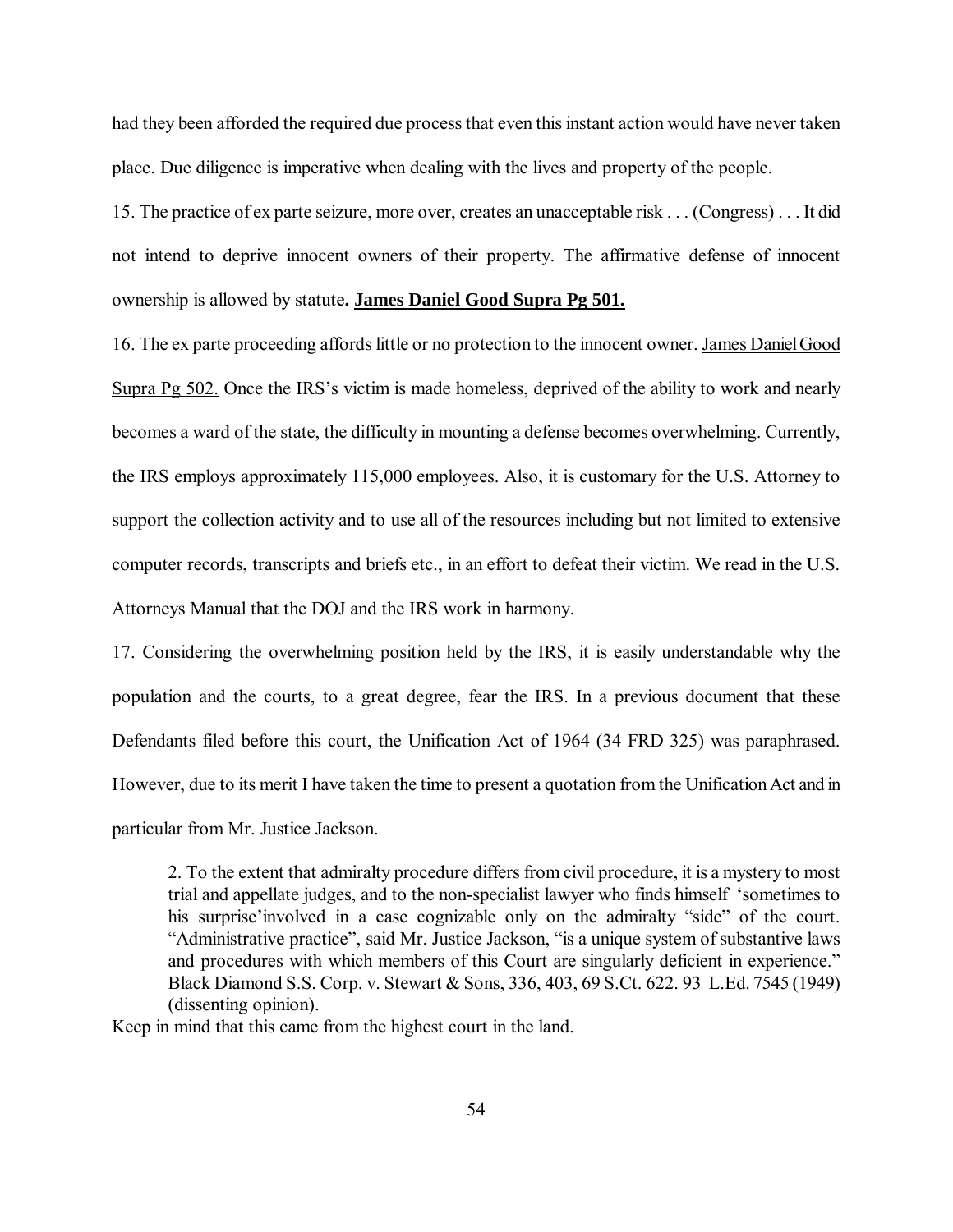18. It was noted above that the Service (IRS) routinely falsify records in order to meet its goals. An interesting footnote appears in James Daniel Good Supra Pg 502 "We must significantly increase production to reach our budget target . . ."". . . failure to achieve the \$470 million projection would expose the departments forfeiture program to criticism and undermine confidence in our budget projections. Every effort must be made to increase forfeiture income during the remaining three months of fiscal year 1990." Executive Office for the United States Attorneys, U.S. Department of Justice, 38 United States Attorney Bulletin 180 (1990).

19. As noted above, the IRS and the Department of Justice work in harmony. Does this mean that in order to meet their goals not only will they falsify records, they will show contempt for the courts, circumvent due process, and engage in ex parte communication to intimidate officers of the court, members of Congress and even local law enforcement? In Joseph Chrisman et al 94-C0427S were before the Tenth Circuit Court these very questions were reviewed.

20. Because real property cannot abscond, the court's jurisdiction can be preserved without prior seizure. It is true that seizure of the res has long been considered a prerequisite to the initiation of*In rem* forfeiture proceeding. See Republic National Bank of Miami v. United States, 506 U.S.

\_\_\_\_\_, 113 S.Ct. 554, \_\_\_\_, 121 L.Ed.2d 474 (1992); United States v. One Assortment of 89 Firearms, 465 U.S. 354, 363, 104 s.Ct. 1099, 1105, 79 L.Ed2d 361 (1984). This rule had its origin in the court's early admiralty cases, which involved the forfeiture of vessels and other movable personal property. See Taylor v. Carryl, 61 U.S. (20 How.) 583, 599, 15 L.Ed. 1028 (1858); The Brig Ann, 13 U.S. (9 Cranch) 289, 3 Led. 734, (1815); Keene v. United States, 9 U.S. (5 Cranch) 304, 310, 3 L.Ed. 108 (1809). Justice Story, writing for the Court in the Brig Ann, explained the jurisdiction for the rule as one of fixing and preserving jurisdiction: "[B]efore judicial cognizance can attach upon a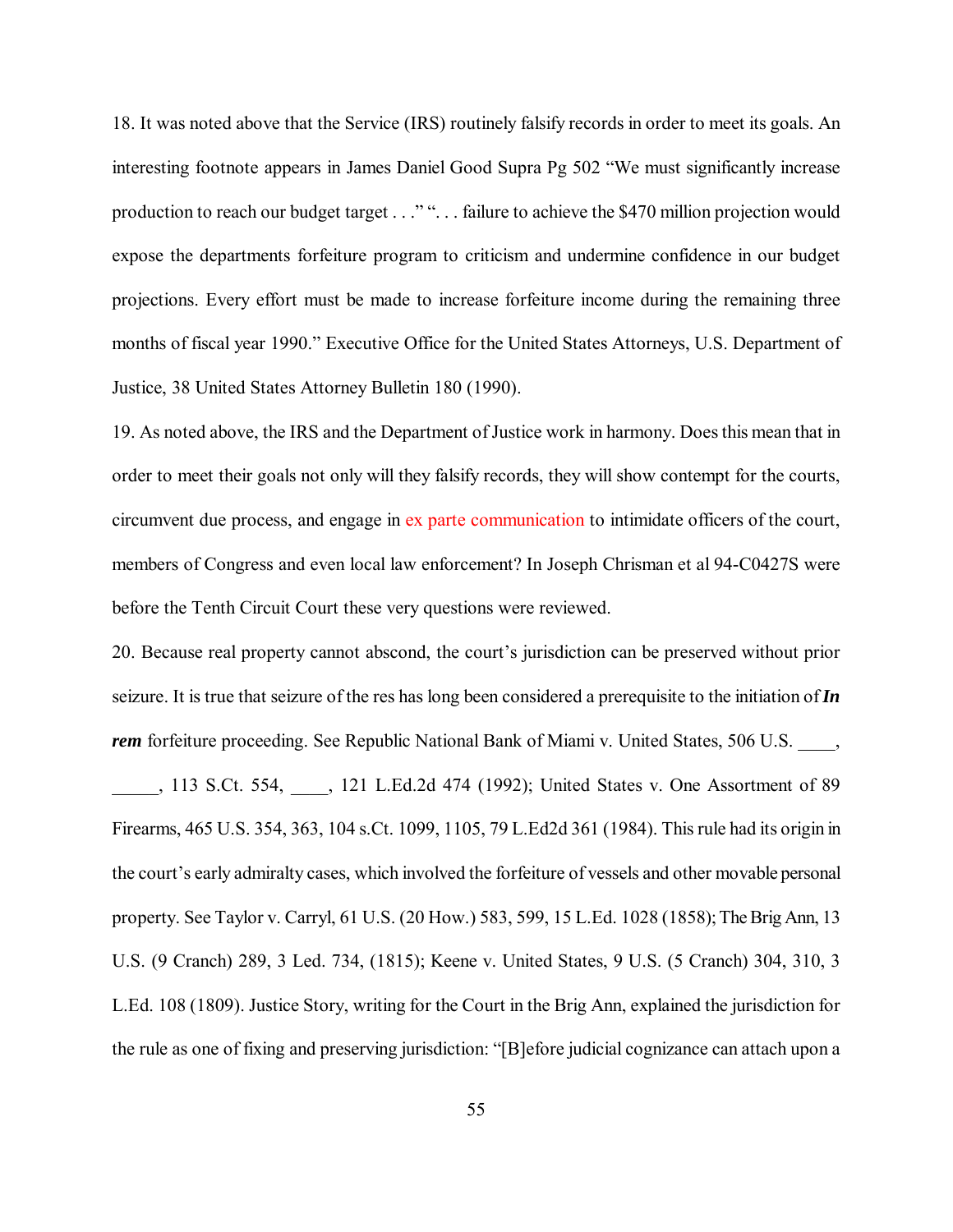forfeiture in rem, . . . there must be a seizure; for until seizure it is impossible to ascertain what is the competent forum." 13 U.S. (9 Cranch), at 291. But when the res is real property, rather than personal goods, the appropriate judicial forum may be determined without actual seizure. James Daniel Good Supra Pg. 503.

21. As previously noted in this courts record the court of competent jurisdiction is the District court for the United States. Again this court lacks jurisdiction over the issues at barr inasmuch as the lien against the res is in admiralty and presents a **FEDERAL QUESTION.** (emphasis added).

22. Requiring the Government to postpone seizure until after an adversary hearing creates no significant administrative burden. A claimant is already entitled to an adversary hearing before a final judgment of forfeiture. No extra hearing would be required in the typical case, since the Government can wait until after the forfeiture judgment to seize the property. From an administrative standpoint it makes little difference whether that hearing is held before or after the seizure. And any harm that results from delay is minimal in comparison to the injury occasioned by erroneous seizure. James Daniel Good Supra Pg 504.23. In this instant case the IRS has attempted to dispose of the property and by doing so has made the Plaintiff ( name ) a victim of their unlawful practices. The Service (IRS) now relies upon the lack of knowledge of the lower courts to affirm this erroneous activity. As opposing counsel rightly points out title companies are reluctant to insure property conveyed in this manner. It seems that the title companies are aware that it requires a judicial determination in order to convey title. The Defendants do not disagree that the state rightly has the authority over title issues. {{{this was in this particular case However, the citation by the opposing counsel of Arndt v. Griggs, (1890) is so far off point that it is without merit $\{\}$ 

24. Apparently opposing counsel feels secure with an antiquated citation and reliance upon the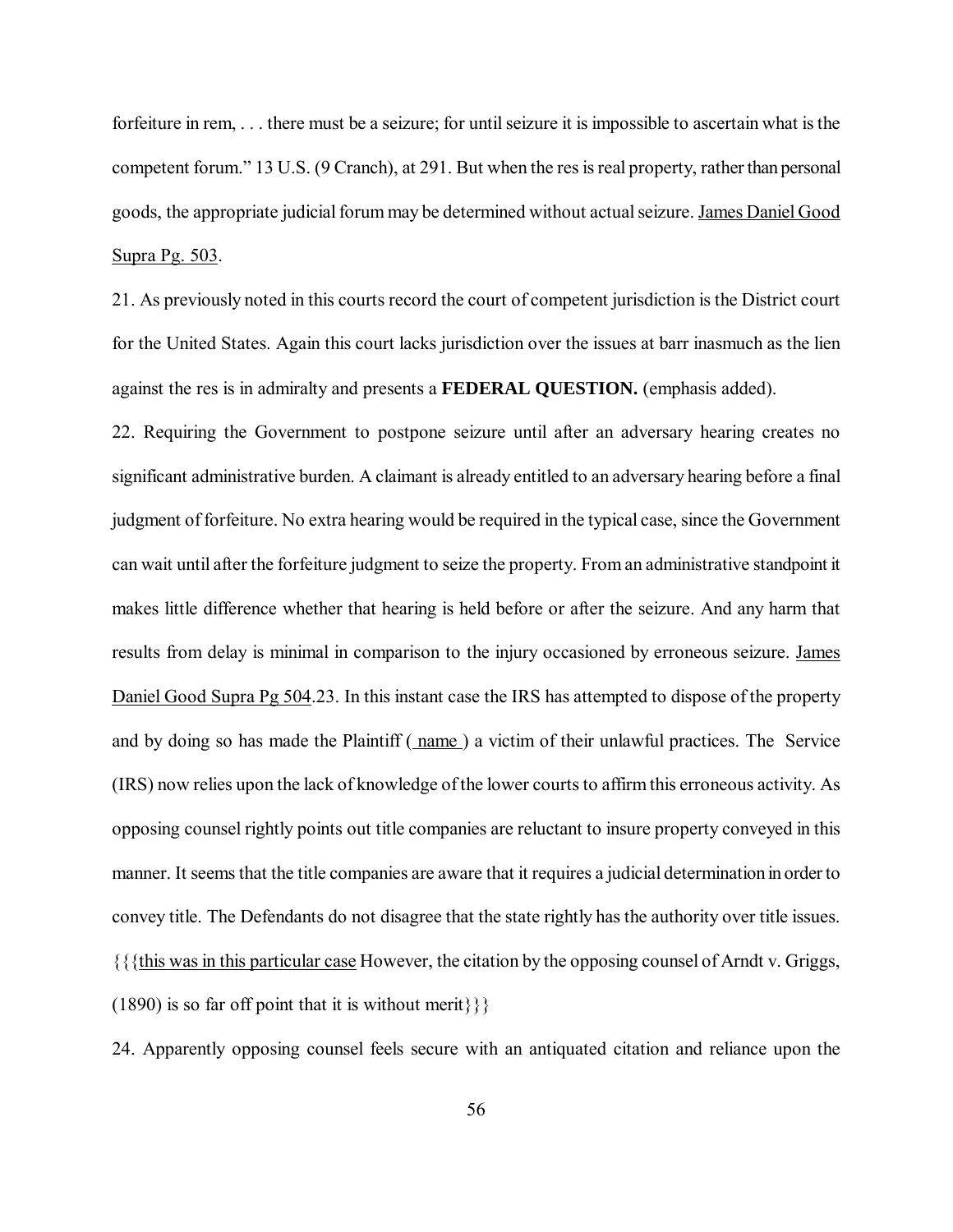integrity of the IRS. Currently, Congress is reviewing the actions of all the Federal Agencies. The outcry from the American people is such that the Democratic party suffered a tremendous blow during the last election. It is not a trivial thing to observe that the first act of the new Congress was to pass a bill HR 1 that requires Congress to abide by the Constitution and the laws that they pass. Is it any less to expect government agencies to be held to the same standard? These Defendants think not. 25. When reviewing tax statutes it is important to view the supporting Code of Federal Regulations (CFR) that are the underlying authority for the title. It is customary for the IRS to cite penalties and interest on a supposed tax debt under  $\S$  6651(a), 6662 of Title 26 however, upon review of these penalty provisions we find that they have to do with the manufacture and distribution of machine gun parts, alcohol or tobacco products. For years the IRS has listed a kind of tax "1040" on their forms. A review of 26 USC reveals that this kind of tax relates to the non-taxable transfer of certain farm land. Again, the IRS relies upon the ignorance of the people and assigns penalties and interests under the provisions set forth pursuant to 27 CFR part 70. This defendant has reviewed the IRS Code and finds that there are approximately 123 different "kinds of tax" defined . However, "1040" other than cited above is not listed.

26. It is this Defendant's position that the American people including this Defendant should support their government and pay all lawful taxes. But, when people within government abuse the power entrusted to them it is the responsibility of We the People to resist corruption, fraud and theft.

27. The Plaintiff has failed to support any of his allegations with a judicial determination. Obviously, no judicial determination has been made that Name Is a delinquent tax payer unsupported by judicial determination should be removed from the record.

28. Counsel for the Plaintiff does not deny the allegation that a felony was committed within the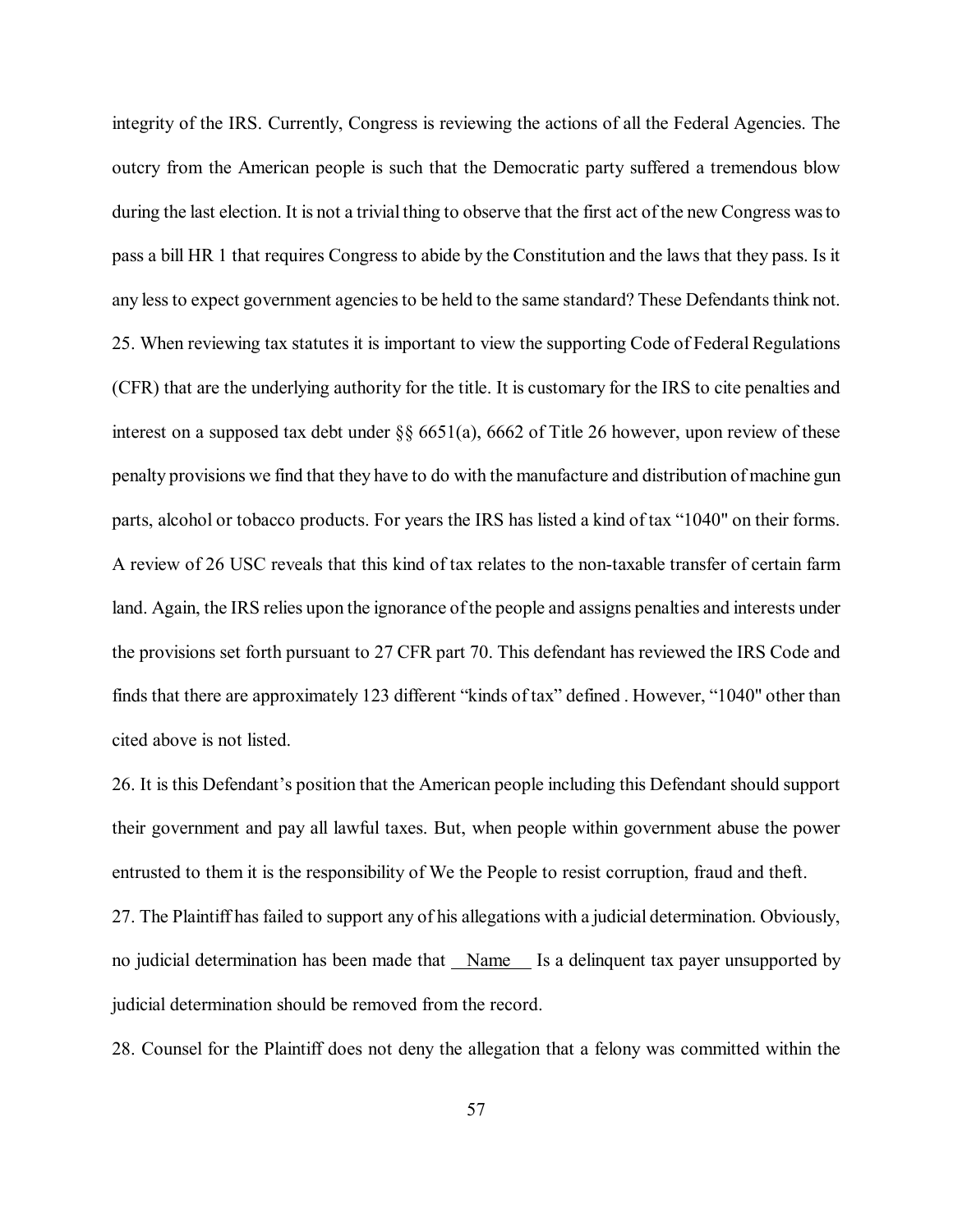hearing of the court by said counsel pursuant to 26 USC § 7213 and again is dispositive. Criminal referral is requested.

29. Plaintiff fails to deny that the party in interest is the Governor of the International Monetary Fund (IMF) pursuant to the rules of court Rule 8(d) failure to deny is deemed admitted. Again this position is dispositive.

30. The Defendants noted that it is customary in real estate transactions where one spouse is purchasing property sole and separate to execute a disclaimer deed to eliminate any cloud on the title. Plaintiff fails to deny this and therefore is dispositive. The owner of the property is Name sole and separate, a married woman.

**31. Defendants have not entered the jurisdiction of the court and are therefore appearing specially and not generally. Plaintiff does not object to this position pursuant to Rule 8(d). The court lacks jurisdiction over the person of names Sui Juris and Alieni Juris respectively.** 32. Since the issue before the court possess a federal question the court lacks jurisdiction.

33. It is the position of the IRS in tax sales of real property not to guarantee title to the property. It should be apparent even to the layman upon review of the documents and the evidence before this court the reason behind this position.

34. These Defendants could raise other issues but do not wish to tire the court therefore, they renew their request that their motion be granted to dismiss this case without prejudice and strike Plaintiff's MEMORANDUM IN OPPOSITION TO DEFENDANT'S MOTION TO DISMISS. Inasmuch as Plaintiff's pleading is unresponsive and merit less, and the court lacks jurisdiction. Respectfully submitted,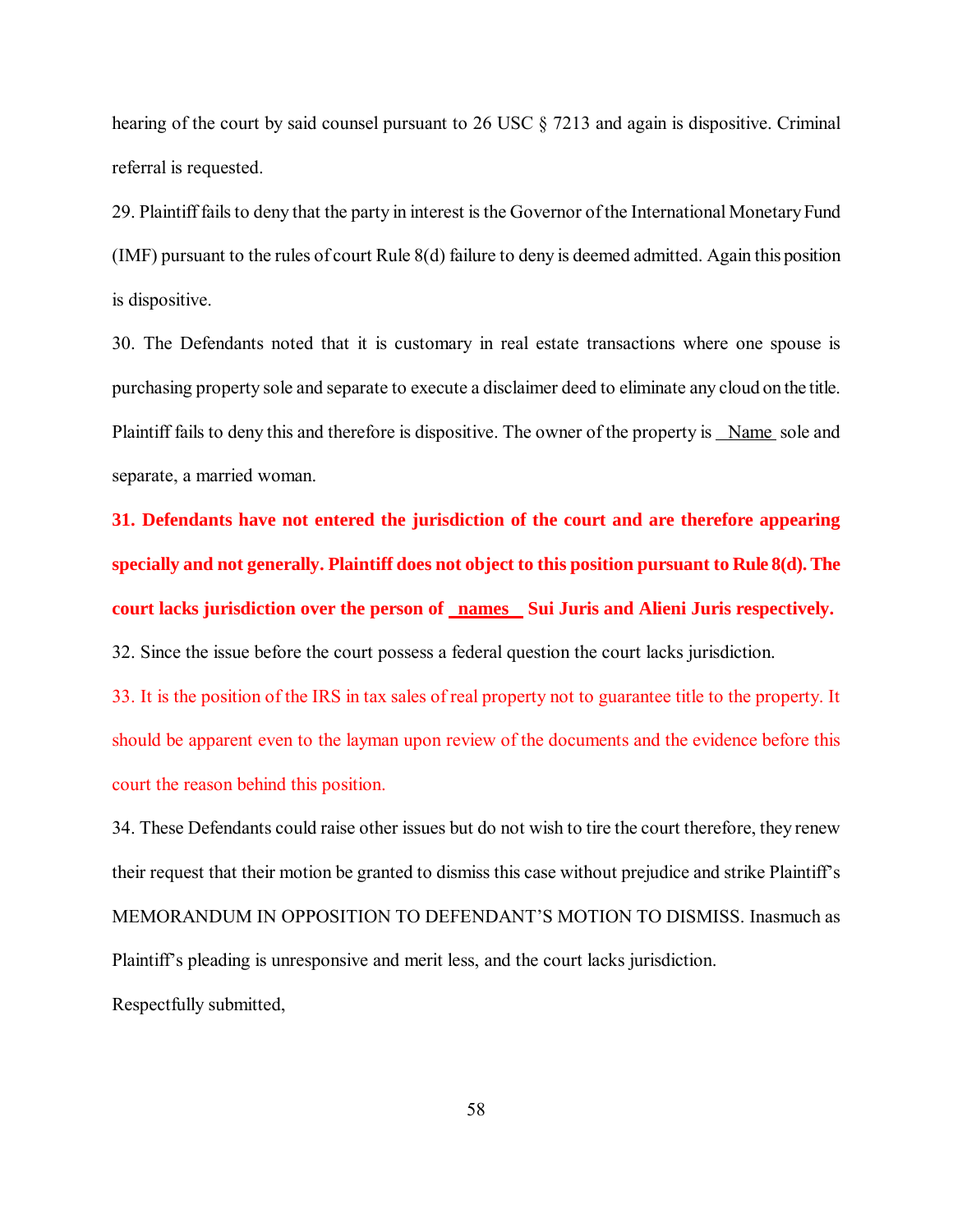Husband's name<br>
Pro se<br>
Pro se<br>
Pro se

Pro se

\_\_\_\_\_\_\_\_\_\_\_\_\_\_\_\_\_\_\_\_\_\_\_\_\_\_\_\_\_\_\_\_\_\_\_ \_\_\_\_\_\_\_\_\_\_\_\_\_\_\_\_\_\_\_\_\_\_\_\_\_\_\_\_\_\_\_\_\_\_\_\_\_

Name Name Address City, State & Zip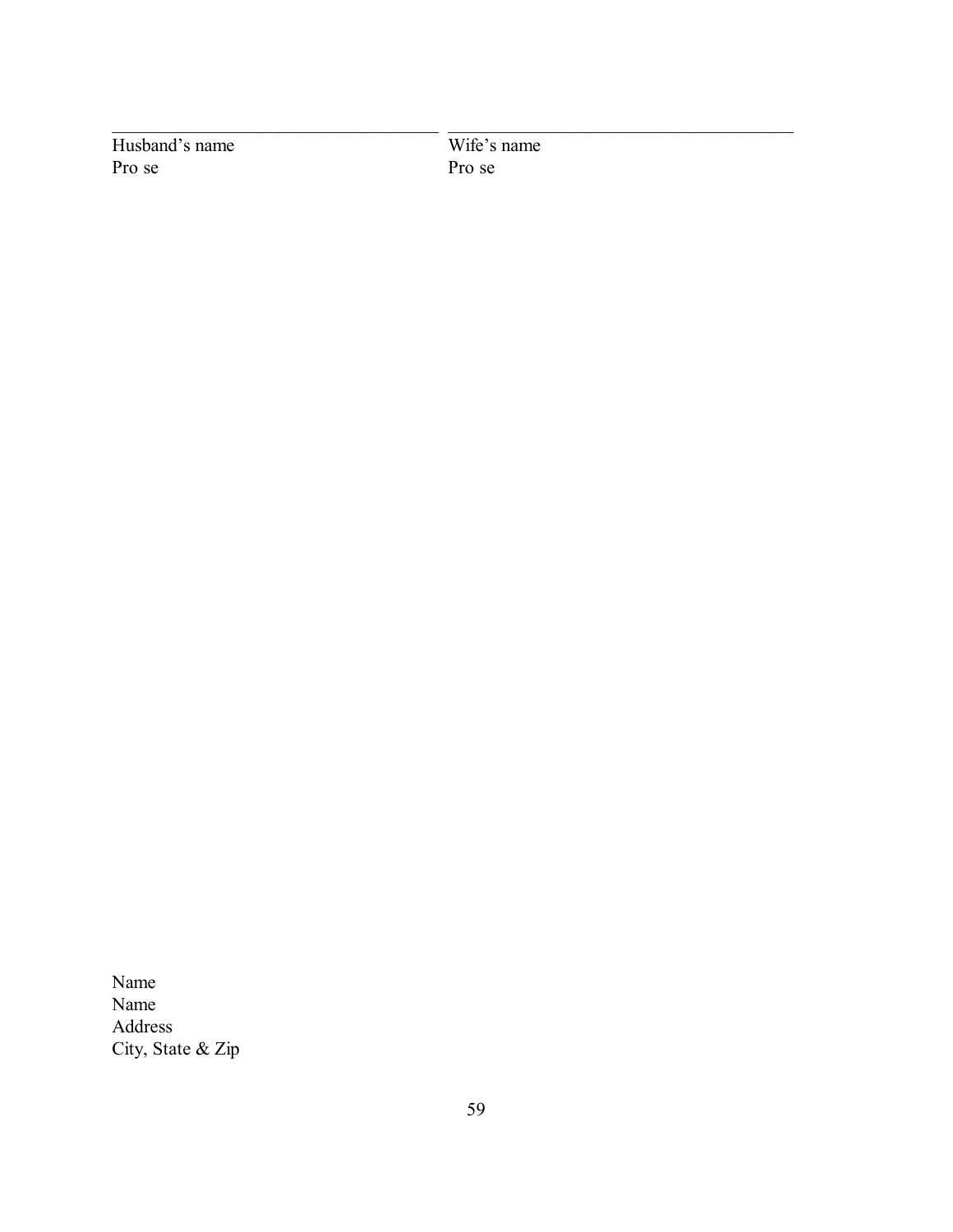# IN THE SECOND JUDICIAL DISTRICT COURT OF THE STATE OF IN AND FOR THE COUNTY OF

\_\_\_\_\_\_\_\_\_\_\_\_\_\_\_\_\_\_\_\_\_\_\_\_\_\_\_\_\_\_\_\_\_\_\_\_\_\_\_\_\_\_\_\_\_\_\_\_\_\_\_\_\_\_\_\_\_\_\_\_\_\_\_\_\_\_\_\_\_\_\_\_\_\_\_\_\_\_

\_\_\_\_\_\_\_\_\_\_\_\_\_\_\_\_\_\_\_\_\_\_\_\_\_\_\_\_\_\_\_\_\_\_\_\_\_\_\_\_\_\_\_\_\_\_\_\_\_\_\_\_\_\_\_\_\_\_\_\_\_\_\_\_\_\_\_\_\_\_\_\_\_\_\_\_\_\_

| <b>NAMES IN CAPS</b><br>Plaintiff,                  | Civil No. CV                                             |
|-----------------------------------------------------|----------------------------------------------------------|
| V.                                                  | <b>DEFENDANT'S MOTION</b><br><b>TO STRIKE MEMORANDUM</b> |
| husband and wife in caps                            | <b>IN OPPOSITION TO</b>                                  |
| DOES 1 THROUGH 10, and all other persons            | <b>DEFENDANT'S</b>                                       |
| claiming any right, title, estate, lien or interest | <b>MOTION TO DISMISS</b>                                 |
| in the real property described in the complaint     |                                                          |
|                                                     | Judge                                                    |
| Defendants                                          |                                                          |

**COMES NOW** husband and wife names in caps , pro se, by special appearance and not

generally pursuant to the supplemental rules of admiralty as cited in the record already before the

\_\_\_\_\_\_\_\_\_\_\_\_\_\_\_\_\_\_\_\_\_\_\_\_\_\_\_\_\_\_\_\_\_\_\_\_\_\_\_\_\_\_\_\_\_\_\_\_\_\_\_\_\_\_\_\_\_\_\_\_\_\_\_\_\_\_\_\_\_\_\_\_\_\_\_\_\_\_

court and moves the court to strike Plaintiff's **MEMORANDUM IN OPPOSITION TO** 

# **DEFENDANT'S MOTION TO DISMISS.**

1. Plaintiff has failed to recognize the issues before the court.

2. Plaintiff did not purchase a condominium but entered into a contractual agreement with the agents for the Governor of the International Monetary Fund (IMF) through the intermediary Internal Revenue Service (IRS). Said service failed to perfect any title to the property in question as the record clearly states and therefore is dispositive.

3. Clearly this court lacks jurisdiction as previously noted in the record. For this court to assume jurisdiction it would have to circumvent the Constitution of the United States,  $4<sup>th</sup>$  and  $5<sup>th</sup>$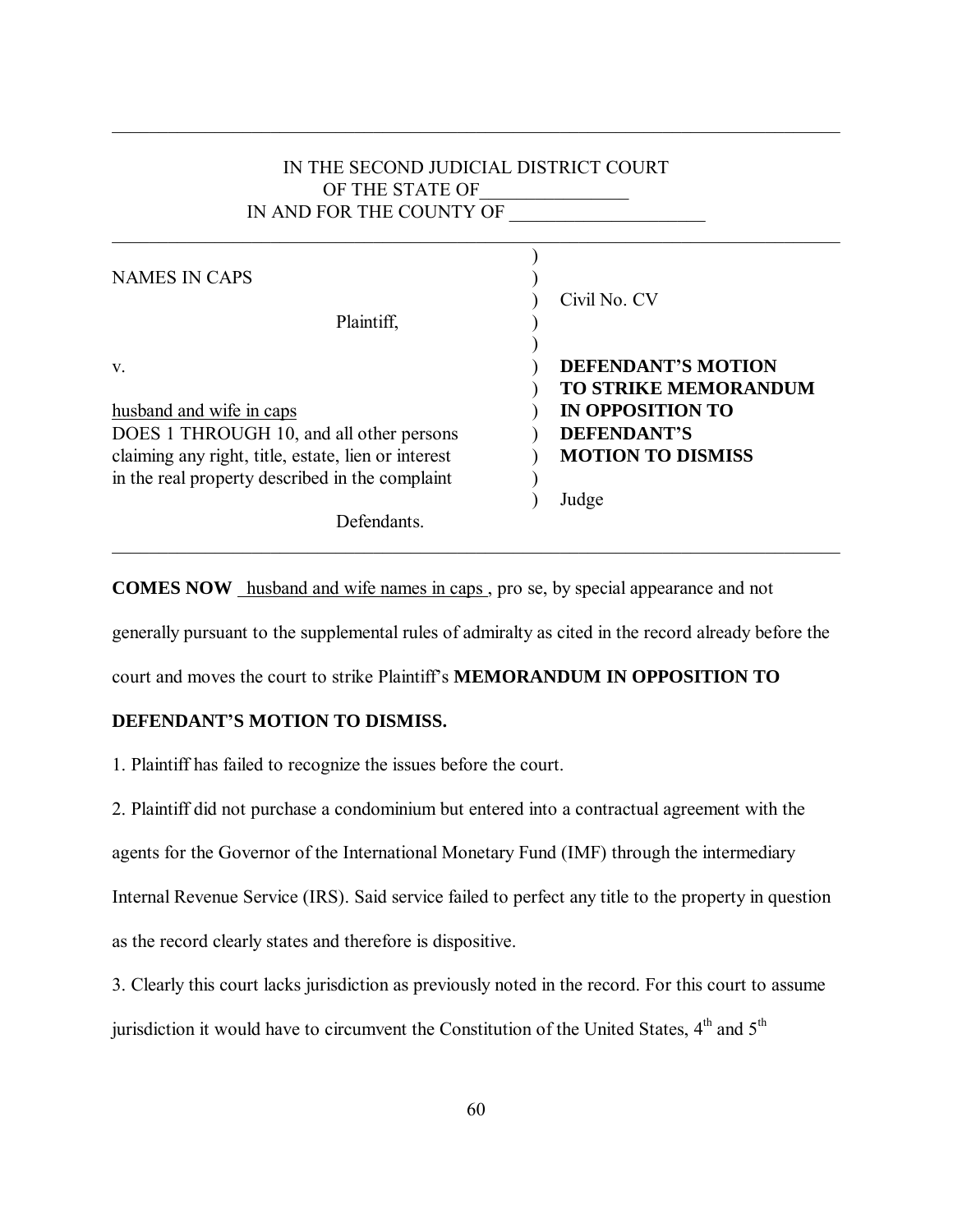Amendments and over rule the United States Supreme Court as more fully detailed in Defendant's MEMORANDUM IN SUPPORT OF DEFENDANT'S MOTION TO STRIKE PLAINTIFF'S MEMORANDUM IN OPPOSITION TO DEFENDANT'S MOTION TO DISMISS.

4. For the court to assume jurisdiction over the property in question it would do so in violation of judicial Cannon #1.

\_\_\_\_\_\_\_\_\_\_\_\_\_\_\_\_\_\_\_\_\_\_\_\_\_\_\_\_\_\_\_\_\_\_\_\_ \_\_\_\_\_\_\_\_\_\_\_\_\_\_\_\_\_\_\_\_\_\_\_\_\_\_\_\_\_\_\_\_\_\_\_\_\_\_\_\_

Respectfully submitted.

Husband's name Wife's name Pro se Pro se

# **CHAPTER FOUR**

#### **FARE WELL**

There are so many factors to consider when answering a libel that one should use caution. It is hoped that the information that has been presented will spark some intense research and the researchers will share their information.

During the construction of this work it was learned that the current Governor of the IMF is Allen Greenspan. Apparently, when Lloyd Benson resigned as Secretary of the Treasury, Robert Rubin did not take on the title, Governor of the Fund. A call was placed to the main office of the IMF to discover this information. Our east coast sources report that Lloyd Benson, however, is the defacto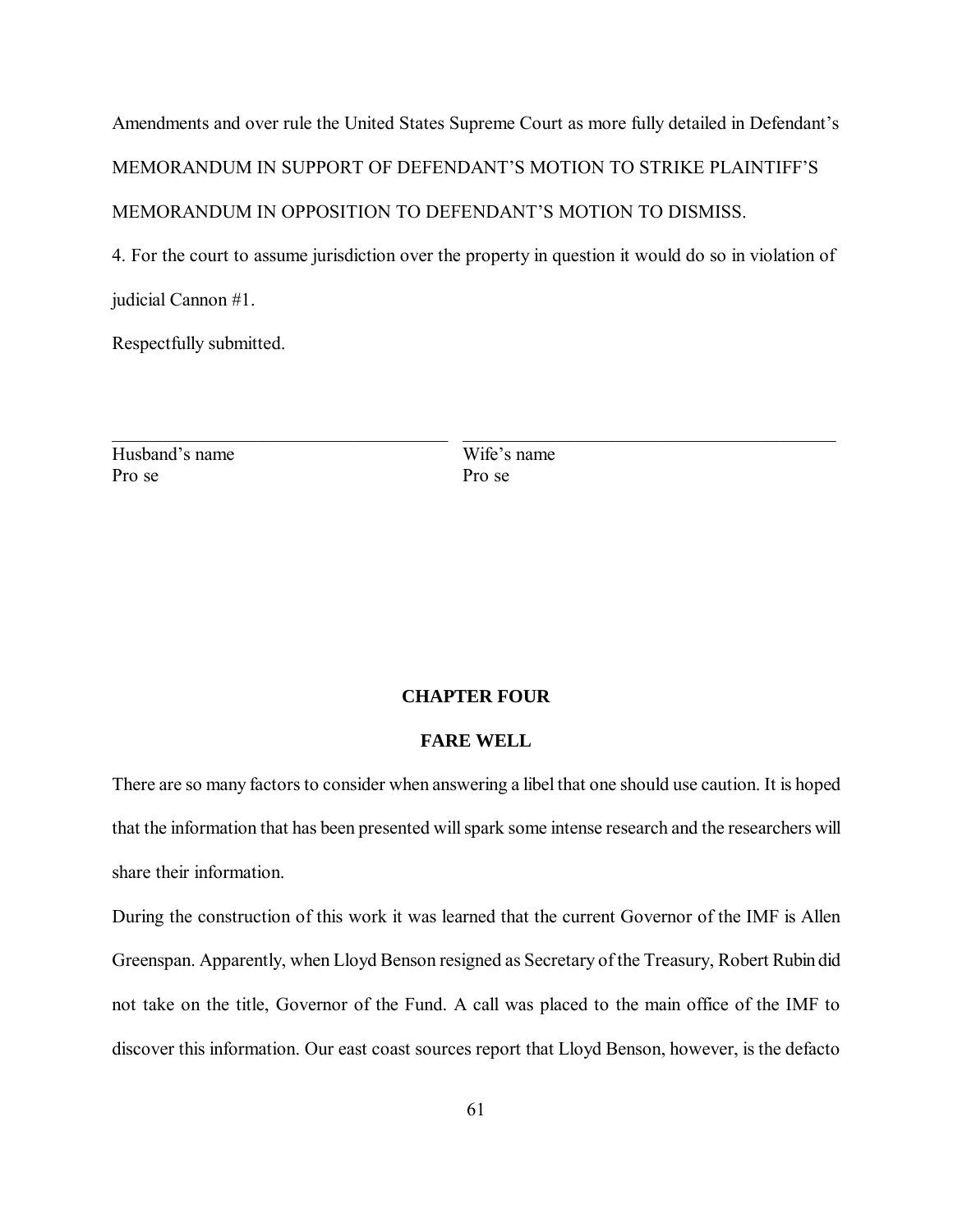Governor of the IMF until Robert Rubin is confirmed. Allen Greenspan is the Governor temporarily. Although this information is believed to be reliable nothing replaces due diligence. Check it out for yourself.

For those of you that are reading the ending first, the IMF did it.

# **EXHIBITS**

1. Diagram 1